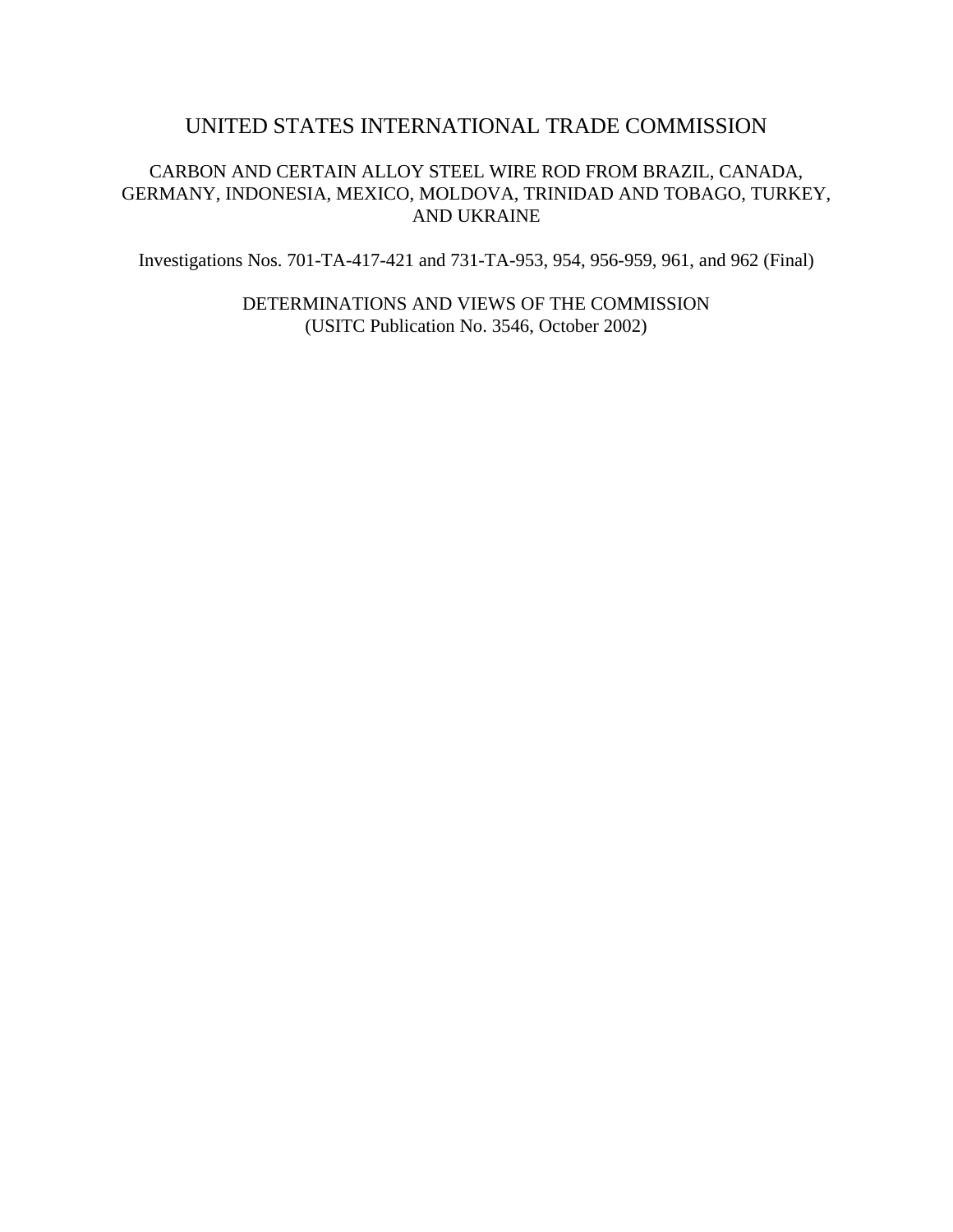#### **UNITED STATES INTERNATIONAL TRADE COMMISSION**

### Investigations Nos. 701-TA-417-419 and 731-TA-953, 954, 956-959, 961, and 962 (Final)

# CARBON AND CERTAIN ALLOY STEEL WIRE ROD FROM BRAZIL, CANADA, GERMANY, INDONESIA, MEXICO, MOLDOVA, TRINIDAD AND TOBAGO, AND UKRAINE

### **DETERMINATIONS**

On the basis of the record<sup>1</sup> developed in the subject investigations, the United States International Trade Commission determines, pursuant to section 705(b) of the Tariff Act of 1930 (19 U.S.C. § 1671d(b)) (the Act), that an industry in the United States is materially injured by reason of imports from Brazil and Canada of carbon and certain alloy steel wire rod<sup>2</sup> that have been found by the Department of Commerce (Commerce) to be subsidized by the Governments of Brazil and Canada. The Commission also determines, pursuant to section 735(b) of the Act (19 U.S.C. § 1673d(b)), that an industry in the United States is materially injured by reason of imports from Brazil, Canada, Indonesia, Mexico, Moldova, Trinidad and Tobago, and Ukraine of carbon and certain alloy steel wire rod that have been found by Commerce to be sold in the United States at less than fair value (LTFV).<sup>3</sup> The Commission further determines, pursuant to section 771(24)(A) of the Act (19 U.S.C. § 1677(24)(A)) that imports of carbon and certain alloy steel wire rod from Germany that have been found by Commerce to be subsidized by the Government of Germany and sold in the United States at LTFV are negligible, and its investigations with regard to that country are thereby terminated pursuant to sections 705(b) and 735(b) of the Act.<sup>4</sup> With regard to imports of the subject merchandise from Moldova and Ukraine that were subject to affirmative

<sup>3</sup> Chairman Deanna Tanner Okun determines that an industry in the United States is not materially injured or threatened with material injury, and the establishment of an industry in the United States is not materially retarded, by reason of imports from Trinidad and Tobago of carbon and certain alloy steel wire rod that have been found by Commerce to be sold in the United States at LTFV.

<sup>&</sup>lt;sup>1</sup> The record is defined in sec. 207.2(f) of the Commission's Rules of Practice and Procedure (19 CFR  $\S$  $207.2(f)$ ).

 $2^2$  The merchandise covered by these investigations is certain hot-rolled products of carbon steel and alloy steel, in coils, of approximately round cross section, 5.0 mm or more but less than 19.0 mm, in solid cross-sectional diameter. Specifically excluded are steel products possessing the above-noted physical characteristics and meeting the *Harmonized Tariff Schedule of the United States (HTS)* definitions for (a) stainless steel, (b) tool steel, (c) high nickel steel, (d) ball bearing steel, and (e) concrete reinforcing bars and rods. Also excluded are (f) free machining steel products (*i.e.*, products that contain by weight one or more of the following elements: 0.03 percent or more of lead, 0.05 percent or more of bismuth, 0.08 percent or more of sulfur, more than 0.04 percent of phosphorous, more than 0.05 percent of selenium, or more than 0.01 percent of tellurium). Also excluded from the scope are grade 1080 tire cord and tire bead quality wire rod that comport with the specifications, definitions, and applications set forth in Commerce's revised scope language (see, for example, Commerce's final determination of sales at LTFV concerning Canada, 67 FR 55782, August 30, 2002). All products meeting the physical description of subject merchandise that are not specifically excluded are included in the scope of these investigations. The subject merchandise is provided for in *HTS* subheadings 7213.91, 7213.99, 7227.20, and 7227.90.60.

<sup>4</sup> Commissioner Lynn M. Bragg determines that an industry in the United States is threatened with material injury by reason of imports from Germany of carbon and certain alloy steel wire rod that have been found by Commerce to be subsidized by the Government of Germany and sold in the United States at LTFV.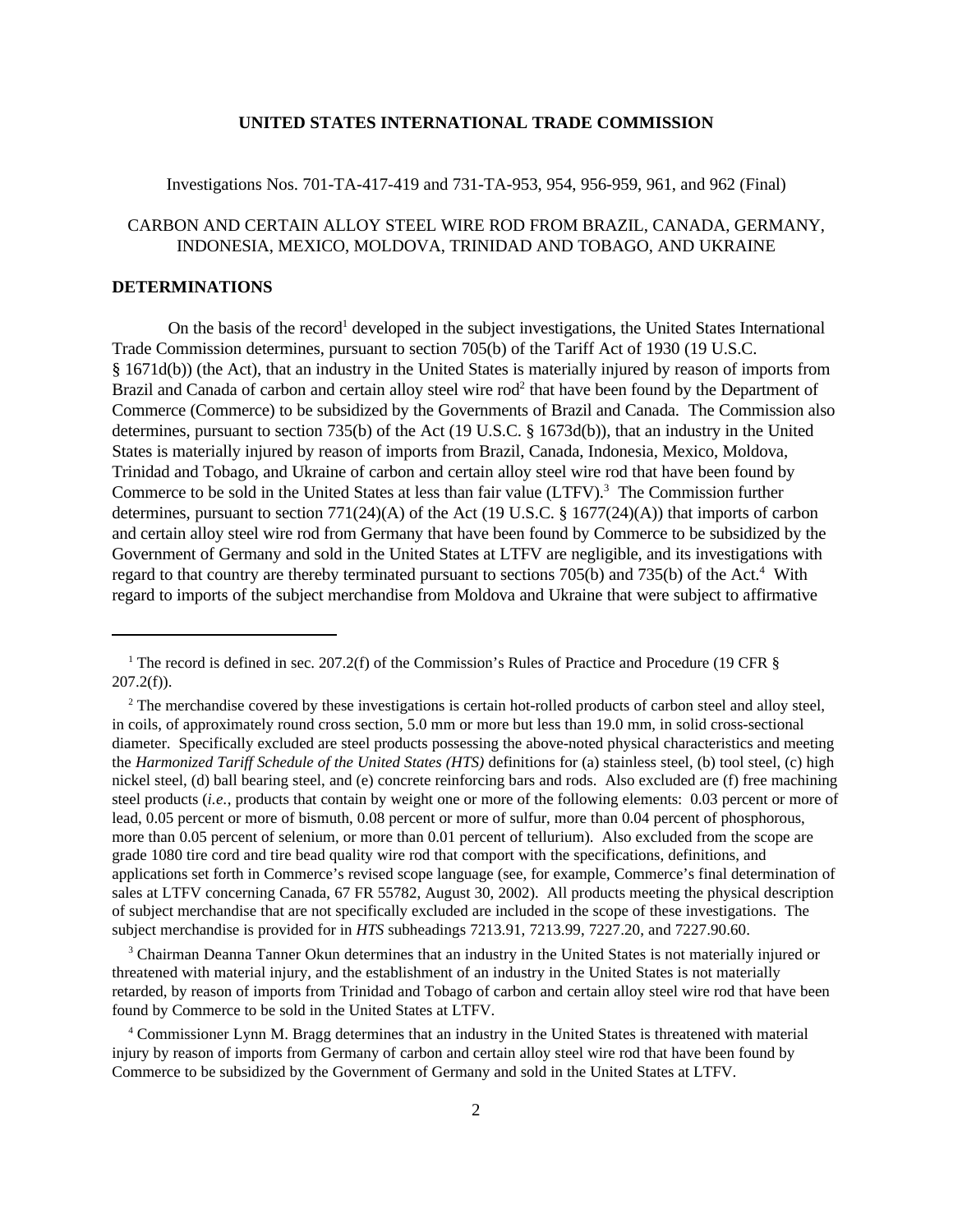critical circumstances determinations by Commerce, the Commission determines that critical circumstances do not exist.<sup>5</sup>

### **BACKGROUND**

The Commission instituted these investigations effective August 31, 2001, following receipt of petitions filed with the Commission and Commerce by counsel on behalf of Co-Steel Raritan, Inc., Perth Amboy, NJ; GS Industries, Inc., Charlotte, NC; Keystone Consolidated Industries, Inc., Dallas TX; and North Star Steel Texas, Inc., Edina, MN. The final phase of the investigations was scheduled by the Commission following notification of preliminary determinations by Commerce that imports of carbon and certain alloy steel wire rod from Canada and Germany were being subsidized within the meaning of section 703(b) of the Act (19 U.S.C. § 1671b(b))<sup>6</sup> and imports of carbon and certain alloy steel wire rod from Brazil, Canada, Germany, Indonesia, Mexico, Moldova, Trinidad and Tobago, and Ukraine were being sold at LTFV within the meaning of section 733(b) of the Act (19 U.S.C. § 1673b(b)). Notice of the scheduling of the final phase of the Commission's investigations and of a public hearing to be held in connection therewith was given by posting copies of the notice in the Office of the Secretary, U.S. International Trade Commission, Washington, DC, and by publishing the notice in the *Federal Register* of May 2, 2002 (67 FR 22105).<sup>7</sup> The hearing was held in Washington, DC, on August 27, 2002, and all persons who requested the opportunity were permitted to appear in person or by counsel.

<sup>&</sup>lt;sup>5</sup> Commissioner Lynn M. Bragg makes affirmative determinations with regard to critical circumstances in the investigations concerning Germany, Moldova, and Ukraine.

<sup>&</sup>lt;sup>6</sup> Although Commerce made a preliminary negative countervailing duty determination with respect to Brazil, it subsequently made a final affirmative countervailing duty determination with respect to that country.

<sup>&</sup>lt;sup>7</sup> The Commission's schedule was subsequently revised on May 22, 2002 (67 FR 36022) and on September 12, 2002 (67 FR 57849).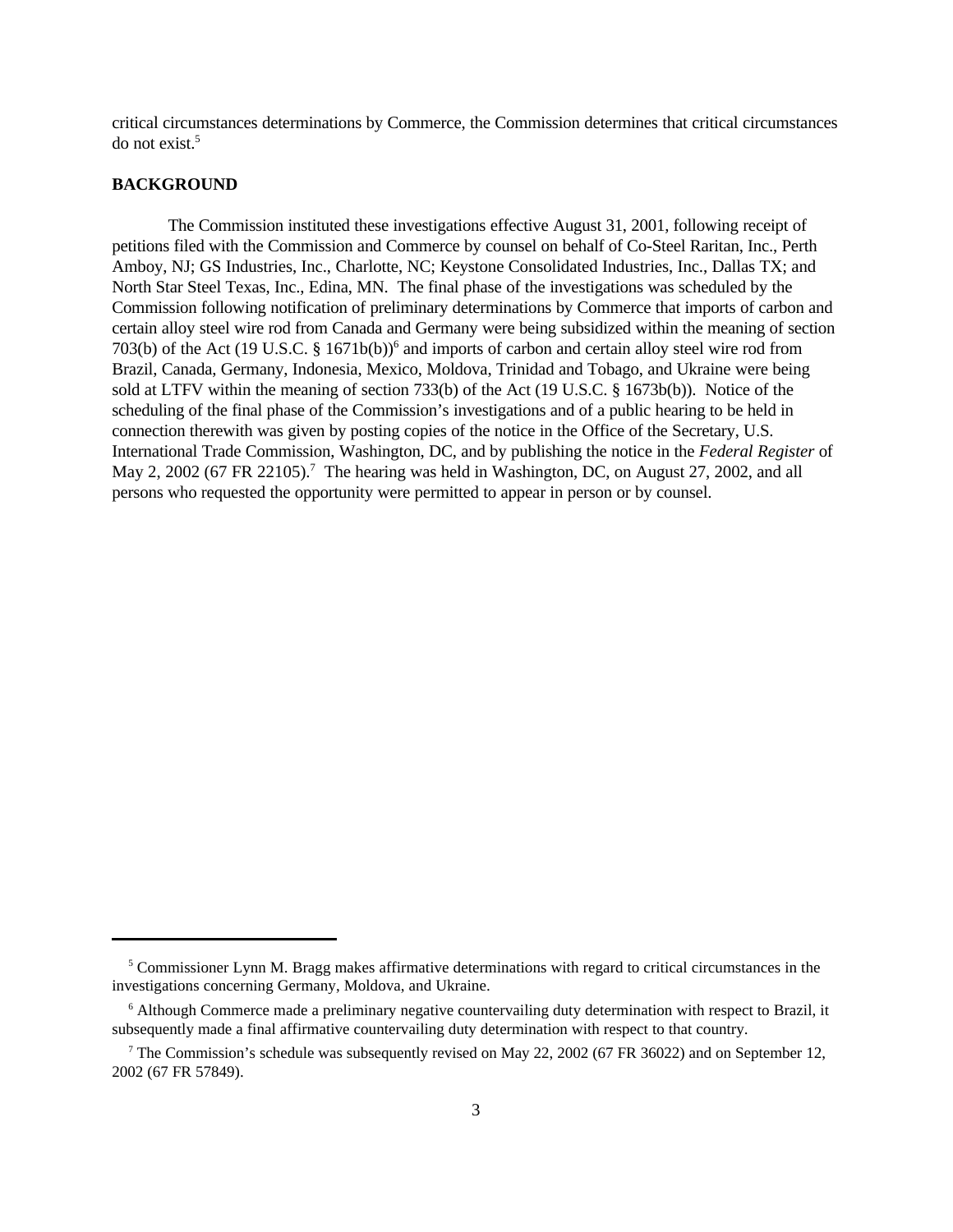#### **VIEWS OF THE COMMISSION**

Based on the record in these investigations, we determine that an industry in the United States is materially injured by reason of subsidized imports of carbon and certain alloy steel wire rod from Brazil and Canada, and less-than-fair-value (LTFV) imports of carbon and certain alloy steel wire rod from Brazil, Canada, Indonesia, Mexico, Moldova, Trinidad and Tobago,<sup>1</sup> and Ukraine.<sup>23</sup> We find subsidized and LTFV imports from Germany to be negligible.<sup>4</sup> We do not find that critical circumstances exist with respect to subject imports from Moldova and Ukraine.<sup>5</sup>

# **I. DOMESTIC LIKE PRODUCT AND INDUSTRY**

#### **A. In General**

In determining whether an industry in the United States is materially injured or threatened with material injury by reason of imports of the subject merchandise, the Commission first defines the "domestic like product" and the "industry."<sup>6</sup> Section 771(4)(A) of the Tariff Act of 1930, as amended ("the Act"), defines the relevant domestic industry as the "producers as a [w]hole of a domestic like product, or those producers whose collective output of a domestic like product constitutes a major proportion of the total domestic production of the product."<sup>7</sup> In turn, the Act defines "domestic like product" as "a product which is like, or in the absence of like, most similar in characteristics and uses with, the article subject to an investigation . . . . .<sup>38</sup>

The decision regarding the appropriate domestic like product(s) in an investigation is a factual determination, and the Commission has applied the statutory standard of "like" or "most similar in characteristics and uses" on a case-by-case basis.<sup>9</sup> No single factor is dispositive, and the Commission

 $3$  In reaching these affirmative determinations, we note that we have discounted the weight accorded to interim (first quarter) data for 2002 due to the pendency of these investigations. See 19 U.S.C. § 1677(7)(I).

<sup>4</sup> Commissioner Bragg dissenting. See Additional and Dissenting Views of Commissioner Lynn M. Bragg.

<sup>&</sup>lt;sup>1</sup> Chairman Okun makes a negative determination with respect to subject imports from Trinidad and Tobago. See Dissenting Views of Chairman Deanna Tanner Okun with respect to Carbon and Certain Alloy Steel Wire Rod from Trinidad and Tobago.

<sup>&</sup>lt;sup>2</sup> Commission rule 207.68(b) provides that final party comments "containing new factual information shall be disregarded." 19 C.F.R.§ 207.68(b); see also 19 U.S.C. § 1677m(g). On September 27, 2002, the Commission notified one of the parties that its letter filed with the Commission on September 24, 2002, which contained quarterly reports for the operations of domestic producers Keystone and Co-Steel, was rejected as untimely filed. Because this submission was rejected and the quarterly reports contained therein are not otherwise on the record in these investigations, we have disregarded facts contained in these quarterly reports.

<sup>&</sup>lt;sup>5</sup> Commissioner Bragg dissenting. See Additional and Dissenting Views of Commissioner Lynn M. Bragg.

 $6$  19 U.S.C. § 1677(4)(A).

 $7$  19 U.S.C. § 1677(4)(A).

<sup>8</sup> 19 U.S.C. § 1677(10).

<sup>&</sup>lt;sup>9</sup> See, e.g., NEC Corp. v. Department of Commerce, 36 F. Supp.2d 380, 383 (Ct. Int'l Trade 1998); Nippon Steel Corp. v. United States, 19 CIT 450, 455 (1995); Torrington Co. v. United States, 747 F. Supp. 744, 749 n.3 (Ct. Int'l Trade 1990), aff'd, 938 F.2d 1278 (Fed. Cir. 1991) ("every like product determination 'must be made on (continued...)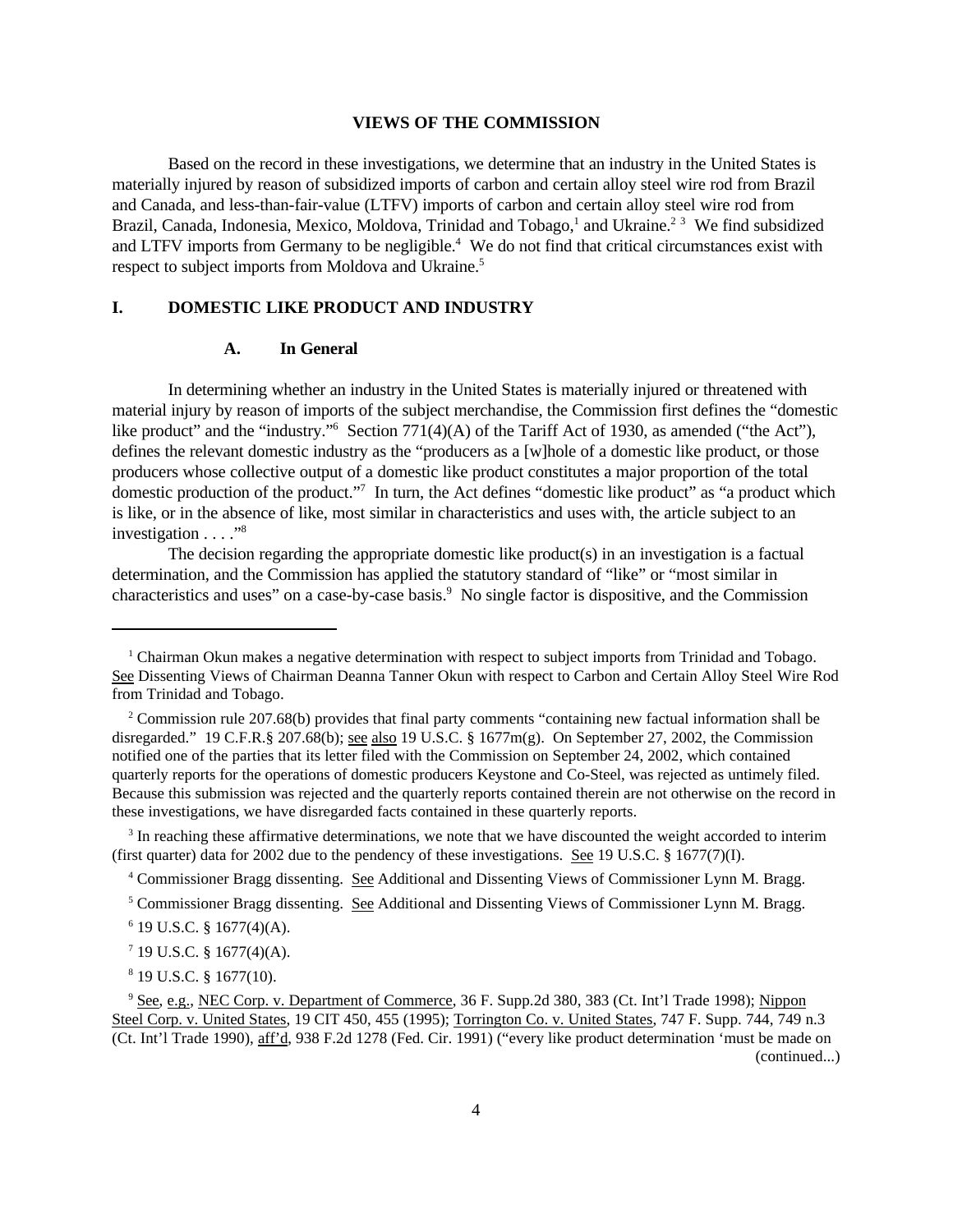may consider other factors it deems relevant based on the facts of a particular investigation.<sup>10</sup> The Commission looks for clear dividing lines among possible like products and disregards minor variations.<sup>11</sup> Although the Commission must accept the determination of the Department of Commerce ("Commerce") as to the scope of the imported merchandise that has been found to be subsidized or sold at LTFV, the Commission determines what domestic product is like the imported articles Commerce has identified.<sup>12</sup>

### **B. Product Description**

Commerce's final determinations defined the imported merchandise within the scope of these investigations as follows:

certain hot-rolled products of carbon steel and alloy steel, in coils, of approximately round cross section, 5.00 mm or more, but less than 19.00 mm, in solid cross-sectional diameter.

Specifically excluded are steel products possessing the above-noted physical characteristics and meeting the Harmonized Tariff Schedule of the United States (HTSUS) definitions for (a) stainless steel; (b) tool steel; (c) high nickel steel; (d) ball bearing steel; and (e) concrete reinforcing bars and rods. Also excluded are (f) free machining steel products ( i.e., products that contain by weight one or more of the following elements: 0.03 percent or more of lead, 0.05 percent or more of bismuth, 0.08 percent or more of sulfur, more than 0.04 percent of phosphorous, more than 0.05 percent of selenium, or more than 0.01 percent of tellurium).

Also excluded from the scope are 1080 grade tire cord quality wire rod and 1080 grade tire bead quality wire rod. This grade 1080 tire cord quality rod is defined as: (i) grade 1080 tire cord quality wire rod measuring 5.0 mm or more but not more than 6.0 mm in crosssectional diameter; (ii) with an average partial decarburization of not more than 70 microns in depth (maximum individual 200 microns); (iii) having no inclusions greater than 20 microns; (iv) having a carbon segregation per heat average of 3.0 mm or better using European Method NFA 04-114; (v) having a surface quality with no surface defects

<sup>&</sup>lt;sup>9</sup> (...continued)

the particular record at issue' and the 'unique facts of each case'"). The Commission generally considers a number of factors including: (1) physical characteristics and uses; (2) interchangeability; (3) channels of distribution; (4) customer and producer perceptions of the products; (5) common manufacturing facilities, production processes and production employees; and, where appropriate, (6) price. See Nippon Steel, 19 CIT at 455 n.4; Timken Co. v. United States, 913 F. Supp. 580, 584 (Ct. Int'l Trade 1996).

<sup>&</sup>lt;sup>10</sup> See, e.g., S. Rep. No. 96-249 at 90-91 (1979).

<sup>&</sup>lt;sup>11</sup> Nippon Steel, 19 CIT at 455; Torrington, 747 F. Supp. at 748-749; see also S. Rep. No. 96-249 at 90-91 (1979) (Congress has indicated that the like product standard should not be interpreted in "such a narrow fashion as to permit minor differences in physical characteristics or uses to lead to the conclusion that the product and article are not 'like' each other, nor should the definition of 'like product' be interpreted in such a fashion as to prevent consideration of an industry adversely affected by the imports under consideration.").

<sup>&</sup>lt;sup>12</sup> Hosiden Corp. v. Advanced Display Mfrs., 85 F.3d 1561, 1568 (Fed. Cir. 1996) (Commission may find single like product corresponding to several different classes or kinds defined by Commerce); Torrington, 747 F. Supp. at 748-752 (affirming Commission determination of six like products in investigations where Commerce found five classes or kinds).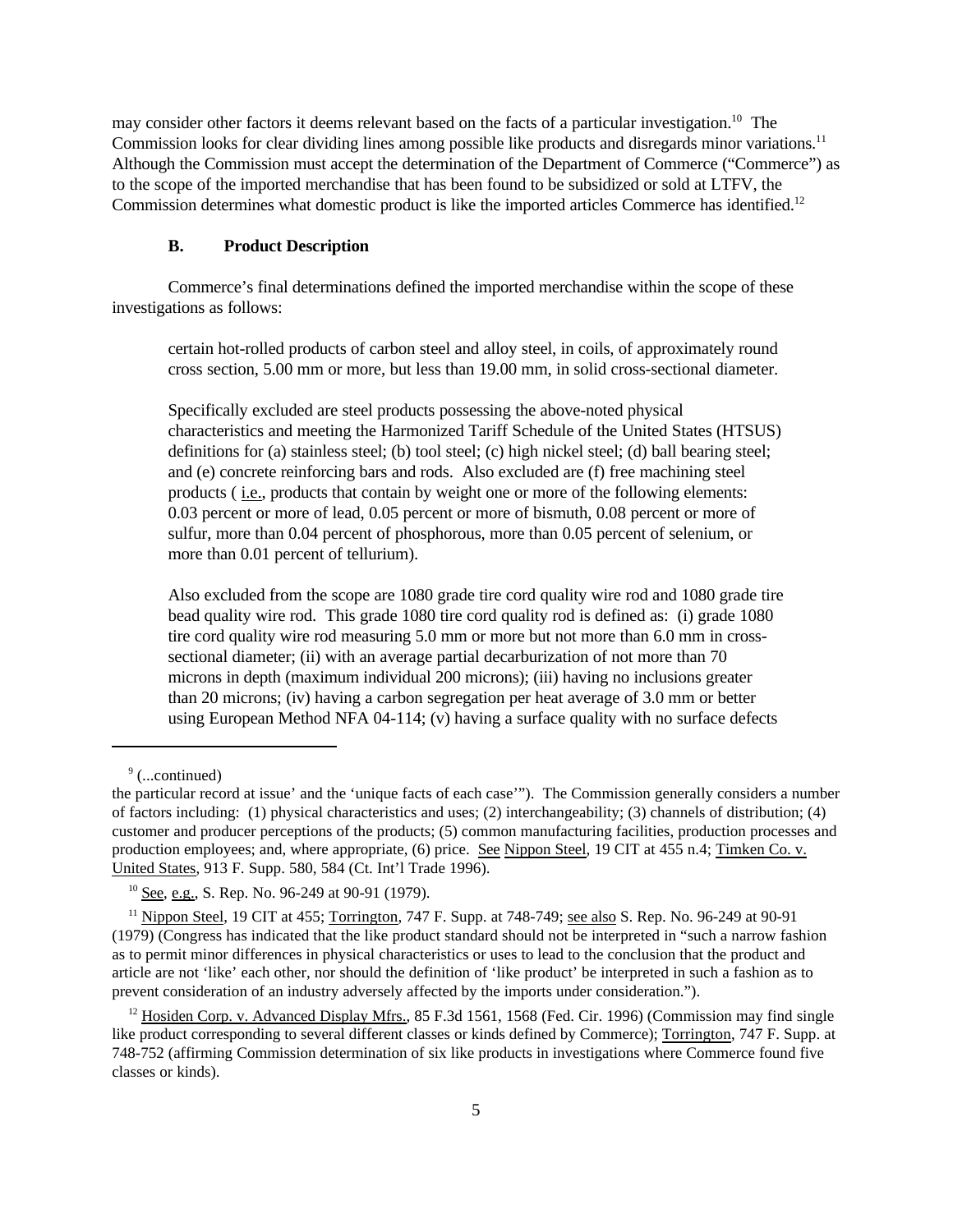of a length greater than 0.15 mm; (vi) capable of being drawn to a diameter of 0.30 mm or less with 3 or fewer breaks per ton; and (vii) containing by weight the following elements in the proportions shown: (1) 0.78 percent or more of carbon, (2) less than 0.01 percent of aluminum, (3) 0.040 percent or less, in the aggregate, of phosphorus and sulfur, (4) 0.006 percent or less of nitrogen, and (5) not more than 0.15 percent, in the aggregate of copper, nickel and chromium.

This grade 1080 tire bead quality rod is defined as: (i) grade 1080 tire bead quality wire rod measuring 5.5 mm or more but not more than 7.0 mm in cross-sectional diameter; (ii) with an average partial decarburization of no more than 70 microns in depth (maximum individual 200 microns); (iii) having no inclusions greater than 20 microns; (iv) having a carbon segregation per heat average of 3.0 or better using European Method NFA 04-114; (v) having a surface quality with no surface defects of a length greater than 0.2 mm; (vi) capable of being drawn to a diameter of 0.78 mm or larger with 0.5 or fewer breaks per ton; and (vii) containing by weight the following elements in the proportions shown: (1) 0.78 percent or more of carbon, (2) less than 0.01 percent of soluble aluminum, (3) 0.040 percent or less, in the aggregate, of phosphorous and sulfur, (4) 0.008 percent or less of nitrogen, and (5) either not more than 0.15 percent, in the aggregate, of copper, nickel and chromium (if chromium is not specified), or not more than 0.10 percent in the aggregate of copper and nickel and a chromium content of 0.24 to 0.30 percent (if chromium is specified).

The designation of the products as "tire cord quality" or "tire bead quality" indicates the acceptability of the product for use in the production of tire cord, tire bead, or wire for use in other rubber reinforcement applications such as hose wire. These quality designations are presumed to indicate that these products are being used in tire cord, tire bead, and other rubber reinforcement applications, and such merchandise intended for the tire cord, tire bead, or other rubber reinforcement applications is not included in the scope. However, should petitioners or other interested parties provide a reasonable basis to believe or suspect that there exists a pattern of importation of such products for other than those applications, end-use certification for the importation of such products may be required. Under such circumstances, only the importers of record would normally be required to certify the end use of the imported merchandise.

All products meeting the physical description of subject merchandise that are not specifically excluded are included in this scope.

The products under investigation are current classifiable under subheadings 7213.91.3010, 7213.91.3090, 7213.91.4510, 7213.91.4590, 7213.91.6010, 7213.91.6090, 7213.99.0031, 7213.99.0038, 7213.99.0090, 7227.20.0010, 7227.20.0020, 7227.20.0090, 7227.20.0095, 7227.90.6051, 7227.90.6053, 7227.90.6058, and 7227.90.6059 of the HTSUS. Although the HTSUS subheadings are provided for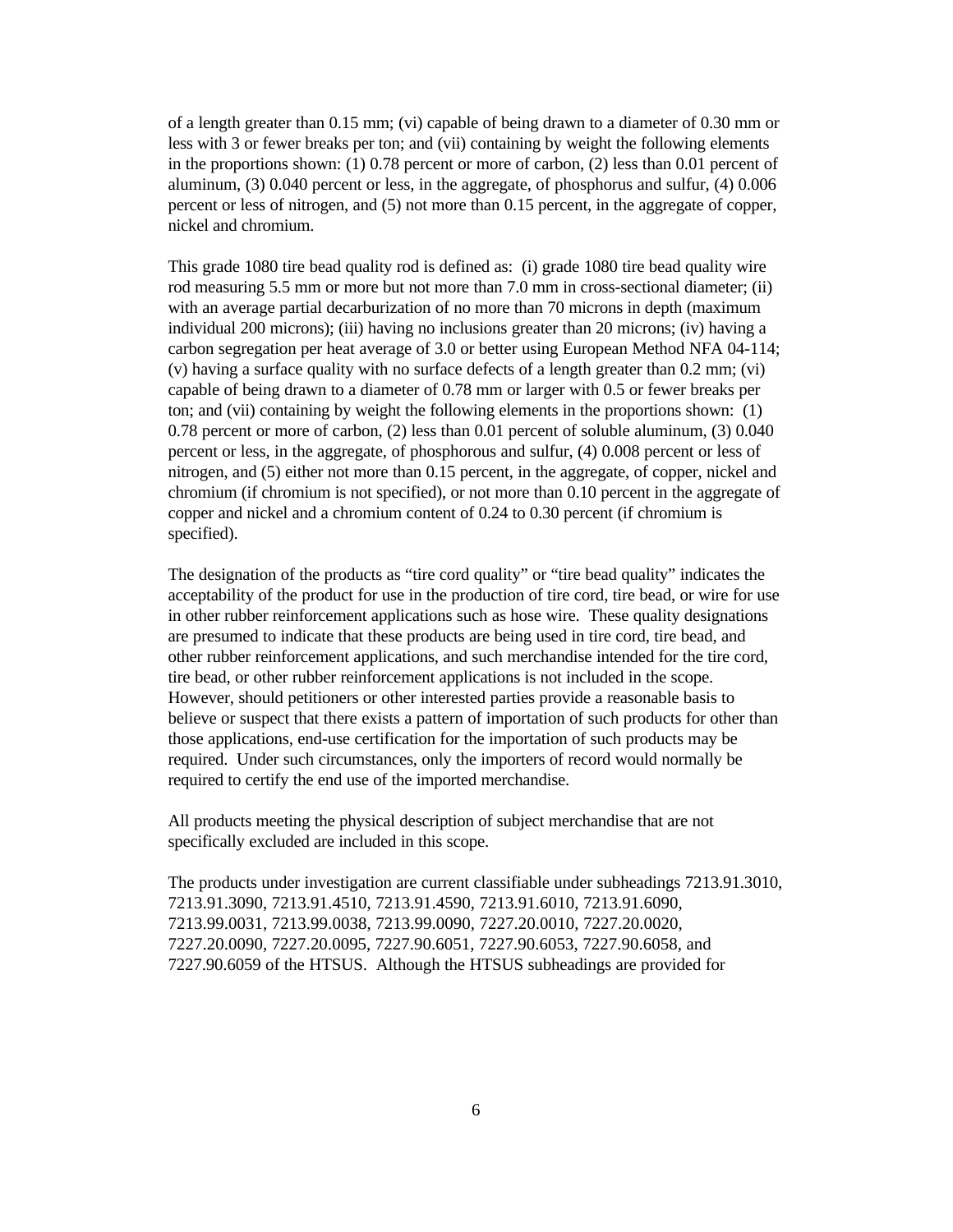convenience and customs purposes, the written description of the scope of this proceeding is dispositive. $13$ 

Wire rod is a hot-rolled intermediate steel product of circular or approximately circular cross section, used in a wide variety of other intermediate products and end-use products. Wire rod is used to make a broad range of products including various types of wire (aluminum-coated wire, barbed wire, spring wire, and industrial wire), springs, nails, fasteners, clothes hangers, fencing material, construction mesh, tire bead, and tire cord.<sup>14</sup>

# **C. Domestic Like Product Issues**

In its Preliminary Determinations in these investigations, the Commission found a single domestic like product comprised of all carbon and certain alloy steel wire rod that corresponded to Commerce's scope as it existed at the time.<sup>15</sup> Commerce subsequently modified the scope in these investigations to exclude certain grade 1080 tire cord quality wire rod and certain grade 1080 tire bead quality wire rod.<sup>16 17</sup>

Petitioners support the finding of a single domestic like product consisting of all carbon and certain alloy steel wire rod, including the 1080 tire bead and tire cord quality wire rod that has now been excluded from Commerce's scope.<sup>18</sup> Respondents Michelin North America, Inc. ("Michelin") and Rubber Manufacturers Association ("RMA") argue that tire cord quality wire rod should constitute a separate like product.<sup>19</sup> Canadian Respondents Ispat Sidbec, Inc., Ivaco, Inc., and Ivaco Rolling Mills, Inc. (collectively "Canadian Respondents") and Respondent Steel Fastener Working Group ("SFWG") argue that the Commission should find that cold-heading quality ("CHQ") wire rod that meets Industrial Fasteners Institute ("IFI") specification IFI-140 is a separate domestic like product.<sup>20</sup> Mexican Respondent Hylsa Puebla, S.A. de C.V. ("Hylsa") produces clean-steel precision bar-in-coils ("CSPBIC"), which it argues should be a separate domestic like product.<sup>21</sup>

<sup>16</sup> 67 Fed. Reg. 17384 (April 10, 2002) (Germany).

 $17$  The Commission explained that Commerce, not the Commission, determines the scope of subject merchandise, and that the Commission must accept Commerce's scope as it presently stood for purposes of its preliminary determinations. Preliminary Determinations at 5 & n.12.

<sup>18</sup> Petitioners' Prehearing Brief at 10-14.

<sup>19</sup> Michelin North America, Inc. ("Michelin") Prehearing Brief at 1, Michelin Posthearing Brief at 2, RMA Prehearing Brief at 4.

<sup>20</sup> SFWG Posthearing Brief at 1; Canadian Respondents Prehearing Brief at 23-31; Ispat Sidbec Posthearing Brief at 1.

<sup>21</sup> Hylsa Prehearing Brief at 2-6.

<sup>13</sup> Confidential Report ("CR")/Public Report ("PR") at Appendix A, 67 Fed. Reg. 55782 (August 30, 2002) (Canada) et. seq.

<sup>14</sup> CR at I-6, II-1, II-14; PR at I-5, II-1, II-9; CR/PR at Table I-1.

<sup>&</sup>lt;sup>15</sup> Carbon and Certain Alloy Steel Wire Rod from Brazil, Canada, Egypt, Germany, Indonesia, Mexico, Moldova, South Africa, Trinidad and Tobago, Turkey, Ukraine, and Venezuela, Inv. Nos. 701-TA-417-421 and 731-TA-953-963 (Preliminary) USITC Pub. 3456 (Oct. 2001) ("Preliminary Determinations" or "USITC Pub. 3456"). In its Preliminary Determinations, the Commission considered and rejected arguments that it should find tire cord wire rod to be a separate domestic like product. USITC Pub. 3456 at 5-6.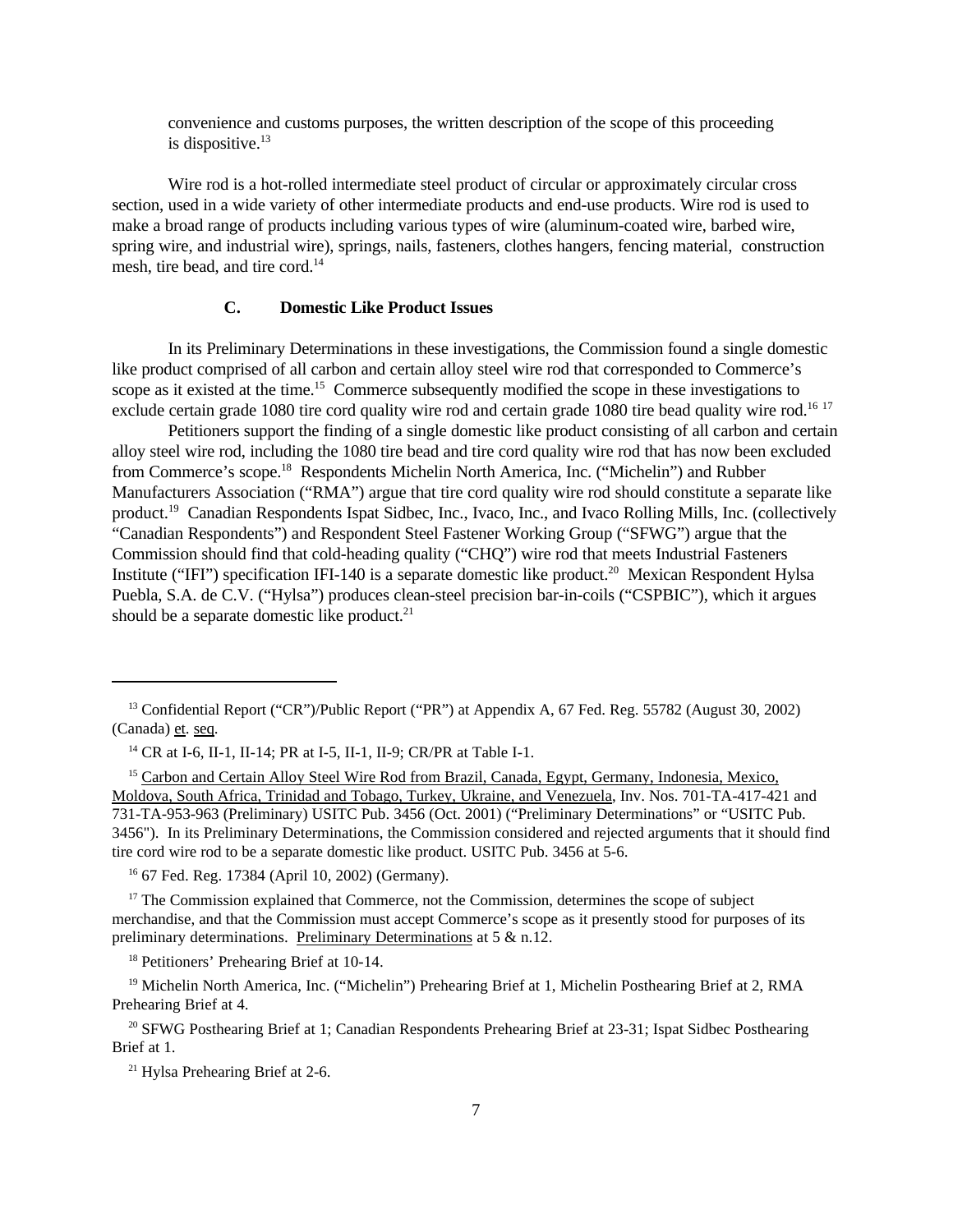As a general matter, the record demonstrates no clear demarcation between the various types of wire rod products, but rather indicates a continuum of at least 11 major categories of products, ranging from low carbon wire rod such as industrial wire rod used for nails and coat hangers, to medium to high carbon wire rod, such as that used for tire bead and prestressed concrete strand, to the highest-end products, including CHQ, CSPBIC, and tire cord wire rod.<sup>22</sup> In cases such as the present one, where the domestically manufactured merchandise consists of a broad continuum of similar products, the Commission does not consider each item of merchandise to be a separate domestic like product that is only "like" its counterpart in the scope, but considers the continuum itself to constitute the domestic like product.<sup>23</sup>

As discussed below, we find a single domestic like product consisting of all carbon and certain alloy steel wire rod included within Commerce's scope, and including the grade 1080 tire bead and tire cord quality wire rod that has been excluded from Commerce's scope.<sup>24</sup>

# **1. Expanding the Like Product to Include Certain Grade 1080 Tire Cord Wire Rod and Grade 1080 Tire Bead Wire Rod**

We first consider whether the domestic like product should include domestically produced 1080 tire cord and tire bead wire rod. The issue before us is whether domestic 1080 tire cord and tire bead wire rod are sufficiently "like" the domestic like products that correspond directly to the products included within the scope that these 1080 products should also be included within the domestic like product.<sup>25</sup> Commerce's scope of investigation includes 1070 and 1090 tire bead and tire cord wire rod.

Respondent Michelin argues that the exclusion of 1080 tire cord quality wire rod reflects that tire cord wire rod is identifiable as a separate class and distinguishable in fundamental respects from the other wire rod products under investigation.<sup>26</sup> Petitioners have requested that the Commission include all wire rod, including all tire cord wire rod and tire bead wire rod, in the domestic like product.<sup>27</sup>

Tire cord and tire bead wire rod, in general, are types of high or medium-high carbon wire rod. Grade 1080 is one particular grade of tire cord and tire bead wire rod. There is no information on the record indicating significant differences among grades of tire bead wire rod, and the record reflects only minimal differences among grades of tire cord wire rod. Tire cord wire rod may be either regular-tensile (AISI grade 1070) or high-tensile (AISI grade 1080 or 1090). Grade 1080 and grade 1090 tire cord wire

 $22$  CR at I-6-I-7; PR at I-5-I-6; CR/PR at Table I-1.

<sup>&</sup>lt;sup>23</sup> Certain Steel Wire Rod from Canada, Germany, Trinidad & Tobago, and Venezuela, Inv. Nos. 701-TA-368-371 (Final), USTIC Pub. 3075 (November 1997) at 7.

<sup>&</sup>lt;sup>24</sup> Commissioner Bragg dissenting. See Additional and Dissenting Views of Commissioner Lynn M. Bragg. Accordingly, Commissioner Bragg does not join section I.C.1 of these Views.

 $25$  The domestic industry produces 1070 and 1080 tire bead and tire cord wire rod, but not 1090 tire bead and tire cord wire rod. Petitioners' Posthearing Brief, Exhibit 16.

<sup>&</sup>lt;sup>26</sup> Michelin Prehearing Brief at 4. We disagree. Whether or not 1080 tire bead and tire cord wire rod should be included in the domestic like product is a separate issue from whether tire cord wire rod should be a separate domestic like product, and we treat the issues separately in these Views.

<sup>&</sup>lt;sup>27</sup> We note that domestic production of 1080 tire bead and tire cord products is \*\*\* compared to domestic production of the like product corresponding to Commerce's scope. Compare CR/PR Tables C-1 and C-2.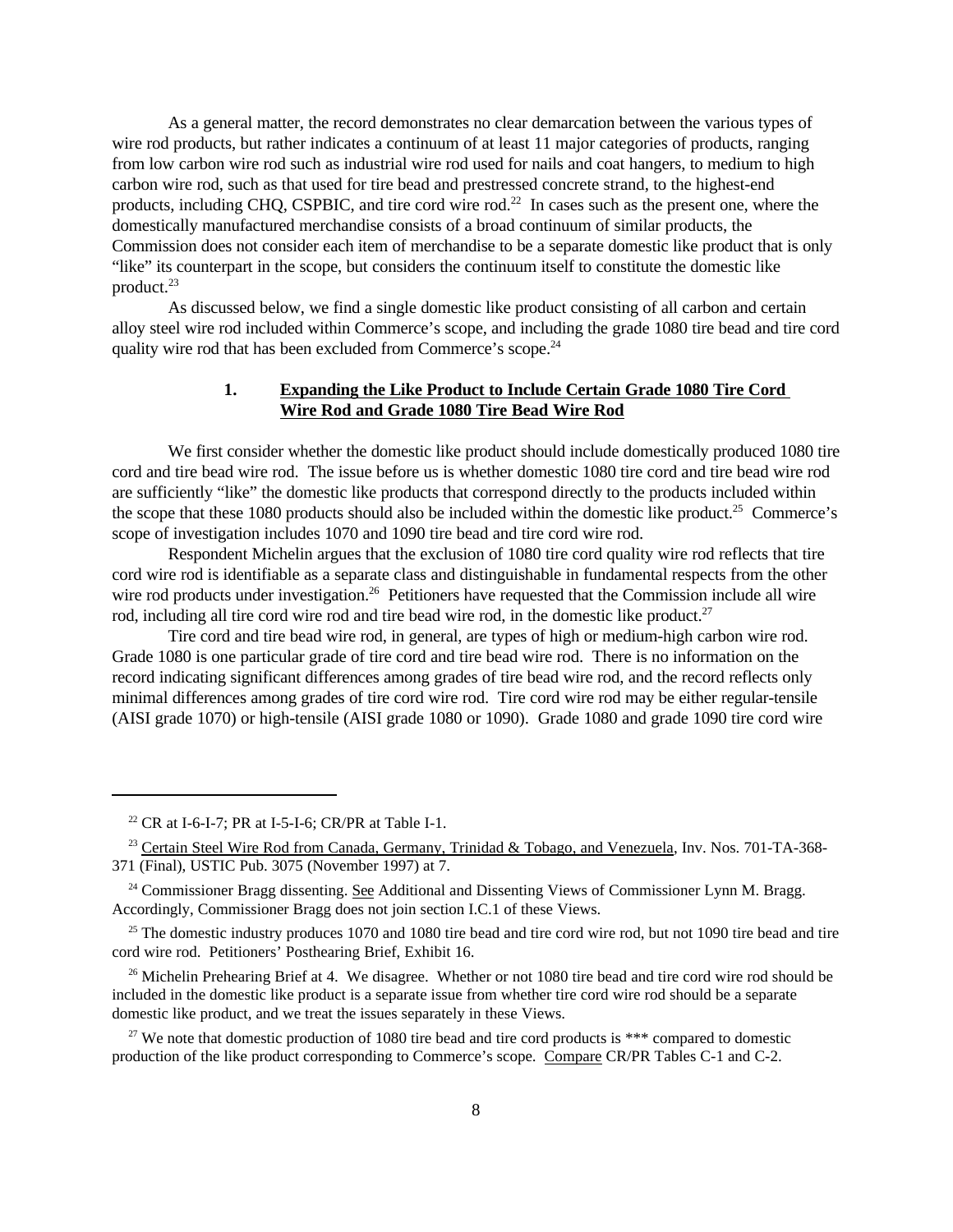rod are finer grades of tire cord wire rod than 1070 grade, with more stringent specifications.<sup>28</sup> Respondent Michelin argues, and the record indicates, that no significant distinctions exist between grades 1070, 1080, or 1090 tire cord wire rod relevant to the Commission's like product analysis. Michelin states that all three grades have the same physical characteristics, uses, prices, channels of distribution and production processes. Michelin asserts that all three grades must satisfy the same restrictive requirements for cleanliness, segregation, decarburization, chemistry and surface imperfections that are not required in "ordinary" wire rod products.<sup>29 30</sup>

We find that other domestic tire cord and tire bead wire rod products that correspond to products within the scope, such as 1070 tire cord wire rod and 1070 tire bead wire rod, closely share physical characteristics, uses, channels of distribution, production processes, and similarities in prices with 1080 tire cord wire rod and tire bead wire rod. Moreover, as discussed below, our traditional six factor analysis does not indicate that tire cord wire rod is a separate like product. This same analysis indicates that the like product should be defined as the broad continuum of wire rod products. Therefore, there is no basis to exclude 1080 tire bead and tire cord wire rod from the definition of the domestic like product, and we define the domestic like product to include 1080 tire cord wire rod and 1080 tire bead wire rod, in addition to the wire rod products corresponding to Commerce's scope of investigations.

# **2. Tire Cord Wire Rod, CHQ IFI-140 Wire Rod and CSPBIC Wire Rod as Possible Separate Like Products**

Tire cord wire rod, CHQ IFI-140 wire rod, and CSPBIC wire rod are all high-end, specialized products that require high quality steel to produce, are expensive to make, and have stringent quality requirements. We have applied our traditional six factor like product analysis to determine whether any of these types of wire rod should be considered separate like products.

Physical Characteristics and End Uses. Respondent Michelin argues that tire cord wire rod is a separate "class" or type of wire rod, and should therefore be a separate domestic like product.<sup>31</sup> <sup>32</sup> Michelin argues that tire cord wire rod can be drawn into very fine wire sizes, and twisted into multifilament tire cord without breakage. It has significant restrictive quality requirements.<sup>33 34</sup> In response to

<sup>31</sup> RMA appears on behalf of members Bridgestone/Firestone Americas Holding, Inc., Continental Tire North America, Inc., Cooper Tire & Rubber Company, The Goodyear Tire & Rubber Company, and Michelin North America, Inc. RMA supports Michelin's arguments that tire cord wire rod should be a separate domestic like product. RMA Prehearing Brief at 4.

<sup>32</sup> Tire cord wire rod purchaser Tokusen U.S.A., Inc. ("Tokusen") argues that the Commission should treat 1070 tire cord wire rod as a separate domestic like product. Tokusen Letter dated August 29, 2002.

<sup>33</sup> Michelin Prehearing Brief at 8-9.

<sup>&</sup>lt;sup>28</sup> Michelin Postconference Brief at 11.

<sup>29</sup> Michelin Prehearing Brief at 5.

<sup>&</sup>lt;sup>30</sup> The record reflects that tire bead and tire cord wire rod are more similar to each other than to other wire rod products on the continuum. Domestic tire bead and tire cord wire rod are made by the same producers and have some (one-way) interchangeability. Domestic producer \*\*\* makes \*\*\*, while domestic producers \*\*\*. Petitioners' Posthearing Brief, Exhibit 16. Michelin purchases only tire cord quality wire rod, and uses it in the production of both tire bead and tire cord, indicating some limited interchangeability. Tr. at 254. Petitioners maintain that tire cord is similar to tire bead. Tr. at 272-273.

<sup>&</sup>lt;sup>34</sup> However, certain other types of wire rod are also drawn into fine wire sizes. Other types of wire rod such as (continued...)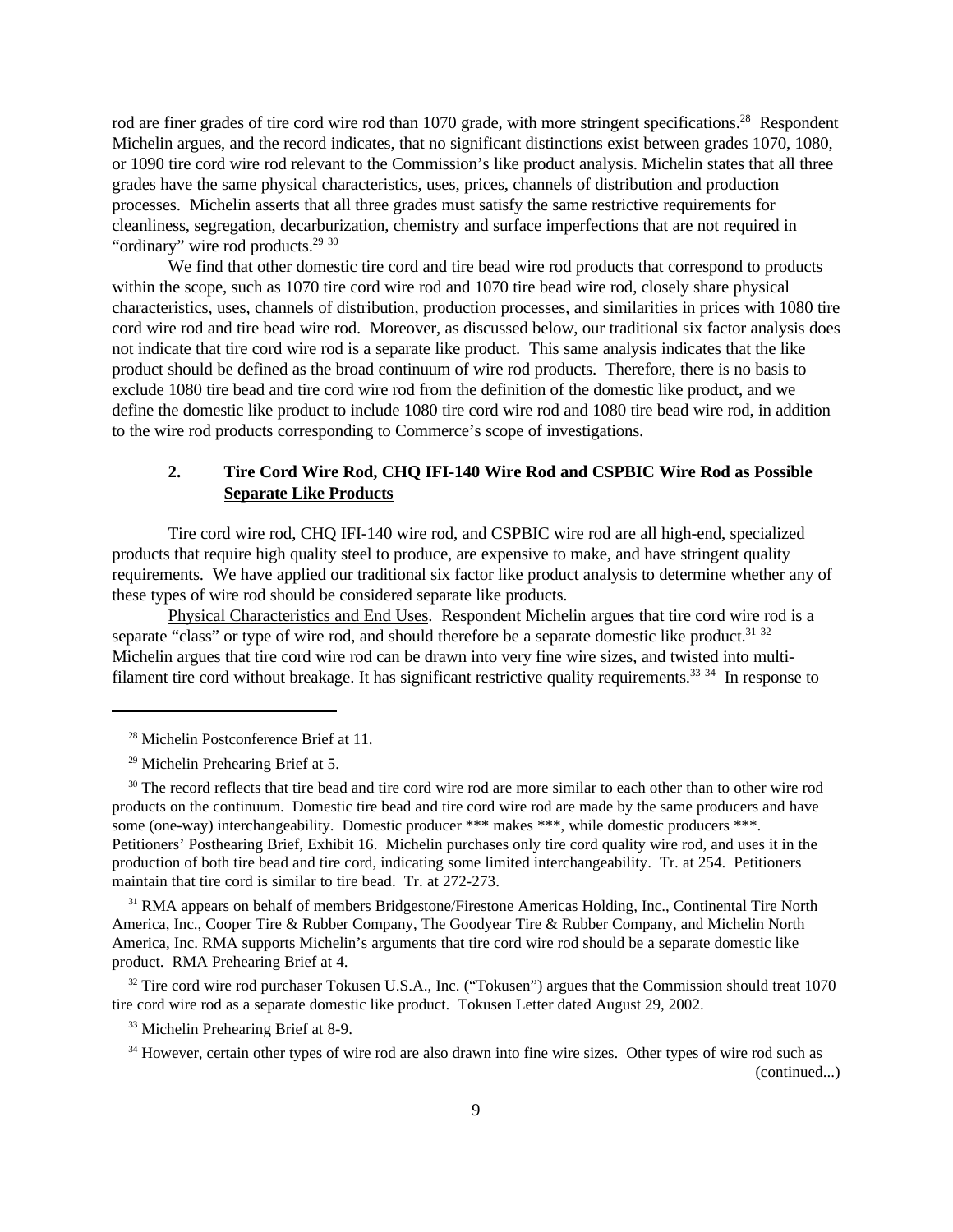the Commission's statement in its Preliminary Determinations that other types of high-quality wire rod also have specialized uses and stringent quality requirements, Michelin responds that the record does not indicate that other forms of wire rod are held to the same number, type, and degree of quality standards. Michelin emphasizes that the primary reason that the requirements for tire cord wire rod are so rigorous is the paramount importance of quality to increase safety.<sup>35</sup>

SFWG argues that CHQ IFI-140<sup>36</sup> should be a separate domestic like product because of its restrictive specifications, driven by safety concerns, due to its broad use in aerospace, automotive, and heavy equipment industries. CHQ is wire rod that has surface imperfection or seam depth of no greater than 1/3000th of an inch. Unlike most other wire rod, CHQ requires high quality billets made from selected scrap or iron sources such as pig iron.<sup>37</sup>

CSPBIC also has exacting quality requirements. Production of the product requires iron ore, not scrap. The steel-making process must be carefully managed and requires specialized equipment to ensure high quality "clean" steel, with low levels of impurities. CSPBIC is produced to precise dimensional characteristics to meet customer requirements.<sup>38</sup>

All categories of wire rod are intermediate circular, hot-rolled products that are sold in irregularly wound coils. Wire rod is primarily used for subsequent drawing and finishing into wire and wire products, but is also used to make fasteners and other products.<sup>39</sup> There is no clear demarcation between low-end and high-end wire rod products, but rather there is a continuum spanning at least 11 major categories of products, defined by end use, ranging from low carbon wire rod such as industrial wire rod used for nails and coat hangers, to medium to high carbon wire rod used for tire bead and prestressed concrete strand, to the highest-end products, including the more specialized high-end CHQ, CSPBIC, and tire cord wire rod.<sup>40</sup> The specialized uses, exacting quality requirements,<sup>41</sup> and high quality billets necessary to manufacture these products reflect shared qualities of these specialized wire rod products that are on the high-end of the wire rod spectrum. In distinguishing their separate high-end wire rod products from low-end wire rod products, Respondents have demonstrated the shared qualities among high-end wire rod products. Moreover, Respondents have not demonstrated the absence of a continuum among wire rod products from low to medium to high-end products.

Interchangeability. Michelin argues that tire cord wire rod is not interchangeable with other types of wire rod because it is expensive, and it is not used in non-tire cord applications. Michelin noted that most purchasers responded that tire cord quality wire rod is not interchangeable with other types of wire rod because of its cost and its other properties, but one purchaser found that it "can easily be substituted

 $34$  (...continued)

music spring wire rod, welding quality wire rod and CHQ wire rod are also required to have internal soundness, good surface quality, and are subject to restrictive requirements for chemistry and cleanliness. CR/PR at Table I-1.

<sup>&</sup>lt;sup>35</sup> Michelin Prehearing Brief at 8-10; Tr. at 219.

<sup>&</sup>lt;sup>36</sup> SFWG defines CHQ using this standard. SFWG Posthearing Brief at 1.

<sup>&</sup>lt;sup>37</sup> SFWG Posthearing Brief at 1, 5; Tr. at 211.

<sup>38</sup> Hylsa Prehearing Brief at 3-5.

<sup>39</sup> CR at I-6; PR at I-5.

<sup>40</sup> CR at I-6-I-7; PR at I-5-6; CR/PR at Table I-1.

<sup>&</sup>lt;sup>41</sup> Standards of product quality (e.g. tighter dimensional tolerances, control over residuals, and coil weight) have become higher across the entire range of wire rod products largely in response to customer demands for improved performance on the customer's equipment. CR at I-9-I-10; PR at I-8.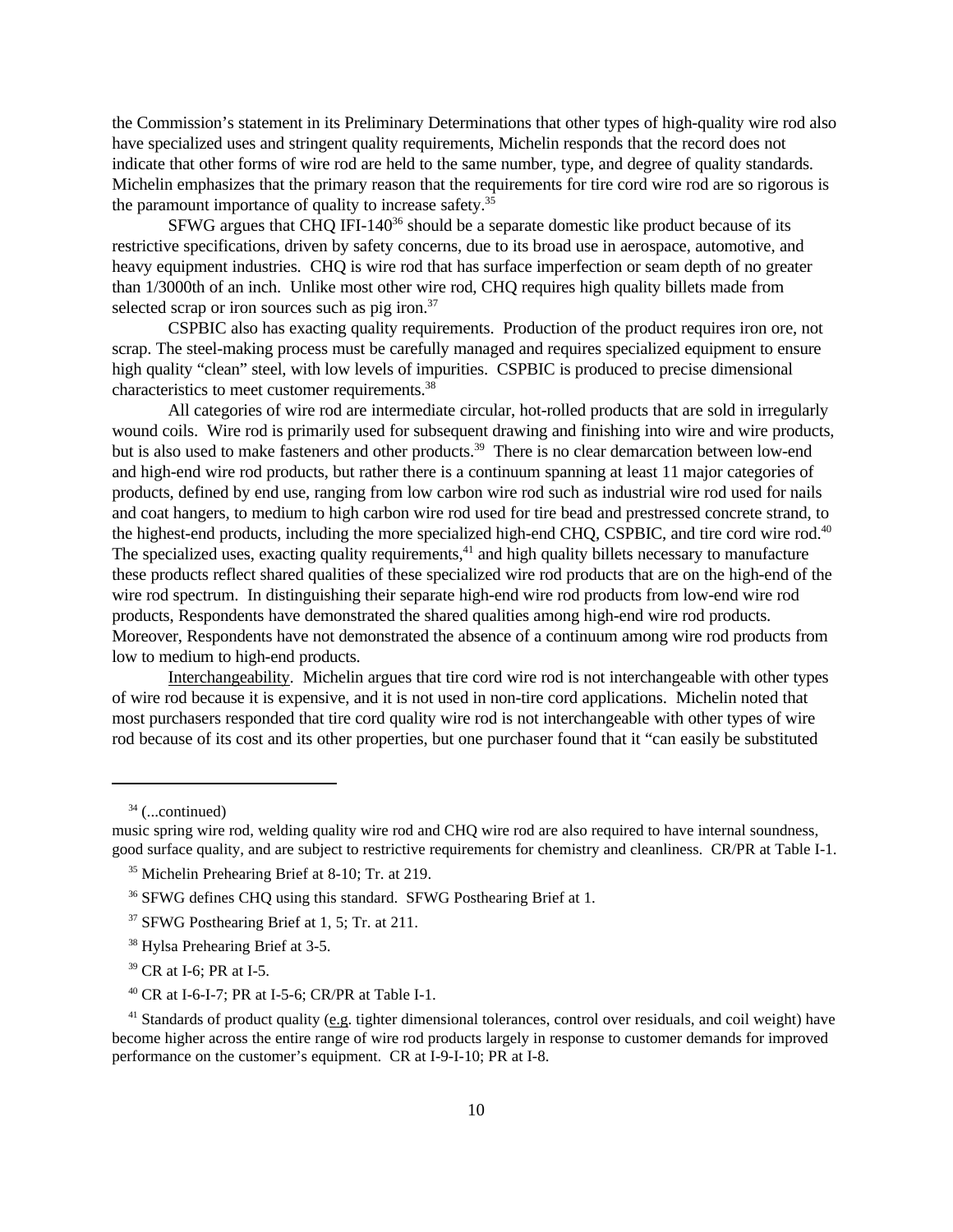for alternative applications."<sup>42</sup> However, a Michelin representative testified at the hearing that it routinely uses tire cord wire rod in tire bead wire rod applications, reflecting at least some interchangeability with other wire rod.

Although low end products would not meet the specifications required for high end applications in which specialized wire rod is used, and high end wire rod would not be used in low end applications, either for cost reasons or because it would entail process adjustments,<sup>43</sup> there are 11 broad end-use categories between and within which there is an overlap of metallurgical qualities, chemistry, and physical characteristics, and a continuum of products with a wide variety of uses.<sup>44</sup> Although tire cord wire rod is one of those broad end-use categories, it remains part of the continuum of wire rod products. If we were to find a separate domestic like product for tire cord wire rod because it could not be used for music spring wire, we would also be obliged to find a separate domestic like product for music spring wire, which cannot be used for tire cord wire rod.<sup>45</sup> The foregoing approach could be applied repeatedly across the spectrum of wire rod products falling within the scope of these investigations, thus reinforcing our view that the continuum itself constitutes the domestic like product.

The record reflects that CHQ is produced to customer specifications, which limits interchangeability, but the same is true for CSPBIC and for tire cord wire rod, which have arduous qualification procedures.<sup>46</sup> Other wire rod products have to meet quality standards and customer specifications, although not the same standards and specifications. Respondents argue that a lower quality wire rod cannot be used in CHQ applications due to safety concerns, but do not state whether CHQ could be used in other applications.<sup>47</sup> SFWG defines CHQ as CHQ comporting with the specifications set forth in IFI-140; however, it is not clear whether other domestically produced CHQ could be used in the same applications as CHQ IFI-140 or if it could be used in applications using other CHQ.

Channels of Distribution. Almost all domestically produced wire rod is sold to end users, and is often tailored to customers' needs for specific applications and quality requirements.<sup>48</sup> Like other forms of wire rod, tire cord wire rod is overwhelmingly sold directly to the end users, although Michelin posits this analysis defines channels of distribution too broadly because of the close relationship between suppliers of wire rod and tire cord producers.<sup>49</sup> Similarly, CHQ wire rod is sold primarily to fastener manufacturers and CSPBIC is sold to a single end user customer.<sup>50</sup>

Common Manufacturing Facilities, Employees, and Methods. Although the manufacturing process for production of the different types of wire rod differ based on quality requirements, all wire rod shares a basic manufacturing process consisting of steelmaking, casting, hot-rolling, and coiling and cooling. Metallurgical properties may be imparted by adjusting the chemistry during steelmaking as well as by varying rolling and cooling practices. The wire rod rolling process determines the rod's size and dimensional precision, depth of decarburization, surface defects and seams, amount of mill scale, and

<sup>&</sup>lt;sup>42</sup> Michelin Prehearing Brief at 12  $\&$  n.27. Michelin maintains that this purchaser does not manufacture tire cord.

<sup>43</sup> Michelin Prehearing Brief at 11-12.

<sup>44</sup> CR at I-6-I-7; PR at I-5-I-6; CR/PR at Table I-1.

<sup>45</sup> CR/PR at Table I-1.

<sup>46</sup> Michelin Prehearing Brief at 13-14; SFWG Posthearing Brief at 6; Hylsa Prehearing Brief at 6.

 $47$  Tr. at 214.

<sup>48</sup> CR at I-10; PR at I-8.

<sup>49</sup> Michelin Prehearing Brief at 15.

<sup>50</sup> Joint Canadian Respondents' Prehearing Brief at 28; Hylsa Prehearing Brief at 6.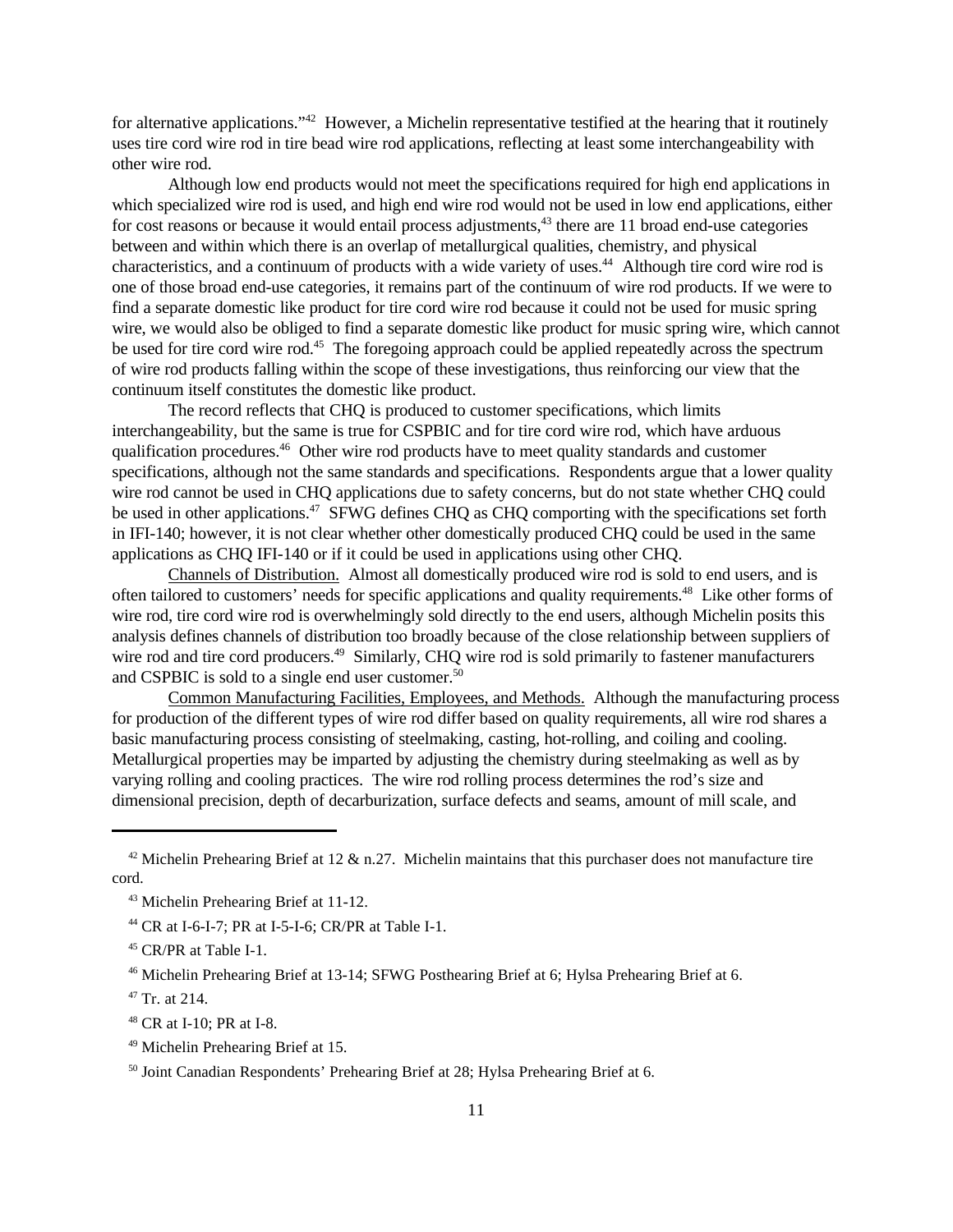structural grain size, within limits set by the chemistry, tensile strength and other physical properties.<sup>51</sup> Ispat Sidbec states that it is not possible to roll industrial quality wire rod and CHQ on the same mill unless the industrial quality product is rolled to the same requirements as the CHQ, and the lower quality wire rod could contaminate the machinery, leaving it unsuitable for CHQ.<sup>52</sup> Some wire rod is made from scrap, and some more high quality wire rod from direct reduced iron or pig iron.<sup>53</sup> Tire cord wire rod is produced using billets from raw iron ore, not scrap.<sup>54</sup> Similarly, only high quality scrap or raw iron billets can be used to make CHQ, which also requires special processing and testing equipment, and trained metallurgists to ensure quality.<sup>55</sup> CSPBIC is made from iron ore, not steel scrap, and its manufacturing processes must also be carefully managed, and require special equipment.<sup>56</sup>

Producer and Customer Perceptions. Customers differentiate their particular product even though they recognize that many different types of wire rod are used for similar uses. For example, at the Commission hearing, a metallurgist appearing for Respondents testified that "it's hard to give [the Commission] a bright line distinction of what makes the cold heading distinctly different from the other products, because we're talking about seams, which are involved in quality considerations for other products, as well."<sup>57</sup> Purchasers of tire cord wire rod consider it to be a separate product from other wire rod, but domestic producers of tire cord wire rod disagree.

Domestic producers that make specialty products also make other types of wire rod. \*\*\* produce tire cord wire rod as well as several other high-quality wire rod products. \*\*\* all reported producing tire cord quality wire rod.<sup>58</sup> Five domestic producers reported producing CHQ IFI-140 wire rod, as well as several other wire rod products.<sup>59</sup> As for producer and customer specifications, CHQ has its own standard, i.e., IFI-140, to clearly define CHQ. Other wire rod products also have standards and specifications, some of which are also restrictive such as the specifications for CSPBIC.<sup>60</sup>

Hylsa has only one U.S. customer for CSPBIC, Bluff City Steel, which appears to consider CSPBIC as distinct from other wire rod due to its special requirements; however, the Petitioners disagree.<sup>61</sup> Petitioners maintain that domestic producers can produce this product.<sup>62</sup> Hylsa acknowledges that there may be a few U.S. producers who have the capacity to produce similar products.<sup>63</sup>

<sup>53</sup> CR at I-10; PR at I-8.

<sup>54</sup> Michelin Prehearing Brief at 19.

<sup>55</sup> SFWG Posthearing Brief at 6-7; Tr. at 211-212.

<sup>56</sup> Hylsa Prehearing Brief at 4-5.

<sup>57</sup> Tr. at 248-249.

<sup>58</sup> Petitioners' Posthearing Brief, Ex. 16; CR/PR at Table D-3.

<sup>59</sup> CR/PR at Table D-3.

<sup>60</sup> Hylsa Prehearing Brief, Ex 1.

 $61$  Hylsa Prehearing Brief, Ex. 2 at 2-3; Petitioners' Prehearing Brief at 2-3.

 $62$  Hylsa Prehearing Brief, Ex. 3 at 2-3 (attaching copy of Petitioners' response to requests for scope amendments dated June 28, 2002).

<sup>63</sup> Hylsa Prehearing Brief at 2, 6-7.

<sup>51</sup> CR at I-9; PR at I-8.

 $52$  Ispat Sidbec Posthearing Brief at 4. We note that this appears to indicate similar manufacturing processes for industrial quality wire rod and CHQ, even if they are not rolled on the same machinery.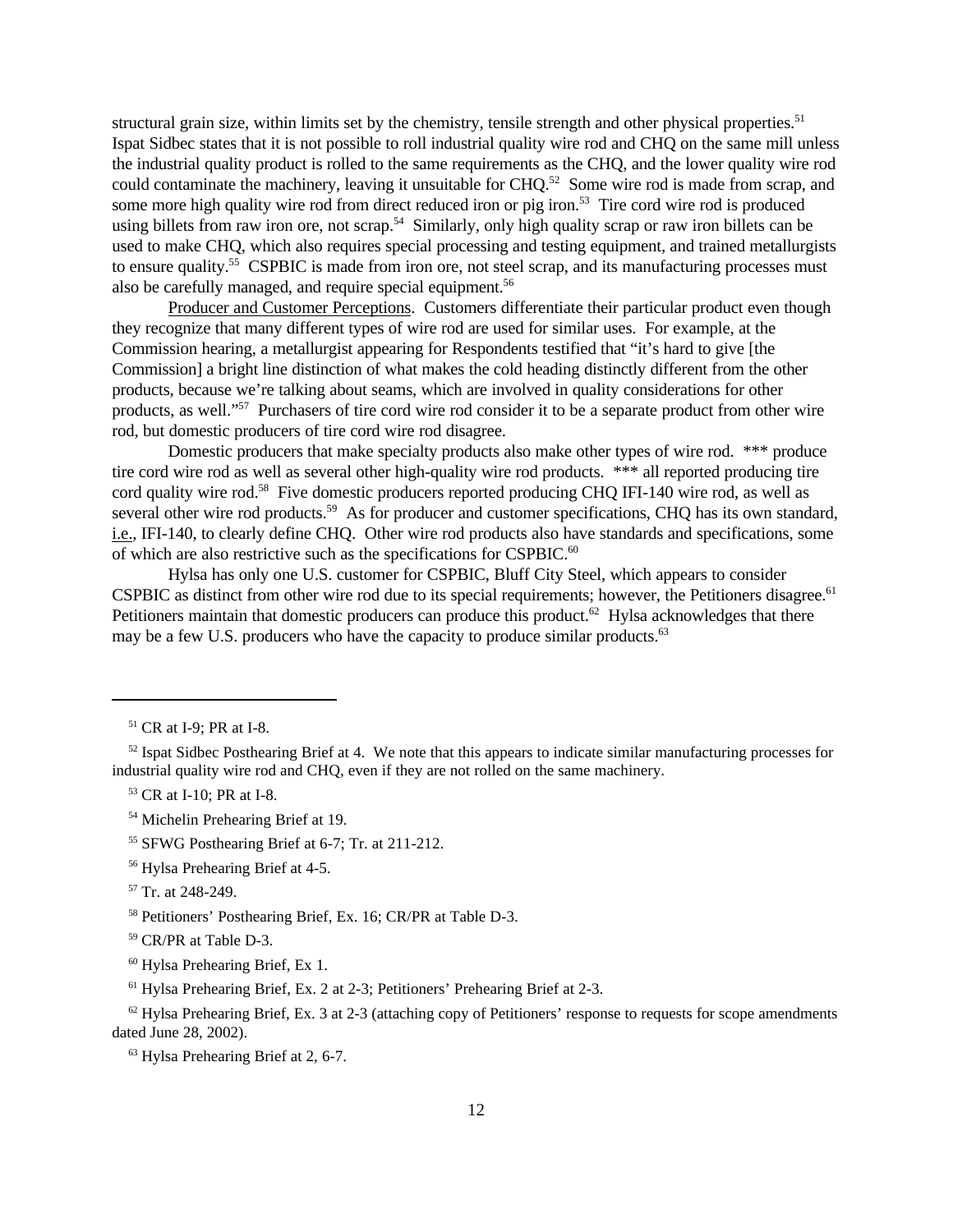Price. There is a continuum of prices for wire rod, with industrial grades at the lower end and higher carbon, specialty grades at the higher end.<sup>64</sup> Although the record reflects that tire cord wire rod commands a price premium over other wire rod products, the same can be said of CHQ compared to most wire rod products. The price for CHQ IFI-140 is "one quarter to one third higher than other types of steel wire rods."<sup>65</sup> Welding quality wire rod is also more expensive than industrial quality wire rod.<sup>66</sup>

All of the foregoing products are at the high end of the wire rod continuum, are made from highquality billets with exacting specifications (both physical and metallurgical), have limited interchangeability with other wire rod products, have a limited customer base, and are priced higher than most types of wire rod. None of the Respondents have demonstrated a clear dividing line between any individual one of these products and other wire rod products. We find that the wire rod industry is composed of so many different products, used in so many different applications, that the only clear dividing line is between wire rod and other steel products. Many of the products have precise specifications, high quality standards (sometimes for safety reasons) and are expensive to manufacture. A lack of interchangeability between the products at either end of the continuum is not inconsistent with a finding of a single domestic like product when the products are all part of a continuum.

Therefore, based on the record in these investigations, we find a single domestic like product consisting of all wire rod, including the certain grade 1080 tire cord and grade 1080 tire bead wire rod products that Commerce excluded from the scope of the investigations.<sup>67</sup>

 $64$  For example, the weighted-average domestic price for pricing product 1, industrial quality wire rod, was  $***$ in fourth quarter 2001; the comparable price for product 4, wire rod for spring applications (mid-range wire rod), was \*\*\* and for product 5, CHQ (high-end), it was \*\*\*. CR/PR at Tables V-3, V-6, and V-7.

 $65$  Tr. at 215. Tire cord wire rod purchasers assert that tire cord wire rod is significantly more expensive than CHQ wire rod. Michelin Prehearing Brief at 22.

<sup>66</sup> CR/PR at Table V-9.

 $67$  Commissioner Bragg defines a single domestic like product consisting of all wire rod coterminous with the scope of these investigations. Accordingly, Commissioner Bragg does not include within her like product definition certain 1080 tire cord and 1080 tire bead wire rod products that have been excluded from the scope by Commerce. See Additional and Dissenting Views of Commissioner Lynn M. Bragg. Nevertheless, Commissioner Bragg notes that domestic production of 1080 tire bead and 1080 tire cord products is \*\*\* compared to domestic production of the like product corresponding to Commerce's scope. Compare CR/PR Tables C-1 and C-2. As a result, the trends identified by the Commission majority in its analysis of the volume, price effects, and impact of subject imports on the domestic industry, are equally valid with respect to the domestic industry that she has defined. See infra n.70.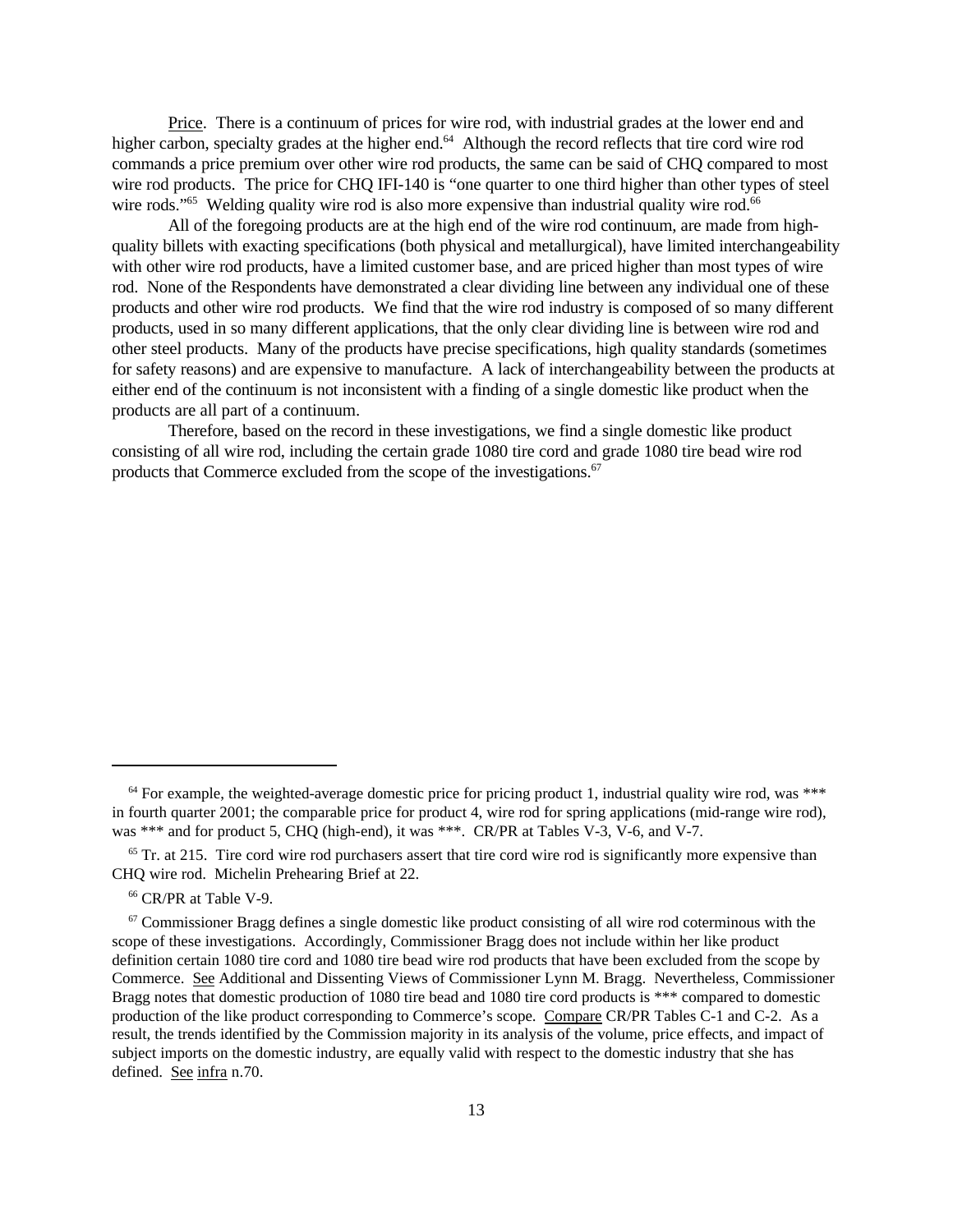# **D. Domestic Industry and Related Parties**

### **1. In General**

Section 771(4) of the Act defines the relevant industry as "the producers as a [w]hole of a domestic like product, or those producers whose collective output of a domestic like product constitutes the major proportion of that product."<sup>68</sup> In defining the domestic industry, the Commission's general practice has been to include in the industry all of the domestic production of the like product, whether toll-produced, captively consumed, or sold in the domestic merchant market.<sup>69</sup> Based on our domestic like product determination, we find that there is a single domestic industry consisting of all U.S. producers of the domestic like product which, as stated above, consists of all wire rod corresponding to Commerce's scope investigations as well as the certain grade 1080 tire cord and grade 1080 tire bead wire rod products that Commerce has excluded from the scope of the investigations.<sup>70</sup>

# **2. Related Parties**

We must further determine whether any producer of the domestic like product should be excluded from the domestic industry pursuant to 19 U.S.C. § 1677(4)(B). That provision of the statute allows the Commission, if appropriate circumstances exist, to exclude from the domestic industry producers that are related to an exporter or importer of subject merchandise or which are themselves importers. Exclusion of such a producer is within the Commission's discretion based upon the facts presented in each case.<sup>71</sup> No party has argued for exclusion of any domestic producer as a related party.<sup>72</sup> \*\*\*. Domestic producer

<sup>71</sup> Sandvik AB v. United States, 721 F. Supp. 1322, 1331-1332 (Ct. Int'l Trade 1989), aff'd without opinion, 904 F.2d 46 (Fed. Cir. 1990); Empire Plow Co. v. United States, 675 F. Supp. 1348, 1352 (Ct. Int'l Trade 1987). The primary factors the Commission has examined in deciding whether appropriate circumstances exist to exclude related parties include: (1) the percentage of domestic production attributable to the importing producer; (2) the reason the U.S. producer has decided to import the product subject to investigation, i.e., whether the firm benefits from the LTFV sales or subsidies or whether the firm must import in order to enable it to continue production and compete in the U.S. market; and (3) the position of the related producers vis-a-vis the rest of the industry, i.e., whether inclusion or exclusion of the related party will skew the data for the rest of the industry. See, e.g., Torrington Co. v. United States, 790 F. Supp. 1161, 1168 (Ct. Int'l Trade 1992), aff'd without opinion, 991 F.2d 809 (Fed. Cir. 1993). The Commission also has considered the ratio of import shipments to U.S. production for related producers and whether the primary interests of the related producers lie in domestic production or in importation. See*,* e.g*.*, Melamine Institutional Dinnerware from China, Indonesia, and Taiwan, Inv. Nos. 731-TA-741-743 (Final), USITC Pub. 3016 (Feb. 1997) at 14 n.81.

 $72$  Commissioner Miller agrees that appropriate circumstances do not exist to exclude the related parties from the (continued...)

<sup>68</sup> 19 U.S.C. § 1677(4)(A).

<sup>69</sup> See United States Steel Group v. United States, 873 F. Supp. 673, 681-684 (Ct. Int'l Trade 1994), aff'd, 96 F.3d 1352 (Fed. Cir. 1996).

 $\frac{70}{10}$  Commissioner Bragg defines a single domestic industry consisting of all U.S. producers of the domestic like product that she has defined, which excludes certain 1080 tire cord and 1080 tire bead wire rod products. Commissioner Bragg notes, however, that the U.S. producers encompassed by her definition of the domestic industry are identical to those identified by the majority because no U.S. producer of wire rod is engaged exclusively in the production of 1080 tire cord and 1080 tire bead wire rod products. See CR/PR at Table D-3.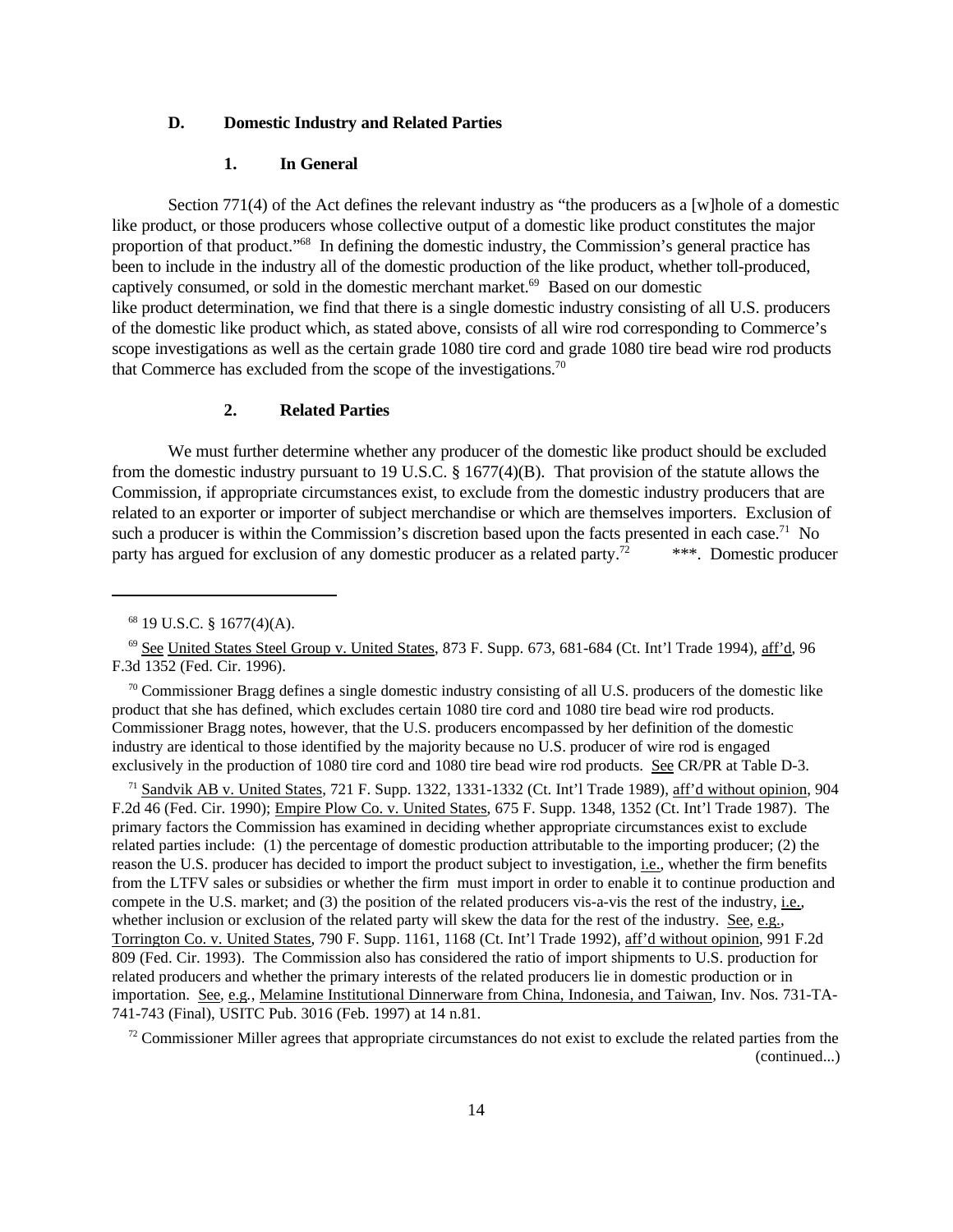\*\*\* imported subject merchandise during the period examined, and is thus a related party. The ratio of \*\*\* subject imports to its production was \*\*\* percent in 2000, \*\*\* in 2001, and \*\*\* percent in interim 2002.<sup>73</sup> Based on operating income margins (operating income (loss) as a ratio of net sales), \*\*\* was \*\*\* than the average for the domestic industry until interim 2002. However, there is no indication \*\*\*. \*\*\* suggests that its interests \*\*\*. Thus, on balance, we do not find that appropriate circumstances exist to exclude \*\*\* from the domestic industry.

\*\*\*. Domestic producer \*\*\* imported subject merchandise during the period examined, and is thus a related party.<sup>74</sup> The ratio of \*\*\* subject imports to its production was \*\*\* percent in 2000 and \*\*\* percent in 2001.<sup>75</sup> Based on operating income margins, \*\*\* was \*\*\* than the average for the domestic industry, including in interim 2002. However, there is no indication \*\*\* or to its relationships with importers and exporters of subject merchandise. \*\*\* suggest that its interests \*\*\*. Thus, on balance, we do not find that appropriate circumstances exist to exclude \*\*\* from the domestic industry.

\*\*\*. \*\*\* imported subject merchandise during the period examined, according to the questionnaire response it submitted in the preliminary phase of these investigations. \*\*\*.<sup>76</sup> Thus, \*\*\* is a related party, \*\*\*. The ratio of \*\*\* subject imports to its production was \*\*\* in 1999, \*\*\* percent in 2000, and it reported \*\*\* imports in interim  $2001$ .<sup>77</sup> Since \*\*\*, the question of excluding its data is essentially moot. The available data reflect that \*\*\* were concentrated in 2000, and that its interests \*\*\*. We do not exclude \*\*\* from the domestic industry.<sup>78</sup>

\*\*\*. While domestic producer \*\*\* purchased subject imports from \*\*\*, its purchases were not a predominant share of imports from any of these importers, and we do not consider \*\*\* to be a related party.<sup>79</sup>

For the above-referenced reasons, we do not find that appropriate circumstances exist to exclude any domestic producer from the domestic industry. Accordingly, we define a single domestic industry in

 $72$  (...continued)

<sup>73</sup> Calculated from CR/PR at Table IV-3. \*\*\* imported \*\*\* subject imports in 1999, \*\*\* in 2000, \*\*\* in 2001, and \*\*\* in interim 2002, as compared to \*\*\* in interim 2001.

<sup>74</sup> \*\*\*. CR/PR at Table III-1, n.8.

<sup>75</sup> Calculated from CR/PR at Table IV-3. \*\*\* imported \*\*\* subject imports in 1999, \*\*\* in 2000, \*\*\* in 2001, and \*\*\* short tons in interim 2002.

 $76$  CR/PR at Table III-1, n.1.

 $77$  \*\*\* imported \*\*\* of subject imports in 1999, \*\*\* in 2000, \*\*\* in January to June 2001, and an unknown quantity of subject imports in full year 2001 and interim 2002. Confidential Staff Report, preliminary investigations, at Table IV-3.

<sup>78</sup> CR/PR at III-1.

 $79$  \*\*\* would be a "related party" if its purchases of subject imports were so large as to amount to "direct or indirect control" of an importer or exporter of subject imports during the period examined. Certain Cut-to-Length Steel Plate from the Czech Republic, France, India, Indonesia, Italy, Japan, Korea, and Macedonia, Invs. Nos. 701- TA-387-392 (Preliminary) and 731-TA-815-822 (Preliminary), USITC Pub. 3181 (Apr. 1999) at 12. We do not find that the quantities of its purchases are large enough to warrant such a finding, nor is there any other basis for such a finding. See CR/PR at Table III-4. Consequently, we do not find that \*\*\* is a related party on the basis of its purchases.

domestic industry. She finds that the record does not indicate that the related parties currently are benefitting significantly from their relationships or are substantially shielded from the effects of import competition. Accordingly, inclusion of the related parties would not present a distorted picture for her analysis of the domestic industry. Commissioner Miller does not join the remainder of this section of the opinion.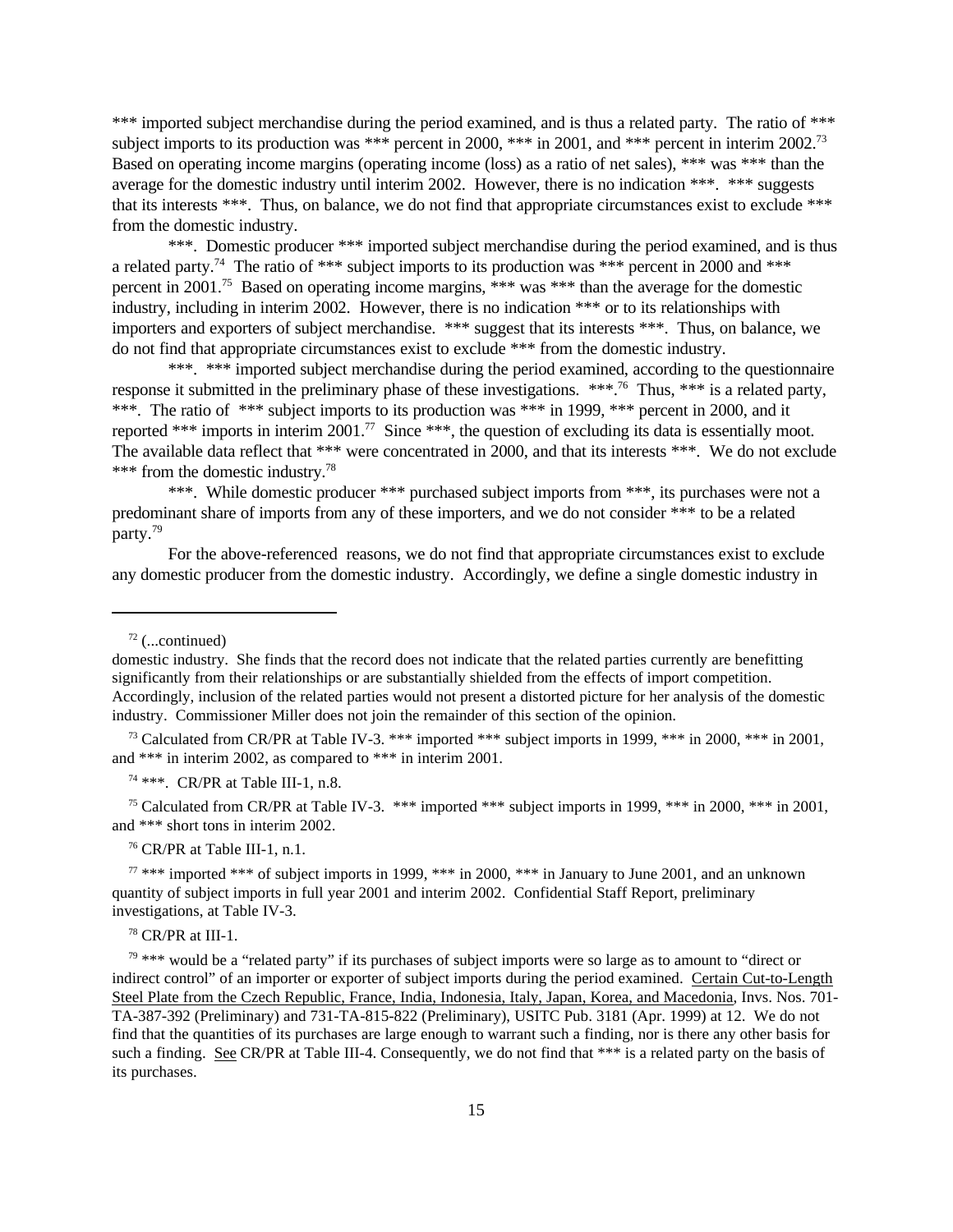these investigations, encompassing all U.S. producers of the domestic like product, which as stated above consists of all wire rod corresponding to Commerce's scope as well as the certain 1080 tire cord and 1080 tire bead wire rod products that Commerce has excluded from the scope of these investigations.<sup>80</sup>

# **II. NEGLIGIBLE IMPORTS**<sup>81</sup>

Imports from a subject country corresponding to a domestic like product that account for less than three percent of all such merchandise imported into the United States during the most recent twelve months for which data are available preceding the filing of the petition shall be deemed negligible.<sup>82</sup> The statute further provides that imports from a single country which comprise less than three percent of total imports of such merchandise may not be considered negligible if there are several countries subject to investigation with negligible imports and the sum of such imports from all those countries in the aggregate accounts for more than seven percent of the volume of all such merchandise imported into the United States.<sup>83 84</sup> The Commission is authorized to make "reasonable estimates on the basis of available statistics" of pertinent import levels for purposes of deciding negligibility.<sup>85</sup>

Under the statute, the applicable period for determining negligibility is the most recent 12-month period prior to the filing of the petition for which data are available, which, in these investigations, was August 1, 2000 through July 31, 2001.86

<sup>84</sup> In the case of countervailing duty investigations involving developing countries, the statute further provides that the negligibility limits are four percent and nine percent, rather than three percent and seven percent. 19 U.S.C. § 1677(24)(B). The statute defines "developing country" as any country so designated by the U.S. Trade Representative ("USTR"). 19 U.S.C. § 1677(36)(A).

<sup>85</sup> 19 U.S.C. § 1677(24)(C). See also The Uruguay Round Agreements Act, Statement of Administrative Action, H.R. Doc. No. 103-316, Vol. 1 at 186 (1994) ("SAA").

<sup>86</sup> In Co-Steel Raritan, et al v. United States, Court No. 01-00955, Slip Op.02-59 at 4-9 (June 20, 2002), Judge Aquilino affirmed the Commission's analysis of negligibility using data that became available after the petition was filed, covering the 12-month period immediately prior to the filing of the petition, August 1, 2000 through July 31, 2001. Judge Aquilino found that the Commission's analysis was not precluded by statute, appeared to be consistent with the statutory language, and was in accordance with law. The Court also found that once the petition was filed, the authority to assess the salient facts is conferred on the Commission; the Court described the authority as the Commission's statutory responsibility. The Court further noted earlier Commission cases that were consistent with the Commission's analysis.

Petitioners continue to argue that the Commission should interpret the statutory language as meaning data for the most recent 12-month period available to the domestic industry when it files its petition, to improve predictability. See Tr. at 29-31; Petitioners' Prehearing Brief at 19, n.33. We continue to apply the methodology we used in the Preliminary Determinations, which the Court has found to be in accordance with law. See Steel Authority of India, Ltd. v. United States, 146 F. Supp. 2d 900, 909 (Ct. Int'l Tr. 2001) ("Thus, the statute precisely (continued...)

<sup>80</sup> As noted, Commissioner Bragg does not include in her definition of the domestic industry any U.S. production of certain 1080 tire cord and 1080 tire bead wire rod products that Commerce has excluded from the scope of these investigations. See supra nn. 67 & 70.

<sup>81</sup> Commissioner Bragg does not join Section II of these Views. See Additional and Dissenting Views of Commissioner Lynn M. Bragg.

 $82$  19 U.S.C. § 1677(24)(A)(i).

 $83$  19 U.S.C. § 1677(24)(A)(ii).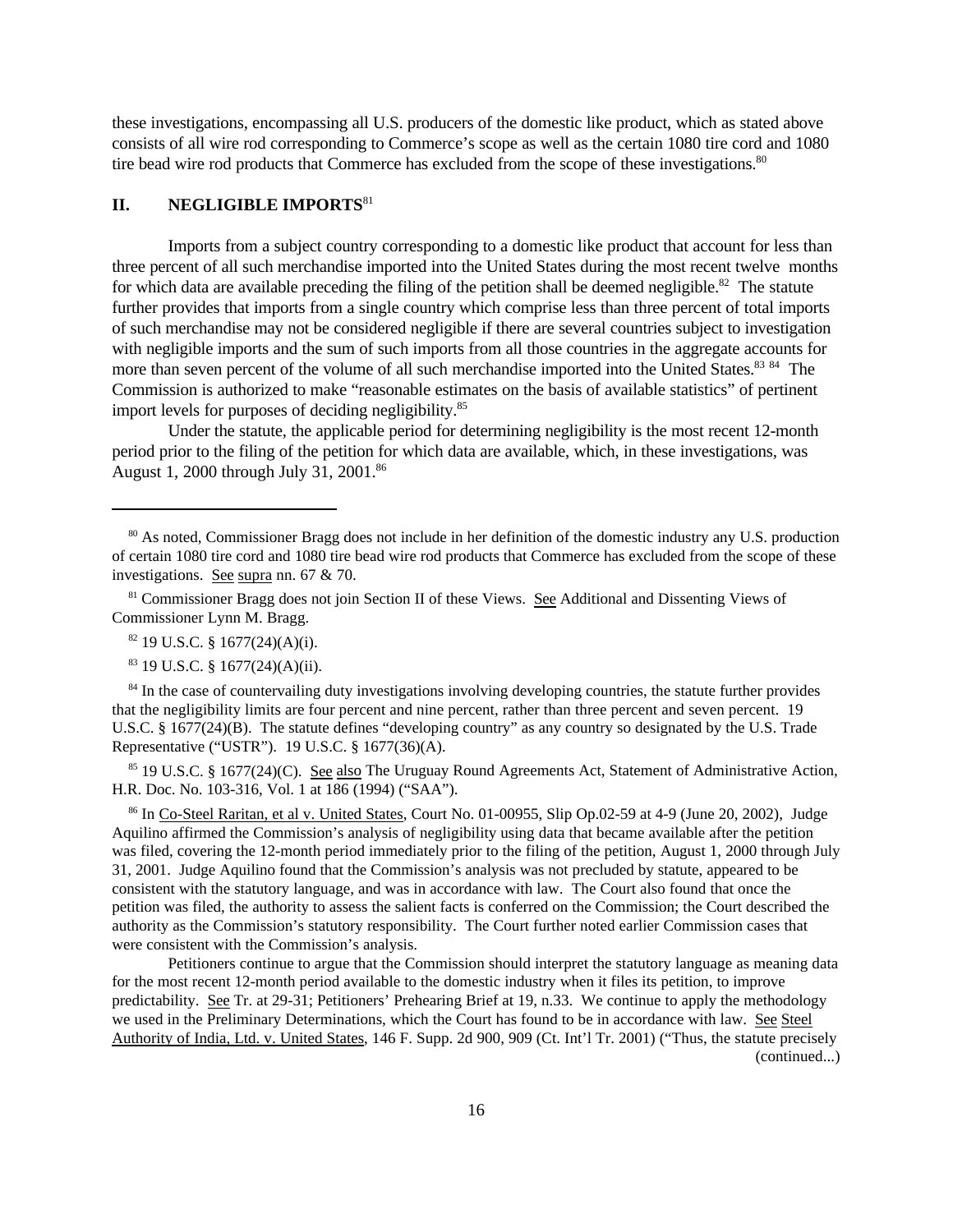Negligibility is an issue for only one of the eight subject countries in these antidumping duty investigations, Germany, with an import share at \*\*\* percent of total imports.<sup>87</sup> There are no other subject countries with negligible levels of imports with which to aggregate subject imports from Germany in these antidumping duty investigations.<sup>88</sup> We therefore find that subject imports from Germany are negligible with respect to the antidumping duty investigation for purposes of our present material injury analysis.

Germany is also the only country for which negligibility is an issue with respect to the countervailing duty investigations. Germany has an import share of \*\*\* percent of total imports of wire rod corresponding to Commerce's scope of investigations.<sup>89</sup> As with the antidumping duty investigations, there are no other subject countries with negligible levels of imports with which to aggregate subject imports from Germany in these countervailing duty investigations. We therefore find that subject imports

<sup>86</sup> (...continued)

<sup>87</sup> CR/PR at Table IV-2.

88 The Court of International Trade recently affirmed the Commission's Remand Views which stated that subject imports of wire rod from Egypt, South Africa and Venezuela, based on Commerce's modified scope of investigation, were non-negligible, when aggregated with subject imports from Germany, because, in the aggregate under the revised scope of investigations, imports from all four countries exceed the seven percent statutory negligibility threshold in antidumping investigations. Co-Steel Raritan et al v. U.S. International Trade Commission, Court No. 01-00955, Slip Op. No. 02-113 (Sept. 13, 2002) ("Co-Steel Raritan.") An appeal of Co-Steel Raritan has been lodged with the U.S. Court of Appeal for the Federal Circuit.

19 U.S.C. § 1516a (c)(3) provides that "[i]f the final disposition of an action brought under this section is not in harmony with the published determination of the Secretary, the administering authority, or the Commission, the matter shall be remanded to the Secretary, the administering authority or the Commission, as appropriate, for disposition consistent with the final disposition of the court." Emphasis added. Legislative history provides that "section 516A would provide in subsection  $(c)(3)$  that if the final disposition of an action instituted under the section is not in harmony with the challenged decision, the matter shall be remanded to the decision-maker for disposition consistent with the court's decision." S. Rep. 249, 96<sup>th</sup> Cong., 1<sup>st</sup> Sess. 248 (1979). The published Preliminary Determinations of the Commission are the "challenged decision."

We interpret 19 U.S.C. § 1516a (c)(3) to provide that the Commission's original published decision remains operative until final court disposition of the matter, which has not yet occurred given the filing of an appeal with the Federal Circuit Court of Appeals. In accordance with its customary practice, the Commission has not issued any Federal Register notice with respect to its Remand Views pending final judicial disposition of the matter. Therefore, the Commission's investigations of these countries remain terminated. As these investigations are terminated they are not subject to the aggregate negligibility provisions. See Hosiden Corp. v. Advanced Display Mfrs. Of America, 85 F. 3d 589 (Fed. Cir. 1996) (Federal Circuit held that antidumping duty order could not be revoked prior to final judicial disposition, applying 19 U.S.C. § 1516a(e)).

<sup>89</sup> CR/PR at Table IV-2  $\&$  n.1; CR at IV-9; PR at IV-7. The countervailing duty investigation pertaining to imports from Brazil is subject to the higher individual negligibility threshold of less than four percent of overall import volume. Since imports from Brazil are \*\*\* percent of total import volume, they exceed this negligibility threshold. Id.

specifies the applicable time period from which the agency is to collect data for negligibility purposes [the 12 month period preceding the filing of the petition or the self-initiation of an investigation].") See also Large Newspaper Printing Presses and Components Thereof from Germany and Japan, Inv. Nos. 731-TA-736-737 (Final), USITC Pub. 2988 (Aug. 1996) at 23, n.157 ("Moreover, since the statute indicates that the period to be used is the twelve-month period preceding the filing of the petition, it is reasonable to conclude that the language of the statute suggests that the 12 month period should end with the last full month prior to the month in which the petition is filed.")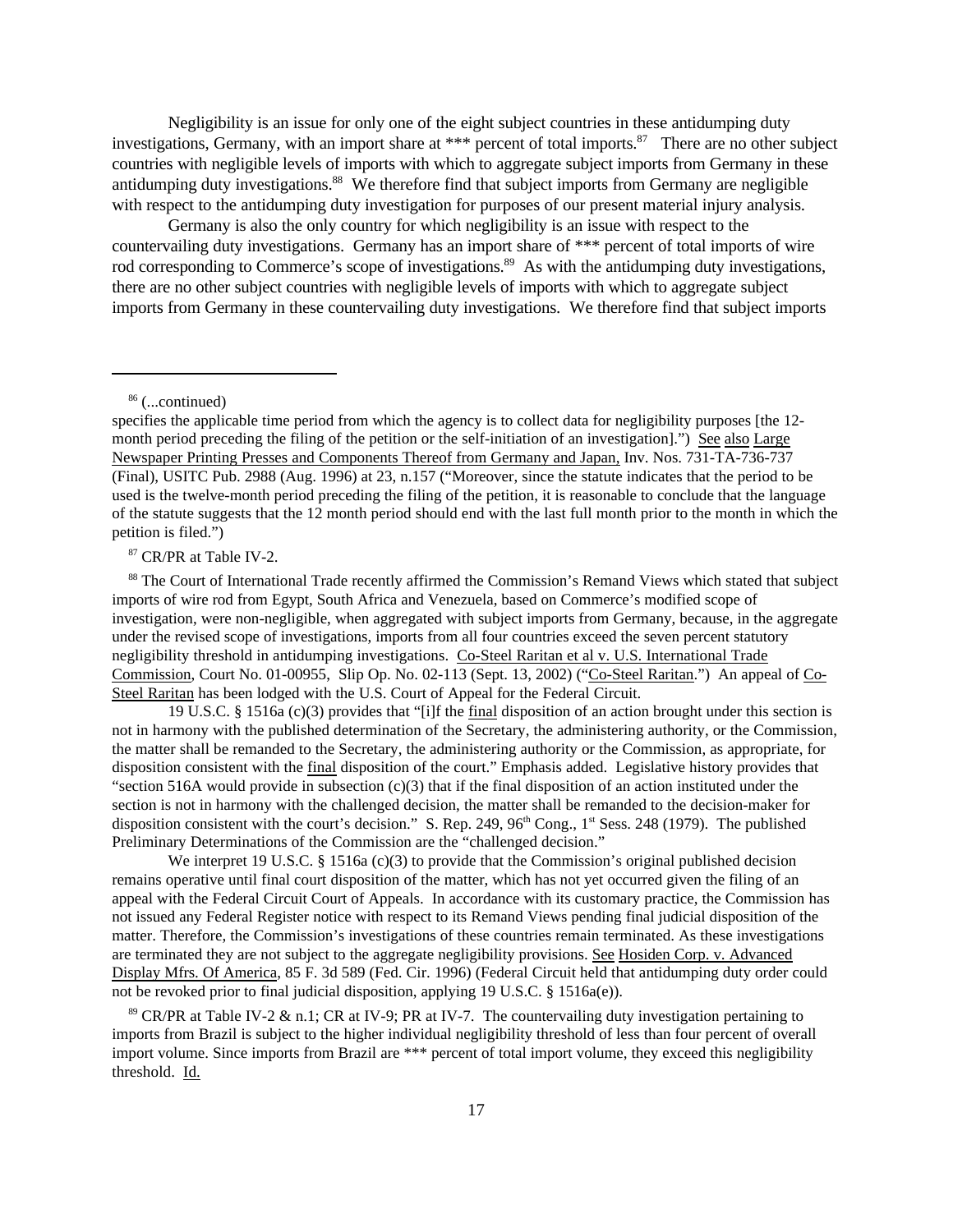from Germany are negligible with respect to the countervailing duty investigation for purposes of our present material injury analysis.

The statute provides that, even if subject imports are found to be negligible for purposes of present material injury, they shall not be treated as negligible for purposes of a threat analysis should the Commission determine that there is a potential that subject imports from the country concerned will imminently account for more than three percent of all such merchandise imported into the United States.<sup>90</sup> We do not find such a potential. Subject imports of wire rod from Germany decreased absolutely from \*\*\* in 1999 to \*\*\* in 2000 and \*\*\* in 2001. Subject imports from Germany were lower in interim 2002 (\*\*\*) than in interim 2001  $(***)$ <sup>91</sup>. The share of total imports corresponding to Commerce's scope held by Germany also decreased steadily over the period examined, and was lower in interim 2002 than in interim 2001. The share of total imports held by Germany decreased from \*\*\* percent in 1999 to \*\*\* percent in 2000 and \*\*\* percent in 2001. Germany's share of total imports was \*\*\* percent in interim 2002 as compared to \*\*\* percent in interim 2001.<sup>92</sup> While the German wire rod industry has capacity estimated at 6.2 million short tons in 2001 (including approximately one million tons of available capacity),  $***$ ,  $93$  and there is no basis on the record to conclude that this excess capacity would result in a reversal of this recent declining trend in imports from Germany, as a share of total imports corresponding to the scope.

Accordingly, pursuant to section 705(b) and 735(b),  $94$  the antidumping duty investigation and the countervailing duty investigation for Germany are terminated by operation of law.

# **III. CUMULATION**

For purposes of evaluating the volume and price effects for a determination of material injury by reason of the subject imports, section  $771(7)(G)(i)$  of the Act requires the Commission to assess cumulatively the volume and effect of imports of the subject merchandise from all countries as to which petitions were filed and/or investigations self-initiated by Commerce on the same day, if such imports compete with each other and with the domestic like products in the U.S. market.<sup>95</sup> In assessing whether subject imports compete with each other and with the domestic like product,  $96$  the Commission has generally considered four factors, including:

 $93$  CR/PR at Table VII-3; CR at II-7; PR at II-5. The data regarding the German industry are estimated to account for approximately \*\*\* percent of German production of subject wire rod and virtually all subject exports to the United States during 2001. CR at VII-5; PR at VII-2. Exports to the United States from Germany decreased from 1999 to 2001, and were lower in interim 2002 as compared to interim 2001, although they were projected to increase from 2002 to 2003. Germany's markets outside the United States appear to be concentrated in Europe. CR/PR at Table VII-3. None of the German firms planned to \*\*\*. CR at VII-5; PR at VII-2.

<sup>94</sup> 19 U.S.C. § 1671d(b) and 19 U.S.C. § 1673d(b).

 $95$  19 U.S.C. § 1677(7)(G)(i).

<sup>96</sup> The SAA expressly states that "the new section will not affect current Commission practice under which the statutory requirement is satisfied if there is a reasonable overlap of competition." SAA, H.R. Rep. 103-316, vol. I at 848 (1994), citing Fundicao Tupy, S.A. v. United States, 678 F. Supp. 898, 902 (Ct. Int'l Trade 1988), aff'd, 859 F.2d 915 (Fed. Cir. 1988).

 $90$  19 U.S.C. § 1677(24)(A)(iv).

<sup>&</sup>lt;sup>91</sup> CR/PR at Table IV-1.

<sup>&</sup>lt;sup>92</sup> CR/PR at Table IV-1.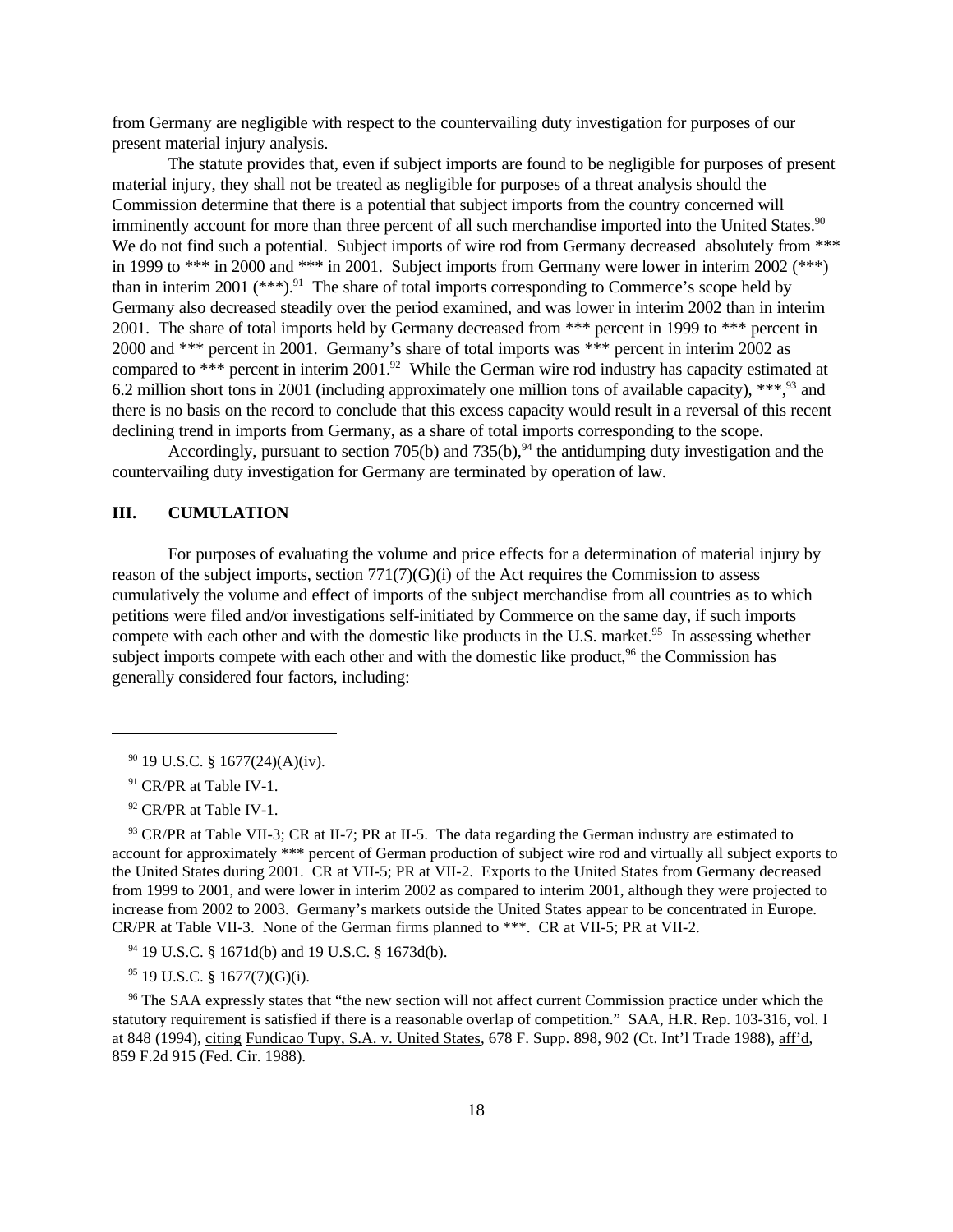- (1) the degree of fungibility between the subject imports from different countries and between imports and the domestic like product, including consideration of specific customer requirements and other quality related questions;
- (2) the presence of sales or offers to sell in the same geographic markets of subject imports from different countries and the domestic like product;
- (3) the existence of common or similar channels of distribution for subject imports from different countries and the domestic like product; and
- (4) whether the subject imports are simultaneously present in the market.<sup>97</sup>

While no single factor is necessarily determinative, and the list of factors is not exclusive, these factors are intended to provide the Commission with a framework for determining whether the subject imports compete with each other and with the domestic like product.<sup>98</sup> Only a "reasonable overlap" of competition is required.<sup>99</sup>

Two of the four statutory exceptions to the general cumulation rule apply to these investigations.<sup>100</sup> The first concerns countries with respect to which the investigation has been terminated.<sup>101</sup> The antidumping duty investigation and the countervailing duty investigation of Germany are terminated by operation of law as a result of the Commission's negligibility finding with regard to LTFV and subsidized subject imports from Germany.<sup>102</sup> Therefore, imports of wire rod from Germany are not cumulated with any of the remaining subject countries.

The second statutory provision barring cumulation that applies in these investigations relates to Trinidad and Tobago. Trinidad and Tobago is a beneficiary country under the Caribbean Basin Economic Recovery Act ("CBERA"), and imports from Trinidad and Tobago may only be cumulated with imports from another CBERA country for purposes of determining material injury, or threat thereof, by reason of imports from the CBERA beneficiary country or countries.<sup>103</sup>

Trinidad and Tobago is the only subject country in these investigations that is a CBERA country. Therefore, we consider whether the domestic industry is materially injured or threatened with material injury by reason of subject imports from Trinidad and Tobago individually. However, for purposes of

<sup>100</sup> The other two exceptions concern imports from Israel and countries as to which Commerce has made preliminary negative determinations. 19 U.S.C.  $\S$  1677(7)(G)(ii)(I) & (IV).

 $101$  19 U.S.C. §1677(G)(ii)(II).

<sup>102</sup> Commissioner Bragg dissents with respect to Germany, and finds that subject imports from Germany are likely to imminently exceed the applicable negligibility threshold. See Additional and Dissenting Views of Commissioner Lynn M. Bragg.

<sup>97</sup> See Certain Cast-Iron Pipe Fittings from Brazil, the Republic of Korea, and Taiwan, Inv. Nos. 731-TA-278- 280 (Final), USITC Pub. 1845 (May 1986) at 8 n.29, aff'd sub nom. Fundicao Tupy, S.A. v. United States, 678 F. Supp. 898 (Ct. Int'l Trade), aff'd, 859 F.2d 915 (Fed. Cir. 1988).

<sup>98</sup> See, e.g., Wieland Werke, AG v. United States, 718 F. Supp. 50 (Ct. Int'l Trade 1989).

<sup>99</sup> See Goss Graphic System, Inc. v. United States, 33 F. Supp. 2d 1082, 1087 (Ct. Int'l Trade 1998) ("cumulation does not require two products to be highly fungible"); Mukand Ltd. v. United States, 937 F. Supp. 910, 916 (Ct. Int'l Trade 1996); Wieland Werke, 718 F. Supp. at 52 ("Completely overlapping markets are not required.").

<sup>103</sup> 19 U.S.C. § 1677 (7)(G)(ii)(III).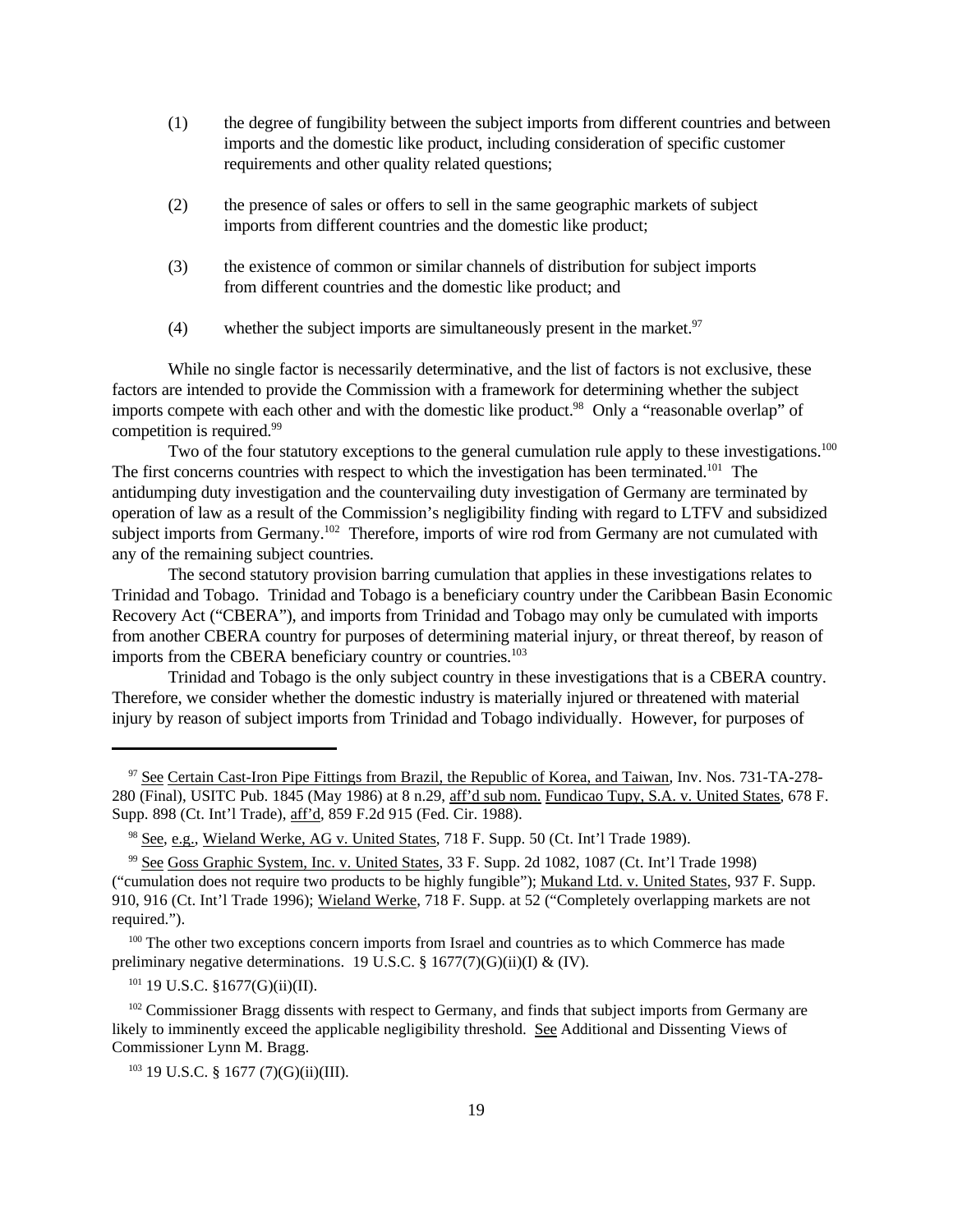determining whether the domestic industry is materially injured or threatened with material injury by reason of imports from the other countries subject to investigation, imports from Trinidad and Tobago must be cumulated with other subject imports if the statutory prerequisites for cumulation are satisfied.<sup>104</sup> We find that there is a reasonable overlap of competition among the subject imports from each of the subject countries and between subject imports from each of the subject countries and the domestic like product for the following reasons.

# **1. Fungibility**

Foreign-produced subject wire rod generally is interchangeable with U.S.-produced wire rod and competes on the basis of the same or similar qualities. Although the types and qualities of imported wire rod vary to some extent among subject country sources, as a general matter wire rod is imported within the same range of grades and is used for the same general end uses by approximately the same end users as the domestic product. Most (60 out of 66) responses by purchasers reflected that subject imports could be used in the same applications as U.S. wire rod.<sup>105</sup> For most wire rod, there does not appear to be a high degree of differentiation between subject foreign- and U.S.-produced wire rod based on the type of production process or on the basis of quality. $106$ 

Domestic producers and importers reported separately their U.S. shipments of low/medium-low carbon industrial/standard quality wire rod, high/medium-high carbon industrial/standard quality wire rod, welding quality wire rod, CHQ wire rod that meets IFI-140 specifications, other CHQ, other specialty wire rod, and all other wire rod.<sup>107</sup> The data gathered from these responses reflect significant product overlap for both domestic shipments and subject imports, and between subject imports from each of the subject countries.

Domestic producers. Over the period examined, the share of U.S. shipments in each of the categories surveyed did not change appreciably. The share of U.S. producers' shipments in the low/medium-low carbon industrial/standard quality category ranged from \*\*\* percent over the period examined.<sup>108</sup> The next highest percentage category for domestic U.S. shipments, the high/medium highcarbon industrial/standard quality category, ranged from \*\*\* percent over the period examined.<sup>109</sup> The share of domestic U.S. shipments of CHQ wire rod meeting IFI 140 specifications \*\*\*. The share of domestic U.S. shipments in the welding quality category ranged from \*\*\* percent over the period examined.

Brazil. The share of U.S. shipments in the low/medium-low carbon industrial/standard quality category from Brazil ranged from \*\*\* percent to \*\*\* percent over the period examined. Therefore, subject

<sup>&</sup>lt;sup>104</sup> H.R. Conf. Rep. No. 650, 101<sup>st</sup> Cong., 2d Sess. (1990), reprinted in 1990 U.S.C.C.A.N. 928, 1025. ("However, imports from CBI [Caribbean Basin Initiative] countries would continue to be aggregated with imports from non-CBI countries under investigation for purposes of determining whether imports from the non-CBIcountries are causing injury.").

<sup>105</sup> CR at II-17; PR at II-11; CR/PR at Table II-4.

<sup>&</sup>lt;sup>106</sup> CR at I-7; PR at I-6.

<sup>&</sup>lt;sup>107</sup> These data were gathered through questionnaires and supplemental questionnaires issued on August 29, 2002 regarding CHQ and other specialty quality wire rod.

<sup>108</sup> CR/PR at Table D-1.

<sup>109</sup> CR/PR at Table D-1.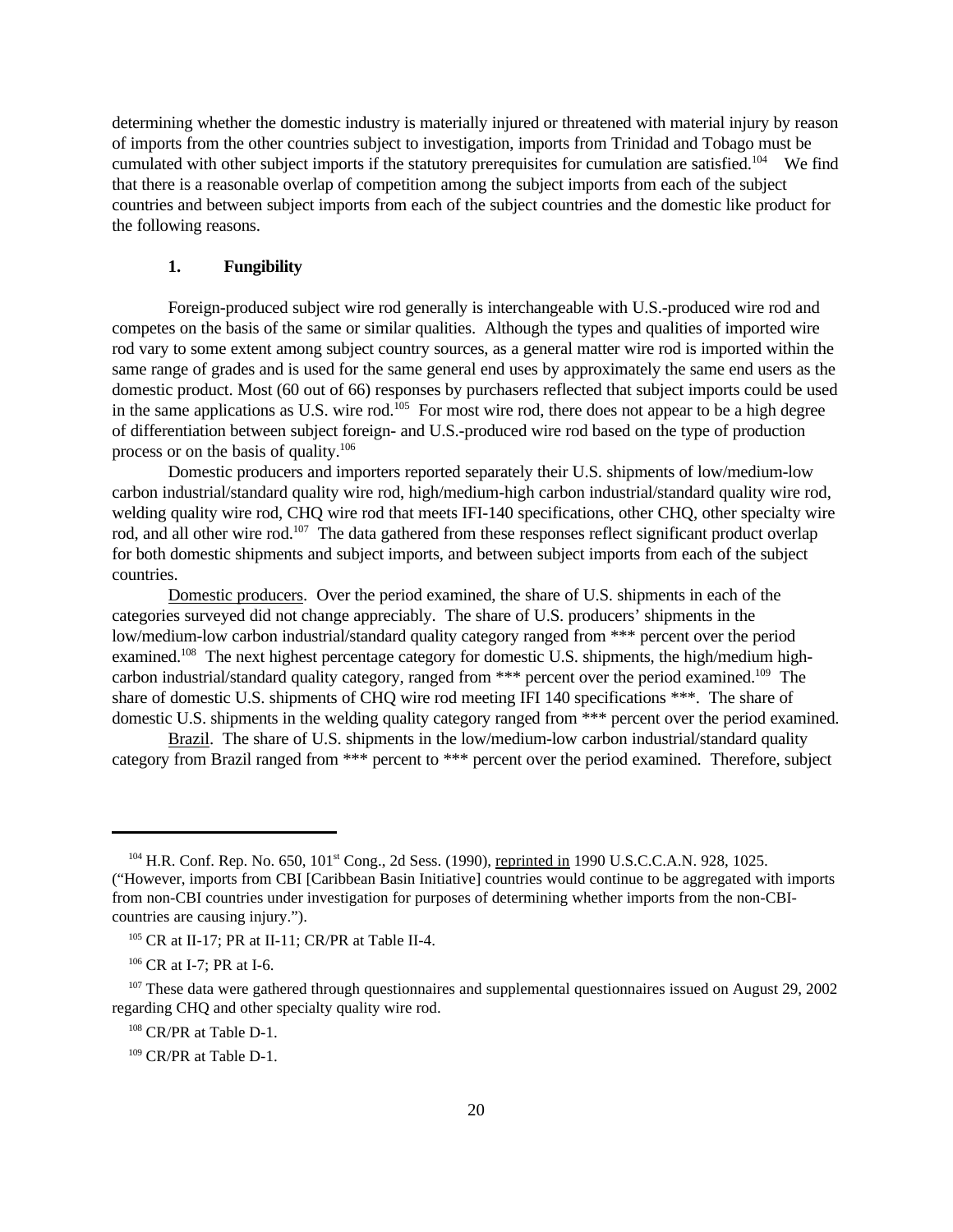imports from Brazil have a particularly high degree of fungibility with domestic product and subject imports from Indonesia, Mexico, Moldova, Trinidad and Tobago, and Ukraine.<sup>110</sup>

In addition, a significant share of wire rod import shipments from Brazil were in the high/mediumhigh carbon industrial/standard quality wire rod category in 1999 (\*\*\* percent) and 2001 (\*\*\* percent), although their share of subject imports from Brazil in this category in other periods was \*\*\*.<sup>111</sup>

Canada. The share of U.S. shipments of CHQ meeting IFI-140 specifications from Canada ranged from \*\*\* percent to \*\*\* percent over the period examined.<sup>112</sup> The share of imports from Canada in the high/medium-high carbon industrial/standard quality wire rod category ranged from \*\*\* percent to \*\*\* percent over the period examined. The share of imports from Canada in this category was similar to that for domestic shipments, and importers of wire rod from Brazil, Germany, Indonesia, Trinidad and Tobago, and Mexico all reported a significant share of their U.S. shipments of wire rod in this category.<sup>113</sup>

Low/medium-low carbon industrial/standard quality wire rod as a share of Canadian importers' U.S. shipments ranged from \*\*\* percent to \*\*\* percent over the period examined.<sup>114 115</sup>

Indonesia. \*\*\* reported shipments of subject imports from Indonesia were in two categories, low/medium-low carbon industrial/standard quality and high/medium-high carbon industrial/standard quality. The first category, as a share of Indonesian importers' U.S. shipments, ranged from \*\*\* percent to \*\*\* percent over the period examined, and the latter category ranged from \*\*\* percent to \*\*\* percent over the period examined. Thus, the record reflects a high level of fungibility between subject imports from Indonesia and the domestic product, and between subject imports from Indonesia and imports from each of the other subject countries.<sup>116</sup>

Mexico. U.S. shipments of subject imports from Mexico are concentrated in the low/medium-low carbon industrial/standard quality wire rod category. The share of U.S. shipments of subject imports from Mexico in this category ranged from \*\*\* to \*\*\* percent in the annual periods examined, but dipped to \*\*\* percent in interim 2002. The share of U.S. shipments of subject imports from Mexico in the high/mediumhigh carbon industrial/standard quality wire rod category ranged from \*\*\* percent to \*\*\* percent in the annual periods examined, but rose to \*\*\* percent in interim 2002. Moreover, there have been U.S. shipments of wire rod from Mexico in the CHQ wire rod category.<sup>117</sup> Thus, the record reflects a high level of fungibility between subject imports from Mexico and the domestic product, and between subject imports from Mexico and imports from each of the other subject countries.<sup>118</sup>

<sup>115</sup> SFWG, and Canadian Respondents argue that imports from Canada should not be cumulated due to a lack of fungibility, because imports from Canada are concentrated in higher end products, in particular CHQ wire rod. SFWG Prehearing Brief at 7-8; Canadian Respondents' Prehearing Brief at 3-5. We disagree given the reasonable overlap in product mix between imports from Canada and the domestic product and the reasonable overlap in product mix between imports from Canada and each of the other subject countries, particularly in the high carbon industrial quality and low carbon industrial quality wire rod categories.

<sup>110</sup> CR/PR at Tables D-1 and D-2.

<sup>&</sup>lt;sup>111</sup> CR/PR at Table D-2.

<sup>112</sup> OINV Memorandum INV-Z-163.

<sup>113</sup> OINV Memorandum INV-Z-163; CR/PR at Tables D-1 and D-2.

<sup>114</sup> OINV Memorandum INV-Z-163.

<sup>116</sup> CR/PR at Table D-2.

<sup>117</sup> CR/PR at Table D-2.

<sup>118</sup> CR/PR at Table D-2.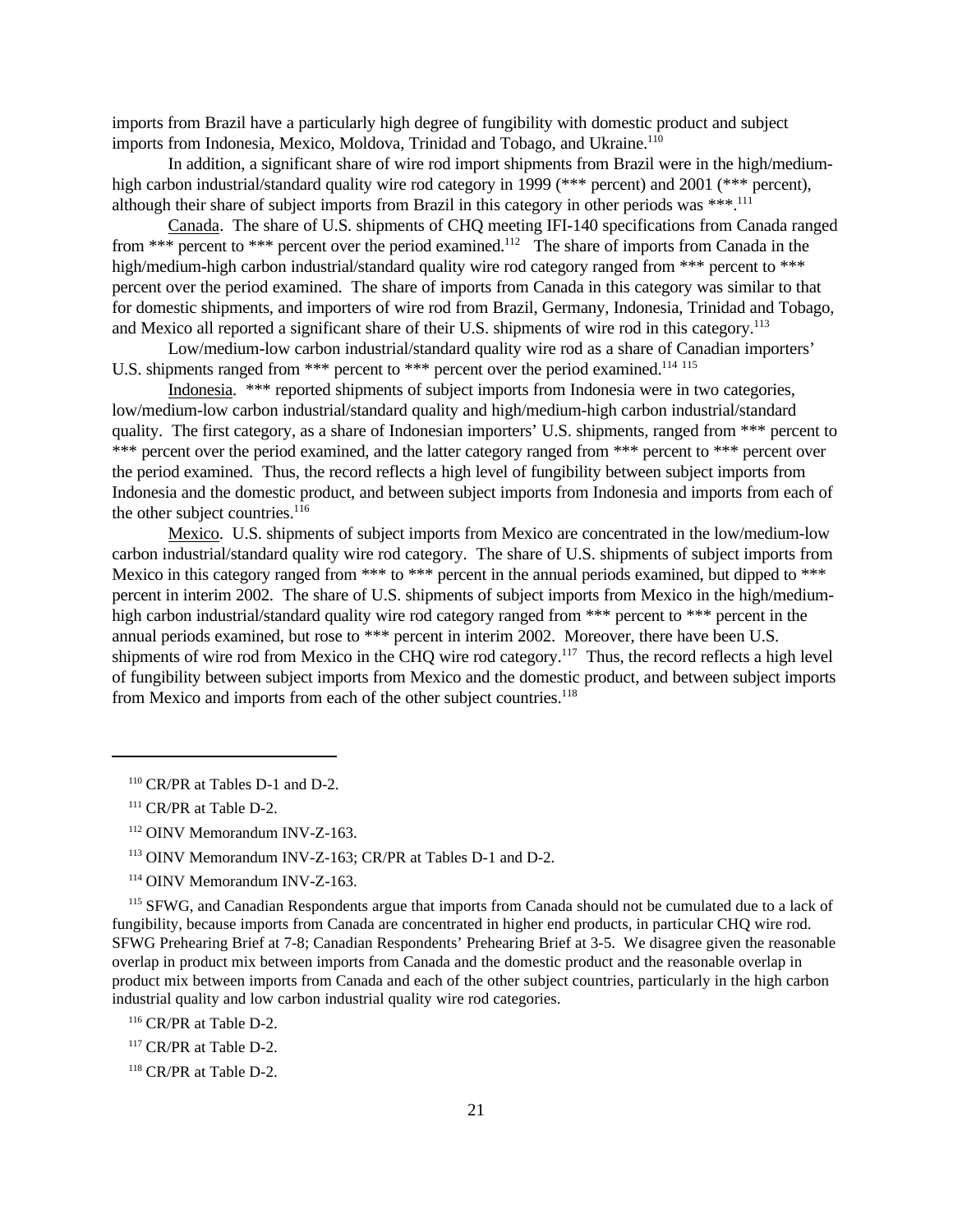Moldova. \*\*\* U.S. shipments of subject imports from Moldova were in the low/medium-low carbon industrial/standard quality wire rod category, ranging between \*\*\* of its shipments throughout periods examined. Thus, there is a high level of fungibility between subject imports from Moldova and domestic product and between subject imports from Moldova and subject imports from each of the other subject countries, although we acknowledge somewhat less overlap with imports from Canada.<sup>119</sup>

Trinidad and Tobago. \*\*\* of reported shipments of subject imports from Trinidad and Tobago were either in the low/medium-low carbon standard/industrial quality wire rod category, or the high/medium-high carbon industrial/standard quality wire rod category. The first category's share of Trinidad and Tobago importers' U.S. shipments ranged from \*\*\* percent to \*\*\* percent in all annual periods examined, although it dipped to \*\*\* percent in interim 2002. The second category's share ranged from \*\*\* percent to \*\*\* percent in the annual periods examined, and it was at \*\*\* percent in interim 2002. Thus, the record reflects a high level of fungibility between subject imports from Trinidad and Tobago and the domestic product, and between subject imports from Trinidad and Tobago and imports from each of the other subject countries.<sup>120</sup>

Ukraine. The vast majority of U.S. shipments of subject imports from Ukraine were in the low/medium-low carbon industrial/standard quality wire rod category, with the share ranging from \*\*\* to \*\*\* percent over the period examined. Thus, there is a high level of fungibility between subject imports from Ukraine and the domestic product and between subject imports from Ukraine and subject imports from each subject country, with somewhat less overlap in product mix with imports from Canada.<sup>121</sup>

Although the record indicates varying degrees of overlap in product mix, and in particular somewhat less overlap between imports from Canada and imports from Moldova and Ukraine, we find that there is a reasonable level of fungibility between and among the domestic like product and wire rod from each of the subject countries.

<sup>119</sup> CR/PR at Table D-2.

<sup>120</sup> CR/PR at Table D-2.

 $121$  Ukrainian Respondent Krivorozhstal Iron & Steel Integrated Works ("Krivorozhstal") argues that due to actual or perceived differences in quality, imports of wire rod from Ukraine are not fungible with other subject countries or fungible with the domestic product. Krivorozhstal Prehearing Brief at 2. We note that purchasers ranked imports from Ukraine comparable in quality to domestic product twice and found the U.S. product superior three times. CR/PR at Table II-12. Moreover, purchasers stated in three out of four comparisons that subject imports of wire rod from Ukraine could be used in the same applications as the domestic product. CR/PR at Table II-4. These data reflect sufficient fungibility to support cumulation. As for wire rod from other subject countries, although there may be somewhat less product overlap between subject imports from Ukraine and subject imports from Canada, we find that based on the share of shipments of low carbon industrial quality wire rod from each of these subject countries, and the high interchangeability of wire rod within product categories, that there is sufficient fungibility between subject imports from Ukraine and subject imports from each of the subject countries to support cumulation.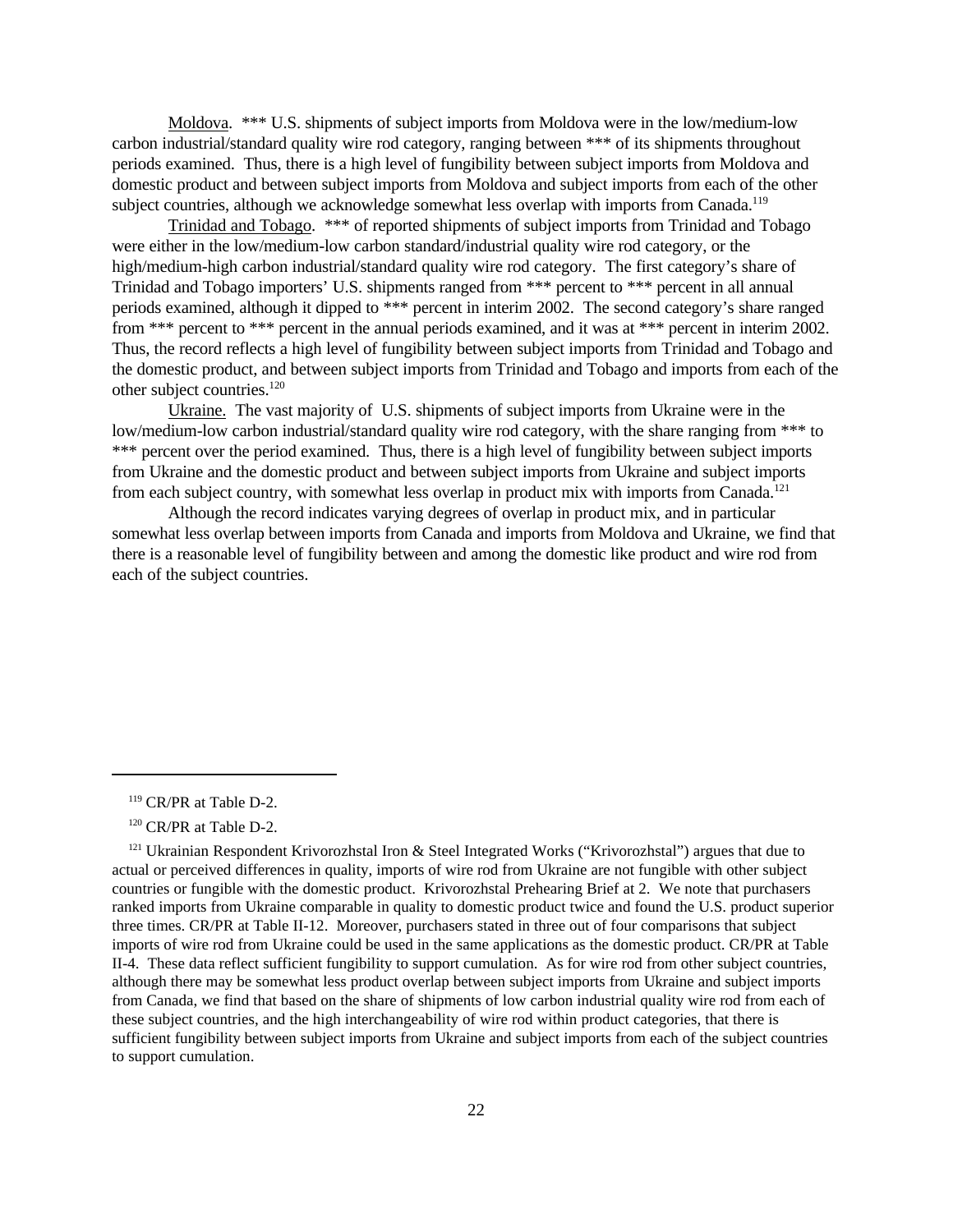# **2. Geographic Overlap**

Wire rod producers are located throughout the United States.<sup>122</sup> All domestic firms tend to supply wire rod regionally based on the locations of their plants, with none of the firms dominating the U.S. market.<sup>123</sup> Wire rod from most subject countries typically was entered into the United States by more than one importer. Further, individual importers frequently imported from a number of sources.<sup>124</sup>

Commission data on geographic markets show that the domestic product and imports from each of the subject countries are generally marketed throughout the United States.<sup>125</sup> Although Canadian Respondents argued that subject imports from Canada were concentrated in the Midwest and Northern regions of the United States, unlike other subject imports, the record shows overlapping markets for subject imports from each of the subject countries in the Midwest.<sup>126</sup> Ispat Indo has argued that its imports of wire rod from Indonesia are concentrated in the Western United States.<sup>127</sup> However, our record reflects a broader geographic market for imports from Indonesia during the period examined,<sup>128</sup> and shows marketing of other subject imports in the West, demonstrating at least a moderate degree of geographic market overlap between imports from Indonesia and other subject imports over the period examined.<sup>129</sup>

Thus, the data reflect an overlap in geographic markets for domestic product and imports from each of the subject countries, with subject imports from each of the subject countries and the domestic product generally marketed throughout the United States, with more limited overlap as noted.

### **3. Channels of Distribution**

Over the period examined, \*\*\* percent of U.S. shipments were sold directly to end users. \*\*\*.<sup>130</sup> Although some of the Respondents have argued that their particular wire rod products have distinct channels of distribution due to their specialized end uses and end users, those circumstances are true for a broad range of the high-end specialized wire rod products that are made to a customer's specifications.<sup>131</sup> Lower quality wire rod can also be directed to a specific group of end users.

<sup>129</sup> We note that the record reflects more limited overlap in geographic markets between subject imports from Canada and subject imports from Indonesia.

<sup>130</sup> CR/PR at Table D-4.

<sup>122</sup> CR/PR at Table III-1.

 $123$  CR at III-2; PR at III-1, CR/PR at Table II-13.

<sup>&</sup>lt;sup>124</sup> CR/PR at IV-1.

<sup>&</sup>lt;sup>125</sup> CR/PR at Table II-13.

<sup>&</sup>lt;sup>126</sup> CR/PR at Table II-13.

<sup>&</sup>lt;sup>127</sup> Indonesian Respondent P.T. Ispat Indo ("Ispat Indo") Posthearing Brief at 6-8.

 $128$  Importers of subject merchandise from Indonesia reported geographic markets in the \*\*\*. CR/PR at Table II-13. We note that in 1999, \*\*\* imported substantive imports of wire rod from \*\*\*. \*\*\* did not list a specific geographic market for its imports from Indonesia, but listed broad geographic markets for other subject imports. \*\*\* Importers' Questionnaire at 9, 33.

<sup>&</sup>lt;sup>131</sup> Canadian Respondents' Prehearing Brief at 9.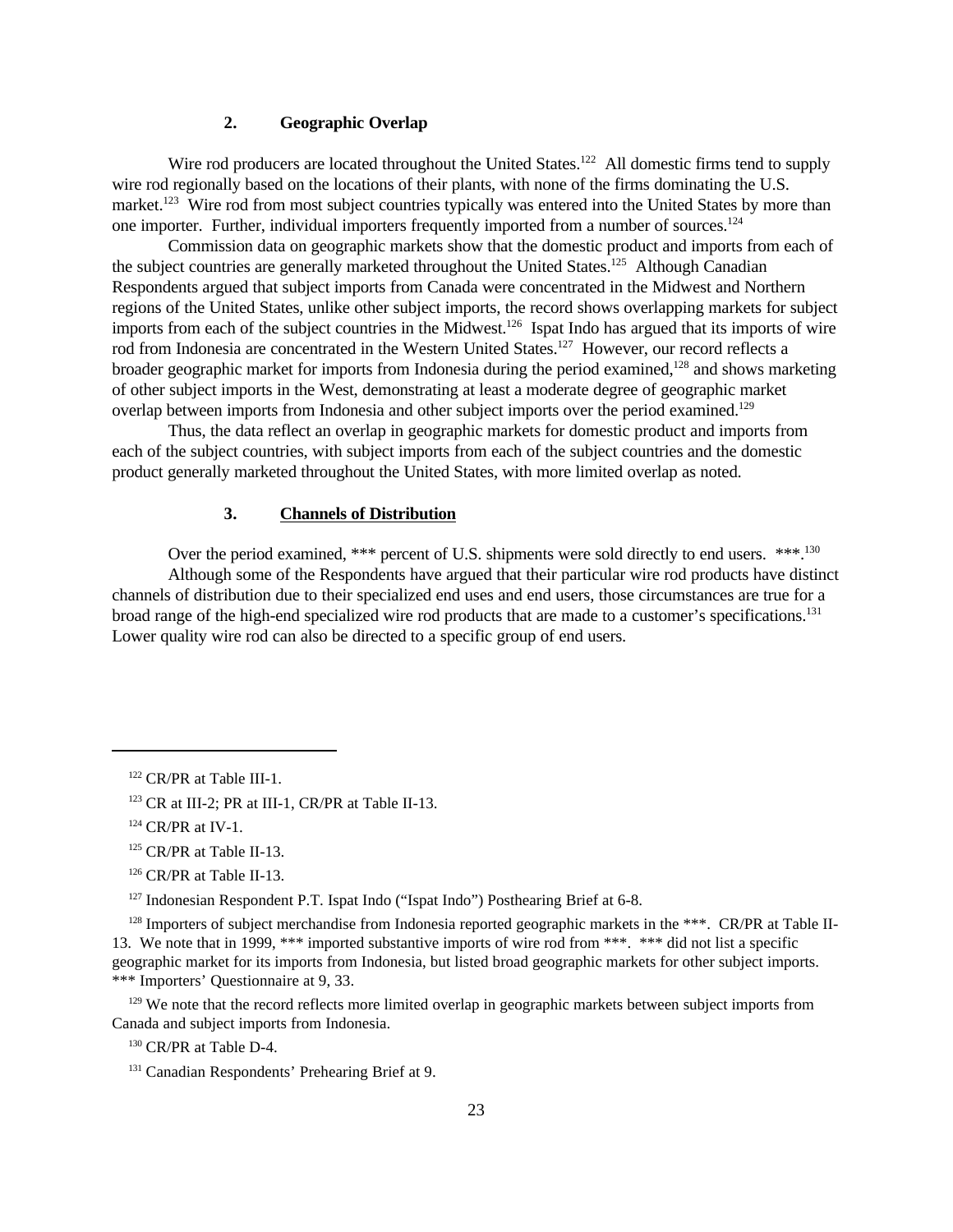# **4. Simultaneous Presence**

Domestic shipment data and import data show that the domestic product and subject imports from all subject countries have been present in the United States market throughout the period examined.<sup>132</sup>

#### **5. Conclusion**

Given the high degree of interchangeability between domestic and imported product, the product overlap between domestic product and all subject imports, and among subject imports, recognizing that more limited overlap may exist for certain countries such as Canada, Moldova, and Ukraine, nationwide geographic markets for the domestic product and imports from each of the subject countries,<sup>133</sup> similar channels of distribution, and simultaneous presence in the U.S. market, we conclude that there exists a reasonable overlap of competition between and among the domestic like product and the subject imports. We therefore cumulate the volume and effects of subject imports from Brazil, Canada, Indonesia, Mexico, Moldova, Ukraine, and Trinidad and Tobago for purposes of our material injury determinations regarding Brazil, Canada, Indonesia, Mexico, Moldova, and Ukraine.<sup>134</sup>

# **IV. CONDITIONS OF COMPETITION <sup>135</sup>**

Wire rod is an intermediate product used to make a variety of products. There is a continuum of wire rod products, corresponding to various levels of quality and end uses; the Iron and Steel Society divides wire rod into 11 major categories of wire rod. These products range from low carbon industrial quality wire rod for such uses as nails, coat hangers, mesh, and fencing; to the middle range of wire rod

<sup>&</sup>lt;sup>132</sup> CR/PR at Table IV-1. Ispat Indo argues that its imports are isolated temporally because its last entry was made in July 2001. Ispat Indo Posthearing Brief at 8. Ispat Indo imported subject merchandise into the United States in 1999, 2000, and 2001. CR/PR at Table IV-1. The record does not reflect any seasonality to such imports. Although Ispat Indo has not imported subject merchandise in interim 2002, we do not find that sufficiently distinguishes subject imports from Indonesia from other subject imports or the domestic like product.

 $133$  We note some more limited geographic market overlap, as previously discussed.

<sup>&</sup>lt;sup>134</sup> Commissioner Bragg finds that the foregoing analysis and conclusion are equally valid when subject imports are compared to the domestic like product that she has defined. See supra n.67. Commissioner Bragg further finds that cumulation of all subject imports is warranted when the foregoing analysis is broadened to include consideration of subject imports from Germany. See Additional and Dissenting Views of Commissioner Lynn M. Bragg.

<sup>&</sup>lt;sup>135</sup> Internal consumption accounted for 10 percent by volume of U.S. producers' total shipments in 2001. CR/PR at III-6. Neither Petitioners nor any of the Respondents have raised arguments with respect to application of the captive production provision, 19 U.S.C. § 1677(7)(C)(iv), in these final phase investigations. We do not reach the issue whether internal consumption is significant under the statute because the third criterion of the captive production provision is not satisfied in these investigations. Wire rod is used to make wire and wire products, whether internally consumed or sold to third party purchasers. Producers reported little to no differences between the wire rod that they internally transferred, and that they sold in the merchant market. \*\*\*. CR at III-8; PR at III-6. Therefore, we find the captive production provision is not applicable in these investigations.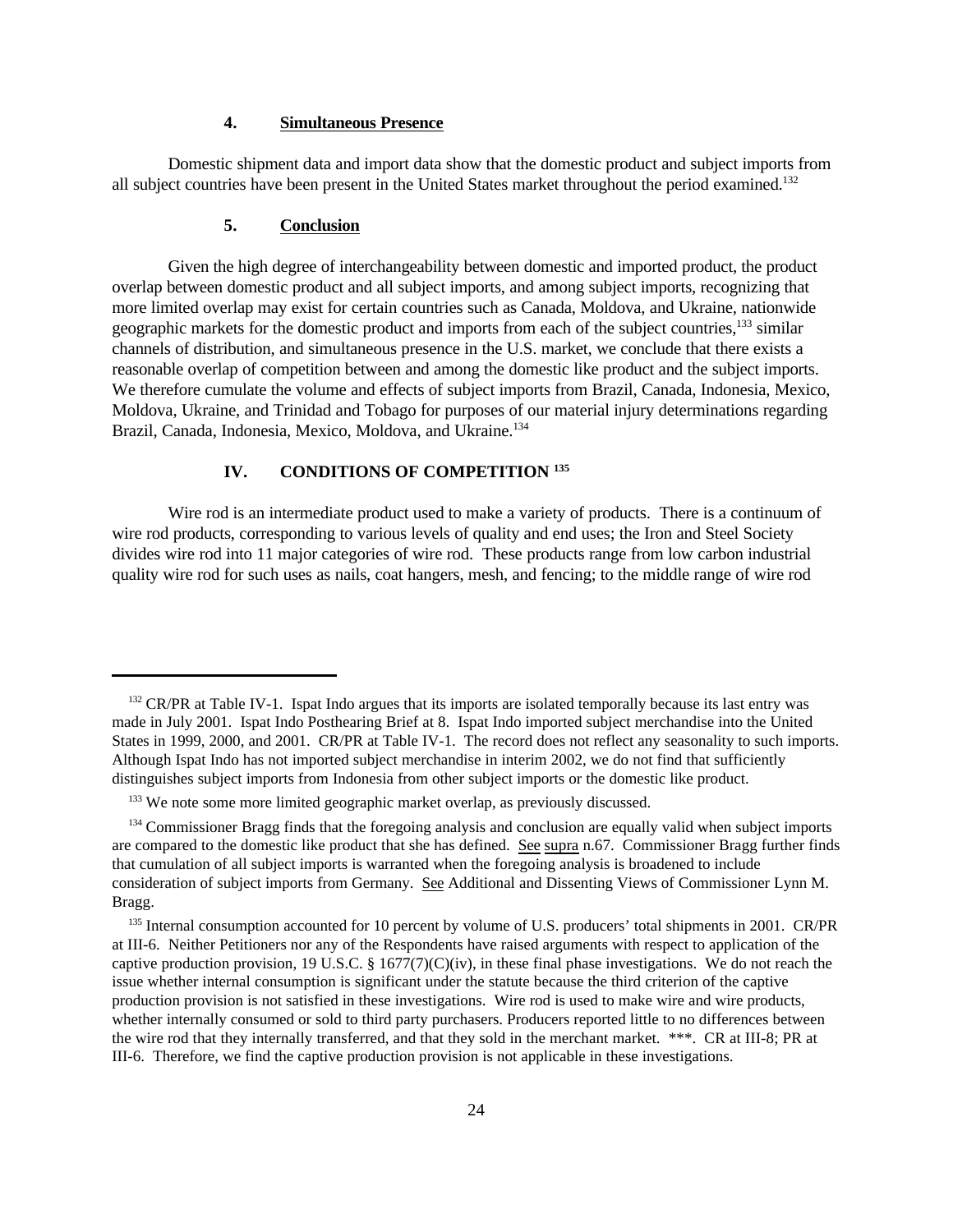products for such uses as tire bead, mechanical springs, strand and rope; to the high-end specialty products, such as cold-heading quality wire rod, welding quality wire rod, and tire cord quality wire rod.<sup>136</sup>

Apparent U.S. consumption of wire rod measured by quantity increased from \*\*\* short tons in 1999 to \*\*\* short tons in 2000, and then decreased to \*\*\* short tons in 2001, an overall decrease of \*\*\* percent from 1999 to 2001. Measured in value, apparent U.S. consumption of wire rod increased from \*\*\* in 1999 to \*\*\* in 2000, and then decreased to \*\*\* in 2001, an overall decrease of \*\*\* percent from 1999 to 2001.<sup>137</sup> Purchasers, including both wire producers and fastener producers, argued that demand may have been reduced in part due to import competition for downstream products.<sup>138</sup>

The domestic industry consists of 12 U.S. producers of wire rod dispersed geographically across the United States.<sup>139</sup> The domestic industry as a whole produces a broad range of wire rod products, and most domestic producers individually manufacture a variety of wire rod products.<sup>140</sup> The U.S. wire rod industry appears to have the capacity to switch relatively easily from production of one type of wire rod to another, although switching to production of certain wire rod products is more difficult due to qualification requirements.<sup>141</sup> There are also several importers of wire rod who market wire rod throughout the United States<sup>142</sup>

Five domestic producers experienced bankruptcies or partial to full shutdowns of their wire rod operations late in the period examined. North Star discontinued producing wire rod at its Kingman, Arizona plant in December 2000, although it continues to produce rebar at that facility. GS Industries filed for protection under Chapter 11 bankruptcy proceedings, and closed its Kansas City wire rod mill in February 2001. Republic Steel filed for protection under bankruptcy proceedings in April 2001. Northwestern Steel and Wire filed for protection under bankrutpcy proceedings and suspended operations in May 2001. American Steel and Wire ("AS&W"), owned by Birmingham Steel, closed its Cleveland, Ohio wire rod facility in June 2001.<sup>143</sup> Overall, domestic capacity declined by \*\*\* percent from 1999 to 2001, after peaking in 2000. Simultaneous with the decline in domestic capacity from 2000 to 2001, apparent U.S. consumption also declined.<sup>144</sup> While U.S. capacity would not meet total U.S. consumption, the U.S. industry never operated near full capacity at any time during the period examined.<sup>145</sup> Notwithstanding the decline in domestic capacity, domestic capacity utilization was only at \*\*\* percent in 2001, compared to \*\*\* percent in 1999 and \*\*\* percent in  $2000$ .<sup>146</sup>

<sup>&</sup>lt;sup>136</sup> CR/PR at Table I-1.

<sup>&</sup>lt;sup>137</sup> Memorandum INV-Z-162, Table C-2a.

<sup>138</sup> CR/PR at II-10-II-12; PR at II-7-II-8.

<sup>&</sup>lt;sup>139</sup> CR/PR at Table III-1.

<sup>&</sup>lt;sup>140</sup> CR/PR at Tables D-1 and D-3.

<sup>&</sup>lt;sup>141</sup> Petitioners' Posthearing Brief at 7. Respondents argued that the focus of the domestic mills changed over time. AWPA Posthearing Brief at 7; CR at II-27-II-28; PR at II-21.

<sup>&</sup>lt;sup>142</sup> CR/PR at Table II-13.

<sup>&</sup>lt;sup>143</sup> CR at II-2-II-3; PR at II-1-II-2.

<sup>&</sup>lt;sup>144</sup> CR/PR at Table C-2.

<sup>&</sup>lt;sup>145</sup> Memorandum INV-Z-162, Table C-2a.

<sup>&</sup>lt;sup>146</sup> CR/PR at Table C-2.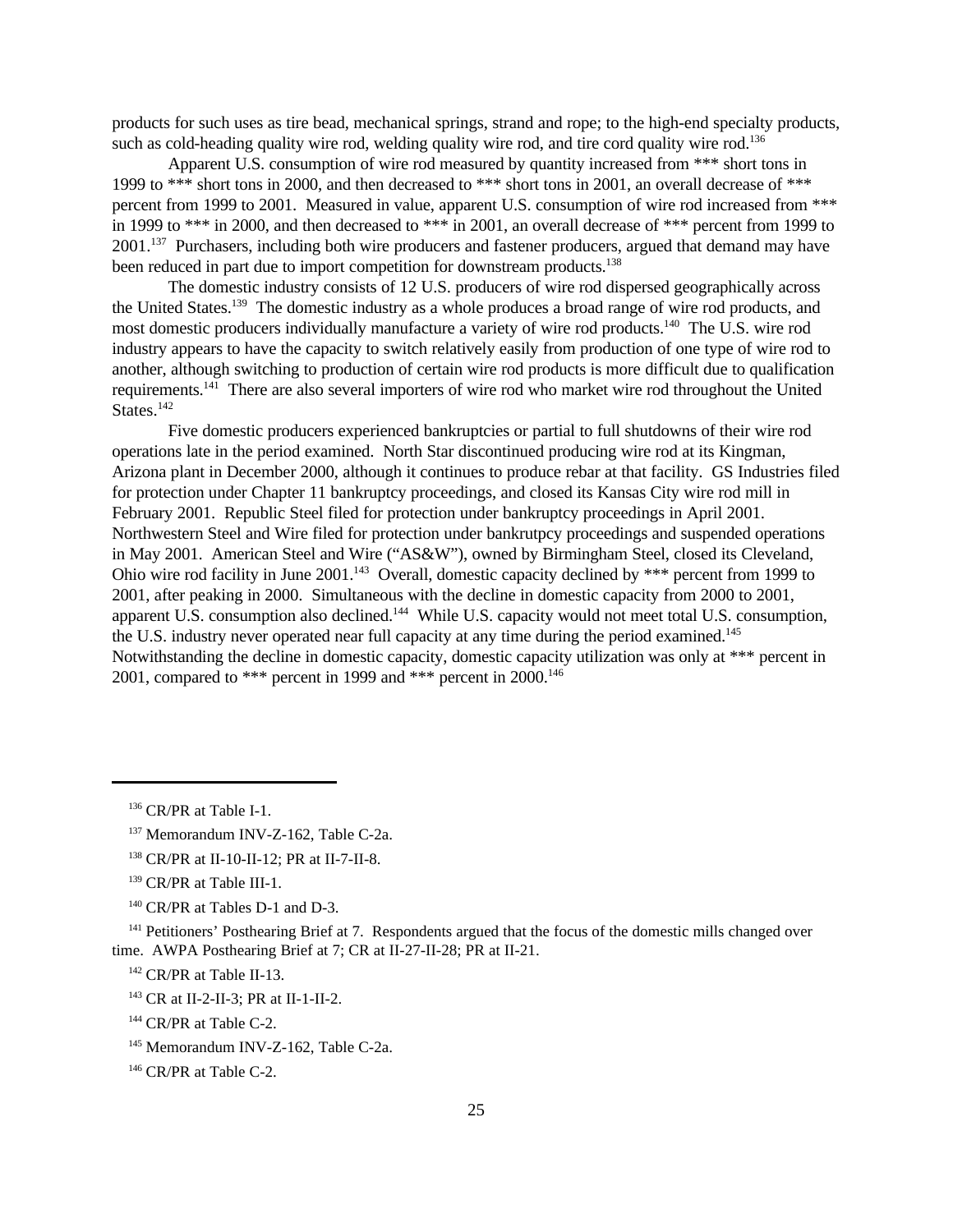In the majority of their responses, purchasers reported that imported wire rod from most sources and domestically produced wire rod are used in the same applications.<sup>147</sup> Purchasers reported that quality, price, and availability, ranked in that order, were the most important factors in selecting a wire rod supplier.<sup>148 149</sup> Most responding purchasers said that there were no substitutes for wire rod.<sup>150</sup>

The share of the U.S. market held by nonsubject imports, including imports of wire rod from Germany, was relatively stable from 1999 to 2001. Nonsubject imports decreased as a share of the U.S. market from \*\*\* percent in 1999 to \*\*\* percent in 2000, and then increased to \*\*\* percent in 2001, a net increase of \*\*\* percentage point.<sup>151</sup>

In 2000, the President imposed a tariff-rate quota ("TRQ") on imports of certain wire rod<sup>152</sup> as a safeguard action under section  $203(a)(3)$  of the Act.<sup>153</sup> The TRQ applies to imports of certain wire rod from all countries except Canada and Mexico<sup>154</sup> for a period of three years and one day, beginning March 1, 2000. No individual country allocations were initially established under the TRQ. Under the original TRQ , which was in place for quota years 1 and 2, there were quarterly allocations for imports at the inquota rate, for each of the first three quarters equal to one-third of the total quota amount for the year. In the fourth quarter, the total in-quota quantity for the first three quarters was subtracted from the total quota amount for the year, to calculate the available in-quota quantity (if any) for that year.<sup>155</sup> Several respondents in these investigations asserted that the structure of the quarterly allocation system in the first

<sup>149</sup> Respondent AWPA argues that its members have had to source wire rod offshore due to long lead times experienced with domestic suppliers. AWPA Prehearing Brief at 28. However, most purchasers found the domestic product superior in delivery times. CR/PR at Tables II-5, II-6, II-8, II-9, II-10, II-11.

<sup>150</sup> CR/PR at II-12.

<sup>151</sup> Nonsubject imports were higher in interim 2002, \*\*\* percent, than in interim 2001, \*\*\* percent. Memorandum INV-Z-162, calculated from Table C-2a.

<sup>152</sup> The subject imports in the Section 201 investigation did not exclude ball bearing steel, as does the scope in this investigation, and there were other minor differences between the subject imports in the Section 201 and the subject imports in these investigations.

 In his remedy, the President adopted the definition of "certain steel wire rod" as specified in the Commission's investigation but excluded from his remedy wire rod of tire cord quality, valve spring quality, class III pipe wrap quality, aircraft cold heading quality, aluminum cable steel reinforced quality, piano wire string quality, grade 1085 annealed bearing quality, and grade 1080 tire bead quality. Inv. No. TA-204-6, Certain Steel Wire Rod, (Aug. 2001) at I-1, n.3.

<sup>153</sup> Presidential Proclamation 7273 of February 16, 2000. CR at I-11; PR at I-9.

<sup>154</sup> Imports from Canada and Mexico were the subject of a separate investigation conducted under provisions of the NAFTA (investigation No. NAFTA-312-1) at petitioners' request during 2001. On August 23, 2001, the Commission determined that a surge in imports of certain steel wire rod from Canada and Mexico, respectively, undermines the effectiveness of the import relief provided for in Presidential Proclamation 7273 of February 16, 2000. However, the President declined to modify the TRQ to include certain wire rod imports from Canada and Mexico. CR at I-11, n.10; PR at I-9, n.10.

<sup>155</sup> CR at I-12; PR at I-10.

<sup>&</sup>lt;sup>147</sup> CR/PR at Table II-4.

<sup>&</sup>lt;sup>148</sup> CR/PR at Table II-2.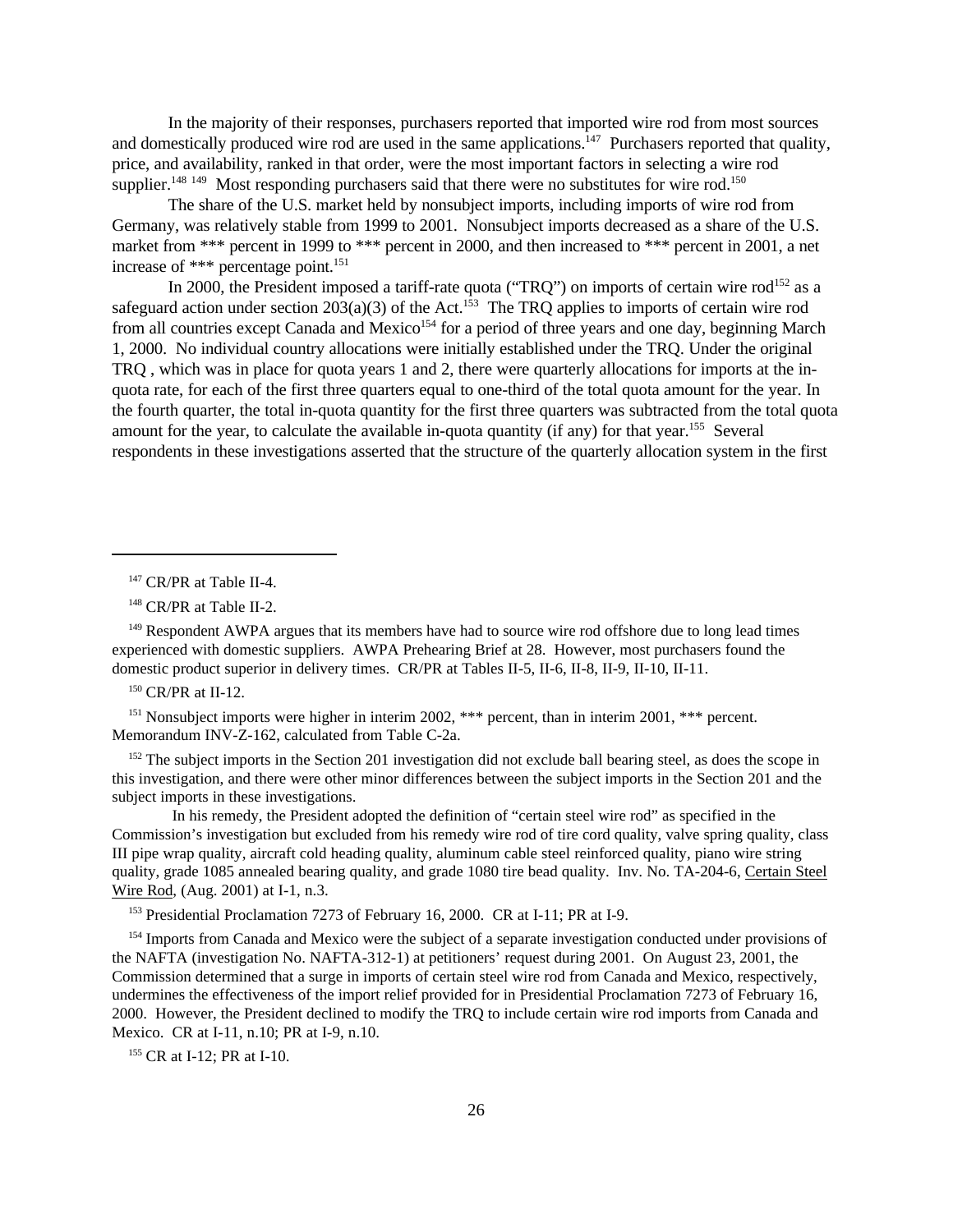two years of the TRQ encouraged the entry of imports in the earlier months of each quarter, and the earlier quarters of each quota year.<sup>156</sup>

 On November 21, 2001, the President determined that the in-quota quantity of the TRQ should be allocated among supplier countries. This action established sub-quotas for (1) the European Union; (2) Trinidad and Tobago; (3) Armenia, Azerbaijan, Belarus, Georgia, Kazakhstan, Kyrgyzstan, Moldova, Russia, Tajikistan, Turkmenistan, Ukraine, and Uzbekistan; and (4) all other countries.<sup>157</sup> The President also amended the TRQ to allow for four equal quarterly allocations for quota year three.<sup>158</sup>

# **V. MATERIAL INJURY BY REASON OF CUMULATED SUBSIDIZED AND/OR LTFV SUBJECT IMPORTS FROM BRAZIL, CANADA, INDONESIA, MEXICO, MOLDOVA, AND UKRAINE<sup>159</sup>**

### **A. In General**

 In the final phase of antidumping duty and countervailing duty investigations, the Commission determines whether an industry in the United States is materially injured by reason of the imports under investigation.<sup>160</sup> In making this determination, the Commission must consider the volume of imports, their effect on prices for the domestic like product, and their impact on domestic producers of the domestic like product, but only in the context of U.S. production operations.<sup>161</sup> The statute defines "material injury" as "harm which is not inconsequential, immaterial, or unimportant."<sup>162</sup> In assessing whether the domestic industry is materially injured by reason of subject imports, we consider all relevant economic factors that bear on the state of the industry in the United States.<sup>163</sup> No single factor is dispositive, and all relevant factors are considered "within the context of the business cycle and conditions of competition that are distinctive to the affected industry."<sup>164</sup>

For the reasons discussed below, we determine that the domestic industry producing wire rod is materially injured by reason of cumulated subject imports from Brazil, Canada, Indonesia, Mexico, Moldova, Trinidad and Tobago, and Ukraine that are subsidized and/or sold at LTFV, for purposes of our material injury analysis of all remaining subject countries, except for the determination on Trinidad and Tobago.

<sup>156</sup> CR at I-13-I-14; PR at I-10.

<sup>&</sup>lt;sup>157</sup> Presidential Proclamation 7505 of November 21, 2001. CR at I-11-I-12; PR at I-9-I-10.

<sup>&</sup>lt;sup>158</sup> CR at I-13; PR at I-10.

<sup>&</sup>lt;sup>159</sup> As discussed earlier, this analysis includes data regarding imports from Trinidad and Tobago.

<sup>160</sup> 19 U.S.C. §§ 1671d(b) and 1673d(b).

<sup>&</sup>lt;sup>161</sup> 19 U.S.C. § 1677(7)(B)(i). The Commission "may consider such other economic factors as are relevant to the determination" but shall "identify each [such] factor . . . [a]nd explain in full its relevance to the determination." 19 U.S.C. § 1677(7)(B). See also Angus Chemical Co. v. United States, 140 F.3d 1478 (Fed. Cir. 1998).

<sup>&</sup>lt;sup>162</sup> 19 U.S.C. § 1677(7)(A).

 $163$  19 U.S.C. § 1677(7)(C)(iii).

<sup>164</sup> 19 U.S.C. § 1677(7)(C)(iii).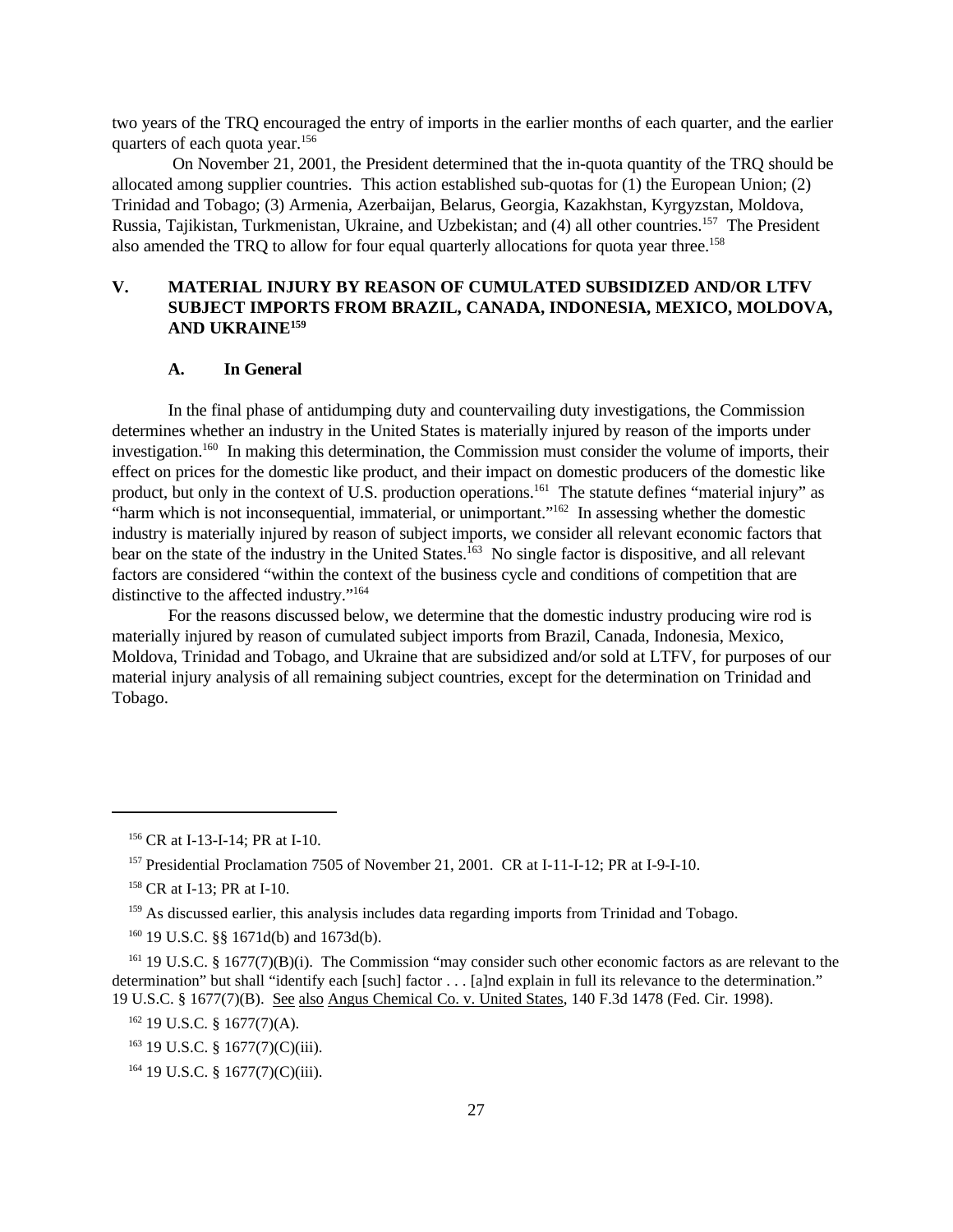### **B. Volume of the Cumulated Subject Imports**

Section 771(7)(C)(i) of the Act provides that the "Commission shall consider whether the volume of imports of the merchandise, or any increase in that volume, either in absolute terms or relative to production or consumption in the United States, is significant."<sup>165</sup>

The volume of cumulated subject imports increased from \*\*\* short tons in 1999 to \*\*\* short tons in 2000 and \*\*\* short tons in 2001, an overall increase of approximately \*\*\* short tons or \*\*\* percent.<sup>166</sup> <sup>167 168</sup> The volume of subject imports increased from 2000 to 2001, despite a simultaneous decline in domestic consumption of \*\*\* short tons (a drop of \*\*\* percent).

The market penetration of cumulated subject imports also increased from 1999 to 2001. The share of apparent U.S. consumption accounted for by the cumulated subject imports measured in quantity increased from \*\*\* percent in 1999 to \*\*\* percent in 2000 and \*\*\* percent in 2001, an increase of \*\*\* percentage points.<sup>169</sup>

The cumulated subject imports' market share increase came at the expense of the domestic industry. Domestic producers' market share, measured in quantity, decreased from \*\*\* percent in 1999 to \*\*\* percent in 2001, a decrease of \*\*\* percentage points. Nonsubject imports' share of the U.S. market was relatively stable from 1999 to 2001, decreasing from \*\*\* percent of the U.S. market in 1999 to \*\*\* percent in 2000, and then recovering and slightly increasing to \*\*\* percent of the market in 2001, resulting in a net increase of \*\*\* percentage point.<sup>170</sup> Therefore, it was the cumulated subject imports, and not the nonsubject imports, that gained significant market share previously held by the domestic industry from 1999 to 2001.<sup>171 172</sup>

 $165$  19 U.S.C. § 1677(7)(C)(i).

<sup>167</sup> We have considered whether any change in the volume of cumulated subject imports since the filing of the petition on August 31, 2001 is related to the pendency of the investigations. We have determined that this is the case with respect to lower subject import volumes in interim 2002 as compared to interim 2001. Therefore, we reduce the weight accorded to interim 2002 data for purposes of our material injury determinations. 19 U.S.C. § 1677(7)(I). The volume of cumulated subject imports in interim 2002 was \*\*\* short tons as compared to \*\*\* short tons in interim 2001. OINV Memorandum INV-Z-162, Table C-2a.

Respondents have argued that we should focus our analysis on the current status of the industry, due to recent changes in the domestic industry. Joint Respondents' Prehearing Brief at 49-51. We have considered the entire period examined in conducting our analysis consistent with our traditional practice, except as noted above for interim 2002 data.

<sup>168</sup> Respondents have argued that the TRQ was responsible for an increase in volume in the spring of 2001 because there was an incentive to increase imports early in the quota year. Joint Respondents' Prehearing Brief at 32-33. However, the record clearly shows that subject import volume increased steadily from 1999 to 2001. OINV Memorandum INV-Z-162, Table C-2a.

<sup>169</sup> OINV Memorandum INV-Z-162, Table C-2a. Subject import market share was \*\*\* percent in interim 2002 as compared to \*\*\* percent in interim 2001. Id.

 $170$  OINV Memorandum INV-Z-162, Table C-2a. Nonsubject import volume was higher in interim 2002 (\*\*\* percent) than in interim 2001 (\*\*\* percent).

<sup>171</sup> We have considered Respondents' argument that subject imports increased both absolutely and relatively as a result of domestic industry restructuring which, they contend, was unrelated to subject imports. Ivaco Posthearing Brief at 2-5. We note, however, that subject import volume increased not only in 2001, but also in 2000, from

(continued...)

<sup>&</sup>lt;sup>166</sup> OINV Memorandum INV-Z-162, Table C-2a.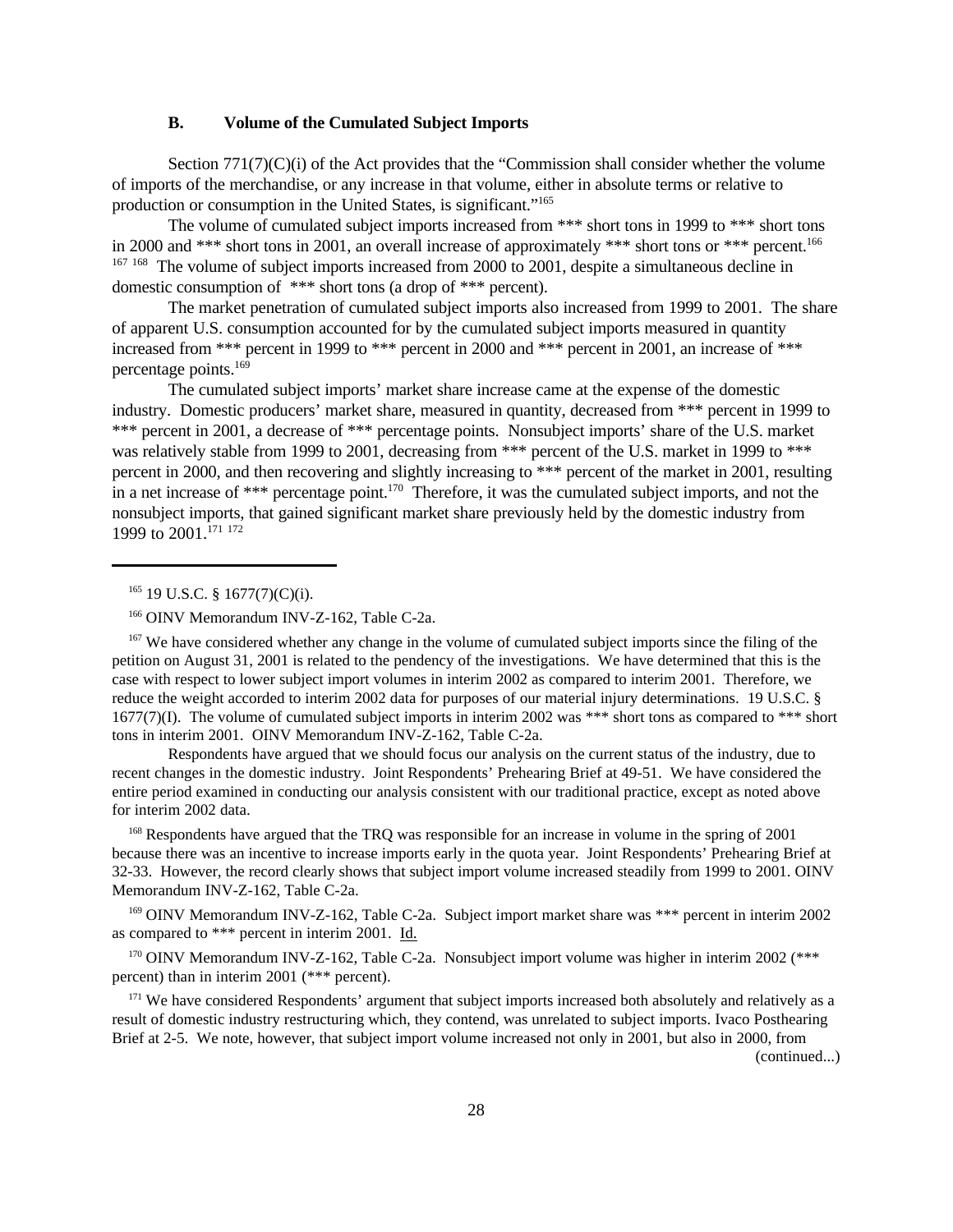Accordingly, we find that the volume of cumulated subject imports, and the increase in that volume, are significant, in absolute terms and relative to production or consumption in the United States.<sup>173</sup>

### **C. Price Effects of the Cumulated Subject Imports**

Section 771(7)(C)(ii) of the Act provides that, in evaluating the price effects of the subject imports, the Commission shall consider whether –

- (I) there has been significant price underselling by the imported merchandise as compared with the price of domestic like products of the United States, and
- (II) the effect of imports of such merchandise otherwise depresses prices to a significant degree or prevents price increases, which otherwise would have occurred, to a significant degree.<sup>174</sup>

Purchasers ranked price as the second most important factor, after quality, in selecting a wire rod supplier.<sup>175</sup> Out of 57 total responses, 29 purchasers said that they "always" or "usually" purchased the wire rod offered at the lowest price, although other purchase factors such as availability, product consistency and quality, and reliability of supply were also important.<sup>176</sup> We have also found that subject imported wire rod and domestically produced wire rod of similar quality and intended for similar uses, are highly interchangeable. Moreover, there is a broad range of wire rod products, both imported and domestically produced, in the U.S. market.

In our analysis of underselling, we have relied principally on the pricing data collected by the Commission. These data compare pricing for comparable products from domestic and subject sources. Of the 250 possible quarterly price comparisons for 1999 to  $2001^{177}$  between the weighted average price for U.S.-produced wire rod and the weighted average price for subject imports, subject imports undersold

<sup>173</sup> Commissioner Bragg finds that the foregoing analysis and conclusion are equally valid when cumulated subject imports are compared to the domestic like product and the domestic industry that she has defined. See supra nn. 67 & 70; see also CR/PR at Table C-1.

 $174$  19 U.S.C. § 1677(7)(C)(ii).

<sup>175</sup> CR/PR at Table II-2.

<sup>176</sup> CR at II-15; PR at II-9; CR/PR at Table II-3. Generally, purchasers found the domestic product comparable or superior to subject imports with respect to product quality and consistency, availability and reliability of supply. CR/PR at Tables II-5, II-6, II-8, II-9, II-10, II-11, and II-12.

<sup>177</sup> Because of the pendency of these investigations, and the drop in subject import volume in interim 2002, we find that data from the period 1999 to 2001 are more probative for our pricing analysis, and we have reduced the weight accorded to interim 2002 data. See 19 U.S.C. § 1677(7)(I). Still, we note that underselling remained more common than overselling in interim 2002 based on the Commission's pricing data. CR/PR at Tables V-3-V-9.

 $171$  (...continued)

existing high levels. As discussed in Conditions of Competition, supra, domestic mill closures were concentrated in 2001.

<sup>&</sup>lt;sup>172</sup> The ratio of subject import volume to domestic production increased from \*\*\* percent in 1999 to \*\*\* percent in 2000 and \*\*\* percent in 2001. It was \*\*\* percent in interim 2001 and \*\*\* percent in interim 2002. Calculated from Memorandum INV-Z-162, Table C-2a.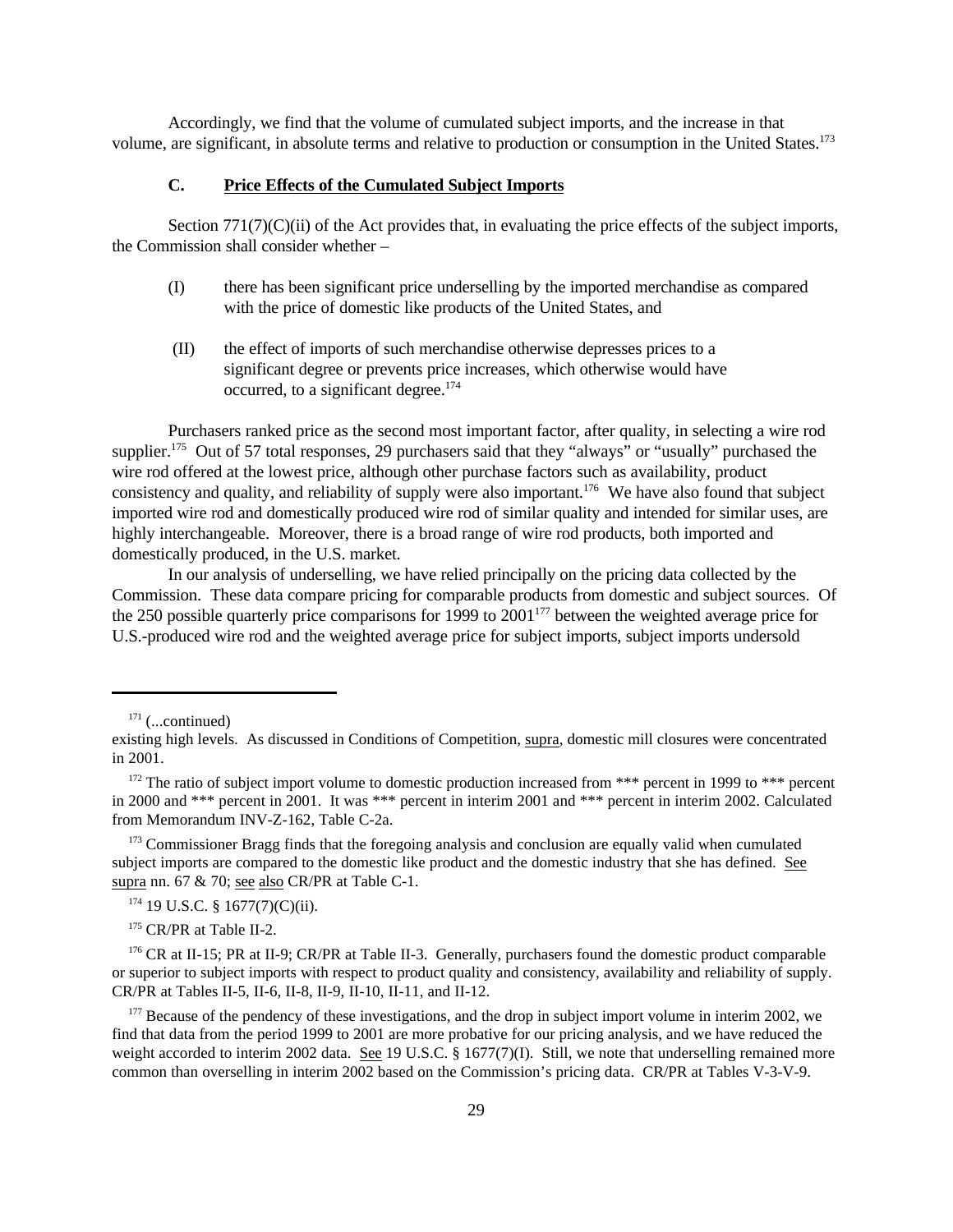domestic products in 167 quarters, or 66.8 percent of all comparisons.<sup>178</sup> We note that cumulative underselling has been significant, and we note in particular the consistent double-digit margins of underselling of the domestic product by subject imports from Moldova, Ukraine, and Brazil.<sup>179</sup> Although we recognize that there is some overselling, we find that the underselling that occurred was significant.<sup>180</sup>

Purchaser data corroborate the underselling reflected in the pricing data. For each of the subject countries, purchasers more often reported that the U.S. product was higher-priced rather than lowerpriced.<sup>181</sup> There were also confirmed lost sales totaling approximately \*\*\*.<sup>182</sup> In light of the importance of price in purchasing decisions, and the significant and increasing volume of subject imports from 1999 to 2001, we find the underselling indicated by the pricing data, and corroborated by the other information in the record, to be significant.<sup>183</sup>

We next consider whether the subject imports have had significant price-depressing or pricesuppressing effects. We have relied principally on the pricing data collected by the Commission on seven wire rod products, ranging from industrial quality to specialized high end CHQ wire rod and welding quality wire rod.<sup>184</sup>

Even though the Commission's pricing data show stable or small increases in domestic prices for at least some of the products surveyed from 1999 to 2001, we find that cumulated subject imports were suppressing prices to a significant degree. The domestic industry's cost of goods sold ("COGS") as a share of net sales steadily increased from \*\*\* percent in 1999 to \*\*\* percent in 2000 and then \*\*\* percent

<sup>180</sup> Although we have focused our analysis on a comparison of domestic prices and subject import prices in the aggregate, we note that underselling was particularly prevalent for the relatively higher volume industrial/standard quality products 1-3. Memorandum INV-Z-162, Tables V-3b-V5b.

<sup>181</sup> CR/PR at Tables II-5, II-6, II-8, II-9, II-10, II-11. Overall, the U.S. product was rated inferior on price in 41.2 percent of the comparisons, and superior on price only in 12.5 percent of the comparisons.

 $182$  Purchasers agreed with allegations involving \$16.0 million of sales in the preliminary phase of the investigations, and \*\*\* in the final phase of the investigations. CR at V-31; PR at V-13; CR/PR at Table V-11.

<sup>183</sup> Respondent Ivaco argues that the Commission should find that there is a natural price premium for the domestic product, which explains why underselling in these investigations is not injuring the domestic industry. To support its arguments, it references the Commission's findings regarding a price premium in the 1997 wire rod investigations. Respondent Ivaco Posthearing Brief at 10-11.

In the 1997 wire rod investigations, the Commission found that "subject imports generally [had] significantly longer lead times and larger minimum order sizes than domestic shipments, and cannot be canceled once ordered." Certain Steel Wire Rod from Canada, Germany, Trinidad and Tobago, and Venezuela, Inv. Nos. 701-TA-368-371 (Final), USITC Pub. 3075 at 25-26 (Nov. 1997). The Commission also found that imports tended to have more quality problems. Id.

Purchaser comparisons in these investigations reflect that the domestic product is generally considered comparable to the subject imports in availability, quality, and minimum quantity requirements. CR/PR at Tables II-5, II-6, II-8, II-9, II-10, II-11. Thus, the record in these investigations differs from the record in the 1997 investigations.

<sup>&</sup>lt;sup>178</sup> Of the 270 possible quarterly price comparisons for all periods examined (including interim 2002) between the weighted average price for U.S.-produced wire rod and the weighted average price for subject imports, subject imports undersold domestic products in 178 quarters, or 65.9 percent of all comparisons and oversold domestic products in 92 quarters, or 34.1 percent of all comparisons. CR/PR at Table V-10.

 $179$  CR at V-12; PR at V-10; CR/PR at Tables V-3-V-9.

<sup>184</sup> Memorandum INV-Z-162, Tables V-3b-V-9b.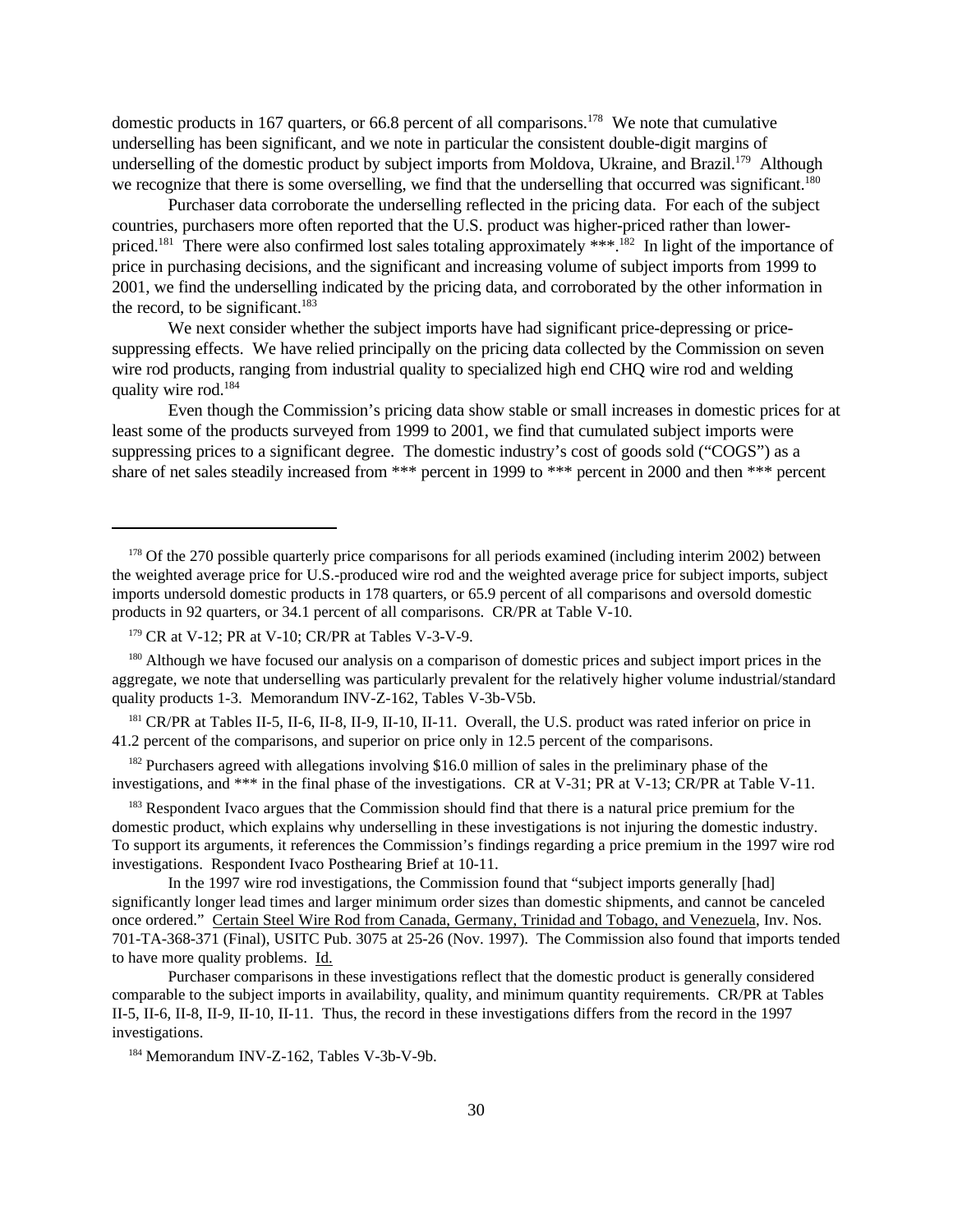in 2001.<sup>185</sup> Unit cost of goods sold also steadily increased over the period examined.<sup>186</sup> These data indicate that as the domestic industry's costs increased, they were unable to raise their prices to cover them.<sup>187</sup> This cost/price squeeze was exacerbated by the large fixed costs in the industry,<sup>188</sup> the price-based nature of the competition, the decreasing demand in the domestic industry's market, and the falling rate of its capacity utilization.<sup>189</sup>

Although other factors in the market may be influencing domestic wire rod prices, such as the decline in U.S. apparent consumption of wire rod and wire, we conclude that the significantly increasing volume of cumulated subject imports sold at lower prices contributed significantly to the downward pressure on U.S. prices and the domestic industry's inability to raise prices commensurately with increasing costs. Accordingly, we conclude that cumulated subject imports had significant price suppressing effects.<sup>190</sup>

## **D. Impact of the Cumulated Subject Imports on the Domestic Industry**

In examining the impact of the subject imports on the domestic industry, we consider all relevant economic factors that bear on the state of the industry in the United States.<sup>191</sup> These factors include output, sales, inventories, capacity utilization, market share, employment, wages, productivity, profits, cash flow, return on investment, ability to raise capital, and research and development. No single factor is dispositive and all relevant factors are considered "within the context of the business cycle and conditions of competition that are distinctive to the affected industry."<sup>192</sup> <sup>193</sup> <sup>194</sup>

<sup>188</sup> CR/PR at Table VI-5 (original cost of productive facilities for U.S. producers valued at \$1.6 billion in 2001).

<sup>189</sup> CR/PR at Table C-2.

<sup>190</sup> Commissioner Bragg finds that the foregoing analysis and conclusion are equally valid when cumulated subject imports are compared to the domestic like product and the domestic industry that she has defined. See supra nn. 67 & 70; see also CR/PR at Table C-1.

<sup>191</sup> 19 U.S.C. § 1677(7)(C)(iii). <u>See also</u> SAA at 851 and 885 ("In material injury determinations, the Commission considers, in addition to imports, other factors that may be contributing to overall injury. While these factors, in some cases, may account for the injury to the domestic industry, they also may demonstrate that an industry is facing difficulties from a variety of sources and is vulnerable to dumped or subsidized imports." Id. at 885.).

<sup>192</sup> 19 U.S.C. § 1677(7)(C)(iii). See also SAA at 851, 885; Live Cattle from Canada and Mexico, Inv. Nos. 701-TA-386 and 731-TA-812-813 (Preliminary), USITC Pub. 3155 (Feb. 1999) at 25, n.148.

<sup>193</sup> The statute instructs the Commission to consider the "magnitude of the dumping margin" in an antidumping proceeding as part of its consideration of the impact of imports. 19 U.S.C.  $\S 1677(7)(C)(iii)(V)$ . In its final antidumping determination concerning Brazil, Commerce found dumping margins of 94.73 percent for Belgo Mineira and an all others rate of 74.45 percent. 67 Fed. Reg. 55792 (Aug. 30, 2002) (Brazil). For Canada, Commerce found dumping margins of 2.54 percent for Ispat Sidbec, 13.35 percent for Ivaco, de minimis for Stelco, and a rate of 9.91 percent for all others. 67 Fed. Reg. 55782 (Aug. 30, 2002) (Canada). For Indonesia, Commerce

<sup>185</sup> OINV Memorandum INV-Z-162, Table C-2a. COGS as a share of net sales was \*\*\* percent in interim 2002 as compared to \*\*\* percent in interim 2001. Id.

<sup>&</sup>lt;sup>186</sup> Unit costs of goods sold rose from \*\*\* in 1999 to \*\*\* in 2000 and \*\*\* in 2001. It was \*\*\* in interim 2002 as compared to \*\*\* in interim 2001. Unit costs, including both cost of goods sold and SG&A expenses, increased from \*\*\* per short ton in 1999 to \*\*\* in 2001. OINV Memorandum INV-Z-162, Table C-2a.

<sup>&</sup>lt;sup>187</sup> CR/PR at Table VI-3.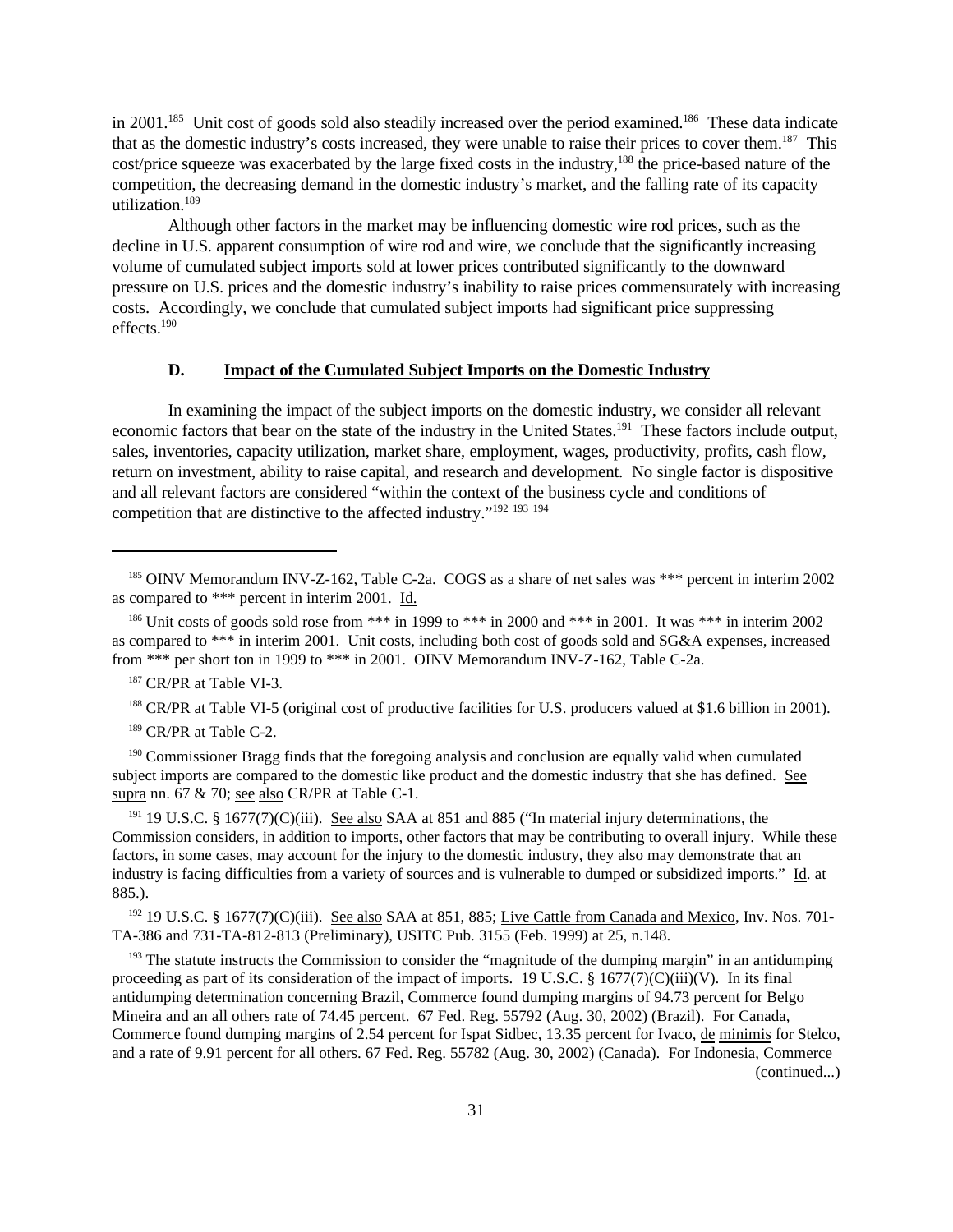From 1999 to 2001,<sup>195</sup> as the volume of subject imports increased in a declining market,<sup>196</sup> and the domestic industry lost significant market share to the subject imports, the condition of the U.S. industry deteriorated markedly. Several performance indicators for the domestic industry decreased from 1999 to 2000, then fell more sharply from 2000 to 2001. The domestic industry's production, quantity and value of U.S. shipments, and capacity utilization all followed this trend.<sup>197</sup> Subject imports increased in the U.S. market in absolute volume and in market penetration at the expense of the domestic industry, which lost \*\*\* percentage points in market share from 1999 to 2001, falling from \*\*\* percent of the U.S. market to \*\*\* percent.<sup>198</sup>

The most striking negative performance indicator for the domestic industry was the increasing operating losses. As a result of declining sales volume, low and declining capacity utilization, and price

 $193$  (...continued)

<sup>194</sup> Commissioner Bragg notes that she does not ordinarily consider the magnitude of the margin of dumping to be of particular significance in evaluating the effects of subject imports on the domestic producers. See Separate and Dissenting Views of Commissioner Lynn M. Bragg in Bicycles from China, Inv. No. 731-TA-731 (Final), USITC Pub. 2968 (June 1996); Anhydrous Sodium Sulfate from Canada, Inv. No. 731-TA-884 (Preliminary), USITC Pub. 3345 (Sept. 2000) at 11, n.63.

<sup>195</sup> As with the volume and pricing sections, we have focused our analysis on calendar year 1999 to 2001 data, and reduced the weight accorded to interim 2002 data due to the effect of the filing of the petition and the pendency of these investigations. See 19 U.S.C. § 1677(7)(I).

<sup>196</sup> Apparent U.S. consumption measured in quantity fell irregularly by \*\*\* percent from 1999 to 2001. It increased slightly from \*\*\* short tons in 1999 to \*\*\* short tons in 2000, and then fell to \*\*\* short tons in 2001. Apparent domestic consumption was \*\*\* million short tons in interim 2002 as compared to \*\*\* million short tons in interim 2001. OINV Memorandum INV-Z-162, Table C-2a.

Domestic capacity fell irregularly at a similar rate, i.e. \*\*\* percent, from 1999 to 2001. It was lower in interim 2002 as compared to interim 2001.

<sup>197</sup> Production declined from \*\*\* short tons in 1999 to \*\*\* short tons in 2000, and then fell sharply to \*\*\* short tons in 2001, for a total decrease of \*\*\* percent. In interim 2002, production was \*\*\* short tons as compared to \*\*\* short tons in interim 2001. OINV Memorandum INV-Z-162, Table C-2a.

The quantity of the domestic industry's U.S. shipments fell from \*\*\* short tons in 1999 to \*\*\* short tons in 2000 and \*\*\* short tons in 2001, a decrease from 1999 to 2001 of \*\*\* percent. In interim 2002, the quantity of the domestic industry's U.S. shipments was \*\*\* short tons as compared to \*\*\* short tons in interim 2001. OINV Memorandum INV-Z-162, Table C-2a.

The value of the domestic industry's U.S. shipments fell from \*\*\* in 1999 to \*\*\* in 2000 and \*\*\* in 2001, a decrease from 1999 to 2001 of \*\*\* percent. In interim 2002, the value of the domestic industry's U.S. shipments was \*\*\* as compared to \*\*\* in interim 2001. OINV Memorandum INV-Z-162, Table C-2a.

Capacity utilization decreased from \*\*\* percent in 1999 to \*\*\* percent in 2000 and to \*\*\* percent in 2001. Capacity utilization was at \*\*\* percent in interim 2002 as compared to \*\*\* percent in interim 2001. OINV Memorandum INV-Z-162, Table C-2a.

<sup>198</sup> OINV Memorandum INV-Z-162, Table C-2a.

found dumping margins of 4.06 percent for Ispat Indo and all others. 67 Fed. Reg. 55798 (Aug. 30, 2002) (Indonesia). For Mexico, Commerce found dumping margins of 20.11 percent for SICARTSA and all others. 67 Fed. Reg. 55800 (Aug. 30, 2002) (Mexico). For Moldova, Commerce found dumping margins of 369.10 percent as a Moldova-wide rate. 67 Fed. Reg. 55790 (Aug. 30, 2002) (Moldova). For Ukraine, Commerce found dumping margins of 116.37 percent for Krivorozhstal and all others. 67 Fed. Reg. 55785 (Aug. 30, 2002) (Ukraine). For Trinidad and Tobago, Commerce found dumping margins of 11.40 percent for Caribbean Ispat Ltd., and all others. 67 Fed. Reg. 55788 (Aug. 30, 2002) (Trinidad and Tobago).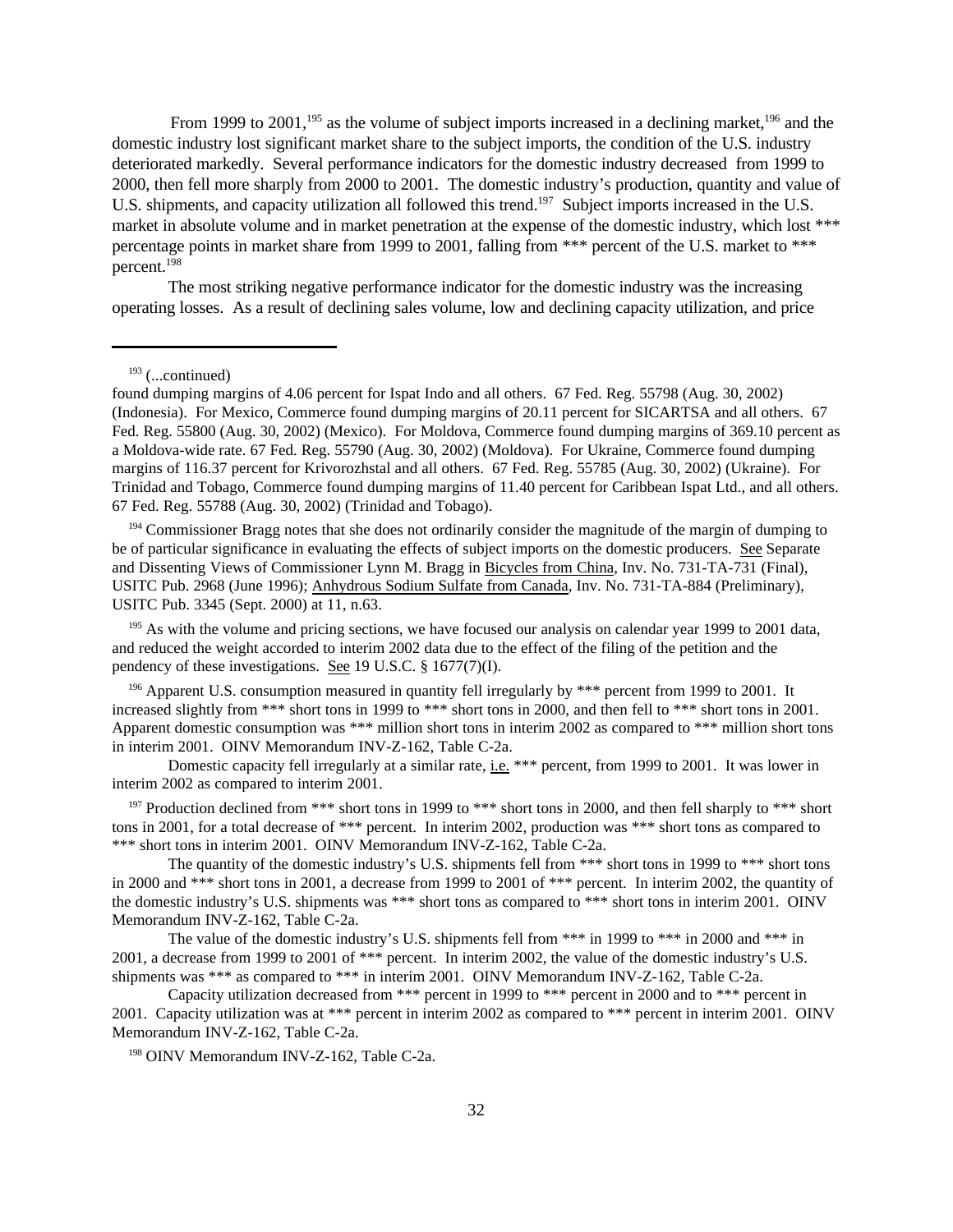levels that were suppressed to a significant degree, the industry's operating losses grew progressively from a loss of \*\*\* in 1999 to a loss of \*\*\* in 2000, and to a loss of \*\*\* in 2001.<sup>199</sup> The industry's operating income margin (operating income as a share of sales) fell from negative \*\*\* in 1999 to negative \*\*\* in 2000 and further to negative \*\*\* in 2001.<sup>200</sup>

There were other negative performance indicators. The number of production and related workers, hours worked, and wages paid fluctuated from 1999 to 2000, but declined sharply from 2000 to 2001.<sup>201</sup> Industry capital expenditures reported in the questionnaires increased somewhat from 1999 to 2000, then fell by \*\*\* percent in  $2001$ .<sup>202</sup>

Respondents have argued that the bankruptcies and partial or full shutdowns experienced by the domestic industry from December 2000 to June 2001 were caused by factors other than subject imports. As a preliminary matter, we note that we are to consider the impact of subject imports on the domestic industry as a whole, and not only certain domestic producers.<sup>203</sup> The condition of the domestic industry as a whole became progressively worse from 1999 to 2001 by reason of cumulated subject imports, <sup>204</sup> and almost all producers were experiencing declining performance.<sup>205</sup> We conclude from the record evidence that although additional factors may have contributed to certain domestic producers' financial problems, subject imports were a significant cause of material injury to the entire industry, playing a significant role in the adverse market conditions facing the domestic industry, including the loss of sales and market share to lower-priced subject imports.<sup>206</sup> As the cumulated subject imports took sales from the domestic industry, the domestic industry experienced growing operating losses, an increased cost-price squeeze, and cost inefficiencies as production and shipments declined.

The record shows that the increasing volumes of the subject imports took market share away from the domestic industry at a time of falling consumption, leading to the domestic industry's decreased production and shipments.207 Because of the subject imports' significant underselling and adverse price

<sup>202</sup> OINV Memorandum INV-Z-162, Table C-2a. Industry capital expenditures were higher in interim 2002 than in interim 2001. Id.

<sup>203</sup> See e.g., Encon Industries, Inc. v. United States, 16 CIT 840, 842 (1998); Copperweld Corp. v. United States, F. Supp. 552, 568 (Ct. Int'l Tr. 1988).

<sup>204</sup> We further note, with respect to the specific domestic producers experiencing bankruptcies or shutdowns, that Northwestern did not provide the Commission with a questionnaire response, and Birmingham only provided limited trade data from the preliminary phase of the investigations. CR/PR at III-1, VI-1, nn.1, 4; CR/PR at Table III-1. Therefore, the data upon which we have relied largely reflect the performance of surviving U.S. producers, including any benefits derived from the closure of competing members of the domestic industry.

<sup>205</sup> CR/PR at Table VI-2. \*\*\*.

<sup>206</sup> Tr. at 53-54, 61-65; Petitioners' Posthearing Brief at 7 & Ex. 1 at 38-39, 49-54.

<sup>207</sup> Joint Respondents have argued that subject import volume increased in markets that the domestic producers had abandoned or had little interest. Joint Respondents' Prehearing Brief at 30-32. The record reflects that the domestic industry produces a broad range of wire rod products, and that it can change its products as market conditions warrant.

<sup>&</sup>lt;sup>199</sup> In interim 2002, the domestic industry experienced an operating income of \*\*\* as compared to an operating loss of \*\*\* in interim 2001. OINV Memorandum INV-Z-162, Table C-2a.

<sup>200</sup> OINV Memorandum INV-Z-162, Table C-2a.

<sup>&</sup>lt;sup>201</sup> OINV Memorandum INV-Z-162, Table C-2a. All three employment indicators were lower in interim 2002 as compared to interim 2001. Id.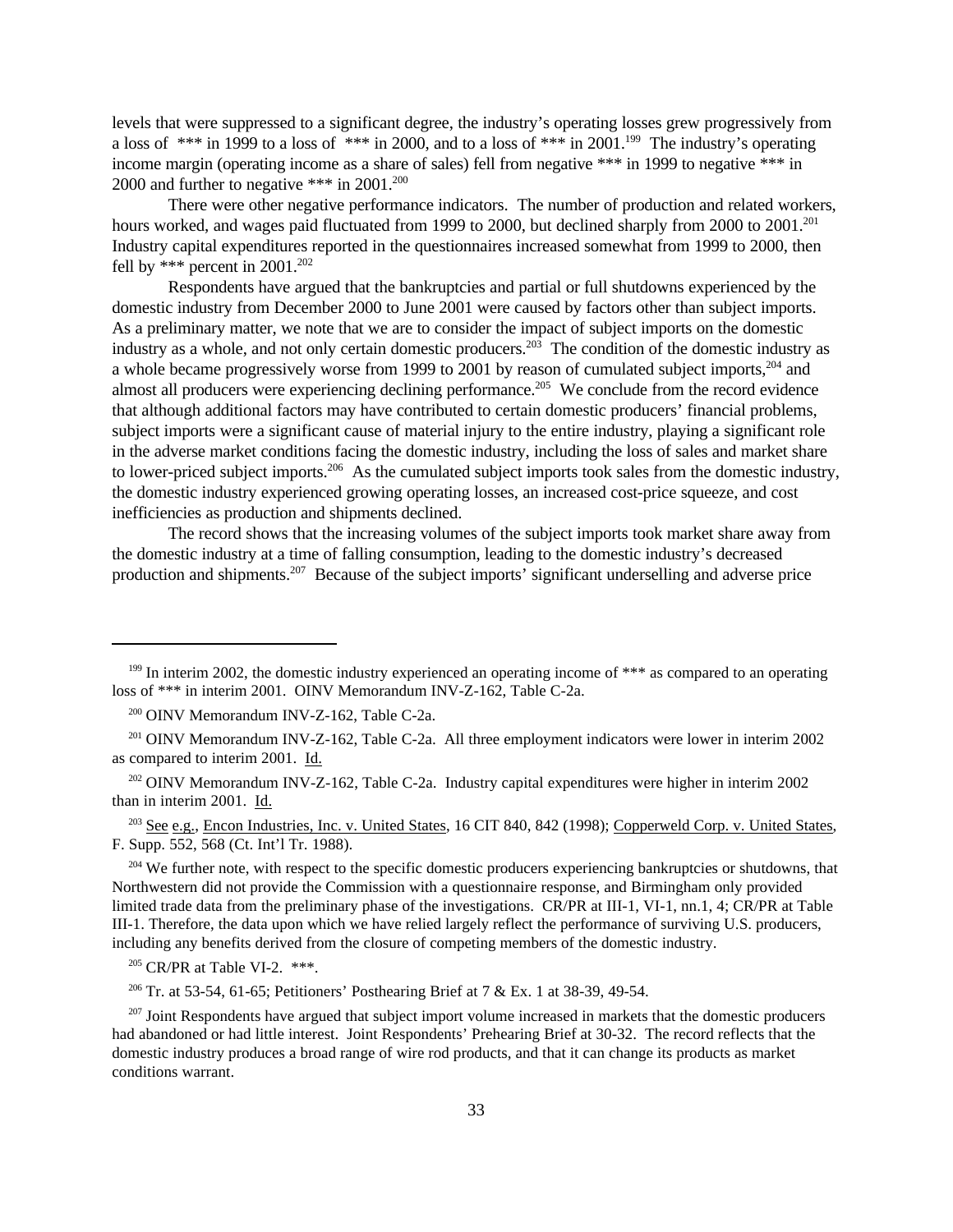effects, the domestic industry could not raise prices to recover increased costs. Accordingly, we find that the subject imports are having a significant adverse impact on the domestic industry.<sup>208</sup>

# **VI. CRITICAL CIRCUMSTANCES<sup>209</sup>**

In its final determinations, Commerce made affirmative critical circumstances findings with respect to subject imports from Moldova and Ukraine.<sup>210</sup> Because we have determined that the domestic industry producing wire rod is materially injured by reason of subject imports, we must further find "whether the imports subject to the affirmative [Commerce critical circumstances] determination . . . are likely to undermine seriously the remedial effect of the antidumping duty order to be issued."<sup>211</sup> The SAA indicates that the Commission is to determine "whether, by massively increasing imports prior to the effective date of relief, the importers have seriously undermined the remedial effect of the order."<sup>212</sup>

The statute further provides that in making this finding the Commission shall consider, among other factors it considers relevant:

(I) the timing and the volume of the imports,

(II) a rapid increase in inventories of the imports, and

(III) any other circumstances indicating that the remedial effect of the antidumping order will be seriously undermined. $213$ 

Consistent with Commission practice,  $2^{14}$  in considering the timing and volume of subject imports, we have considered import quantities prior to the filing of the petition with those subsequent to the filing of the petition using monthly statistics on the record regarding subject imports from Moldova and Ukraine.<sup>215</sup> The petitions in this case were filed on August 31, 2001. Although Commerce typically compares the import volume of the subject merchandise for the three months immediately preceding and following the filing of the petition, we are not required to analyze the same comparison periods that Commerce

<sup>&</sup>lt;sup>208</sup> Commissioner Bragg finds that the foregoing analysis and conclusion are equally valid when cumulated subject imports are compared to the domestic industry that she has defined. See supra nn. 67  $\&$  70; see also CR/PR at Table C-1.

<sup>&</sup>lt;sup>209</sup> Commissioner Bragg does not join section VI. of these Views. See Additional and Dissenting Views of Commissioner Lynn M. Bragg.

<sup>&</sup>lt;sup>210</sup> CR at I-3; PR at I-2; CR/PR at Appendix A (67 Fed. Reg. 55790 (Moldova) and 67 Fed. Reg. 55785 (Ukraine) (Aug. 30, 2002)).

<sup>&</sup>lt;sup>211</sup> 19 U.S.C. § 1673d(b)(4)(A)(i).

<sup>212</sup> SAA at 877.

<sup>&</sup>lt;sup>213</sup> 19 U.S.C. § 1673d(b)(4)(A)(ii).

<sup>214</sup> See, e.g., Certain Ammonium Nitrate from Russia, Inv. No. 731-TA-856 (Final), USITC Pub. 3338, at 12-13 (Aug. 2000); Certain Preserved Mushrooms from China, India, and Indonesia, Invs. Nos. 731-TA-777 to 79 (Final), USITC Pub. 3159, at 24 (Feb. 1999).

<sup>&</sup>lt;sup>215</sup> CR at IV-15; PR at IV-13; CR/PR at Table IV-6.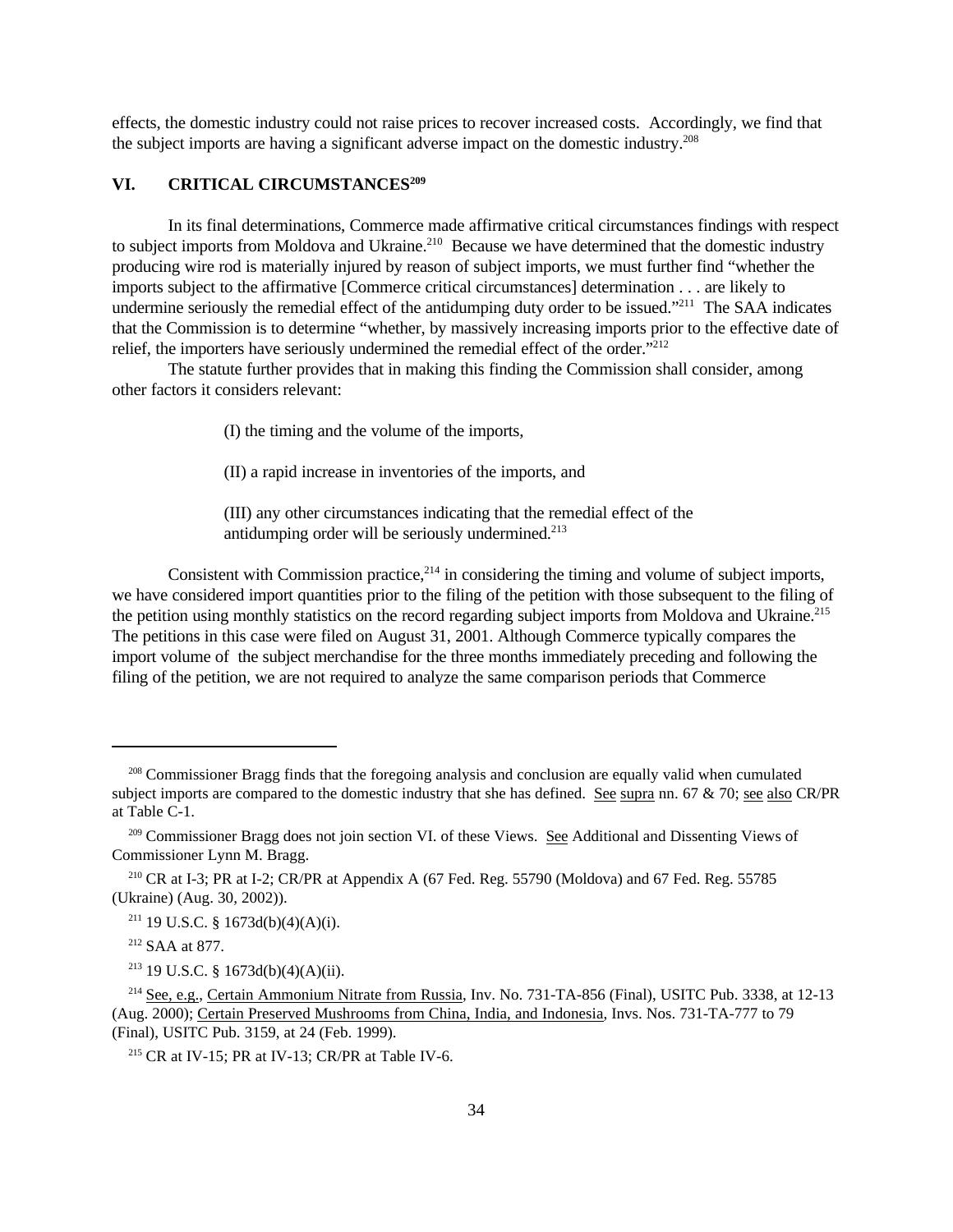analyzed.<sup>216</sup> We have compared subject import volume from Moldova and from Ukraine for the six month period prior to and including August 2001 (March 2001 to August 2001) to the volume of those subject imports from each of those countries, respectively, for the six month period following the filing of the petition (September 2001 to February 2002). We have also considered inventories of subject imports from Moldova and Ukraine held in the United States and pricing data in making our critical circumstances determinations.<sup>217</sup>

Moldova. The volume for subject imports from Moldova was 81,956 short tons for the six month period prior to the filing of the petition, and 110,467 short tons for the six month period following the filing of the petition, an increase of  $34.8$  percent.<sup>218</sup>

\*\*\* reported inventories of \*\*\* short tons of subject imports from Moldova on February 28, 2001 (six months prior to filing the petition), \*\*\* short tons of subject imports from Moldova on August 31, 2001 (the date of the filing of the petition), and \*\*\* short tons of subject imports from Moldova on February 28, 2002, six months following the filing of the petition.<sup>219</sup>

We have also considered prices for Products 1-3 (the only price items facing direct competition from imports from Moldova and imports from Ukraine) in our critical circumstances determinations. We note that domestic prices for Products 1-3 increased moderately in the fourth quarter of 2001 and the first quarter of 2002, compared to the two previous quarters.<sup>220</sup> Prices for subject imports of Products 1-3 from Moldova were stable to declining in the fourth quarter of 2001 and the first quarter of 2002 compared to the two previous quarters. $^{221}$ 

Although subject imports from Moldova increased by 34.8 percent in the six month period subsequent to the filing of the petition, as compared to the six month period prior to the filing of the petition, we do not find that this increase supports a finding that subject imports from Moldova are likely to undermine seriously the remedial effect of the antidumping duty order. Imports from Moldova accounted for no more than \*\*\* percent of apparent U.S. consumption over the period examined.<sup>222</sup> Other indicators further support this finding. Inventories of subject imports from Moldova held in the United States decreased in the six month period subsequent to the filing of the petition, as compared to the six month period prior to the filing of the petition. Prices for subject imports from Moldova showed some declines, but domestic prices showed moderate increases in the six month period subsequent to the filing of the petition.

 Ukraine. The volume of subject imports from Ukraine was 133,430 short tons for the six month period prior to the filing of the petition, and 124,179 short tons for the six month period following the filing

<sup>217</sup> We have also compared import volumes, inventories, and prices for the three month period prior to and subsequent to the filing of the petition to the extent data are available.

<sup>218</sup> CR/PR at Table IV-6. For the three month period prior to the filing of the petition the subject import volume from Moldova was 63,126 short tons, as compared to 74,479 short tons for the three month period subsequent to the filing of the petition, an increase of 18.0 percent. Id.

<sup>219</sup> CR/PR at Table IV-7. We do not have data that correspond precisely with the three month period prior to and following the filing of the petition with respect to inventories for subject imports from either Moldova or Ukraine. We note, however, that the available data do reflect that inventories of subject imports from Moldova held in the United States in March 2001 were \*\*\* short tons, on August 31, 2001, they were \*\*\* short tons, and in December 2001, they were \*\*\* short tons. Memorandum INV-Z-162, Table C-2a; CR/PR at Table IV-7.

 $216$  19 U.S.C. § 1673d(b)(4)(A)(ii).

 $220$  CR/PR at Tables V-3-V-5.

 $221$  CR/PR at Tables V-3-V-5.

<sup>222</sup> Memorandum INV-Z-162, Table C-2a.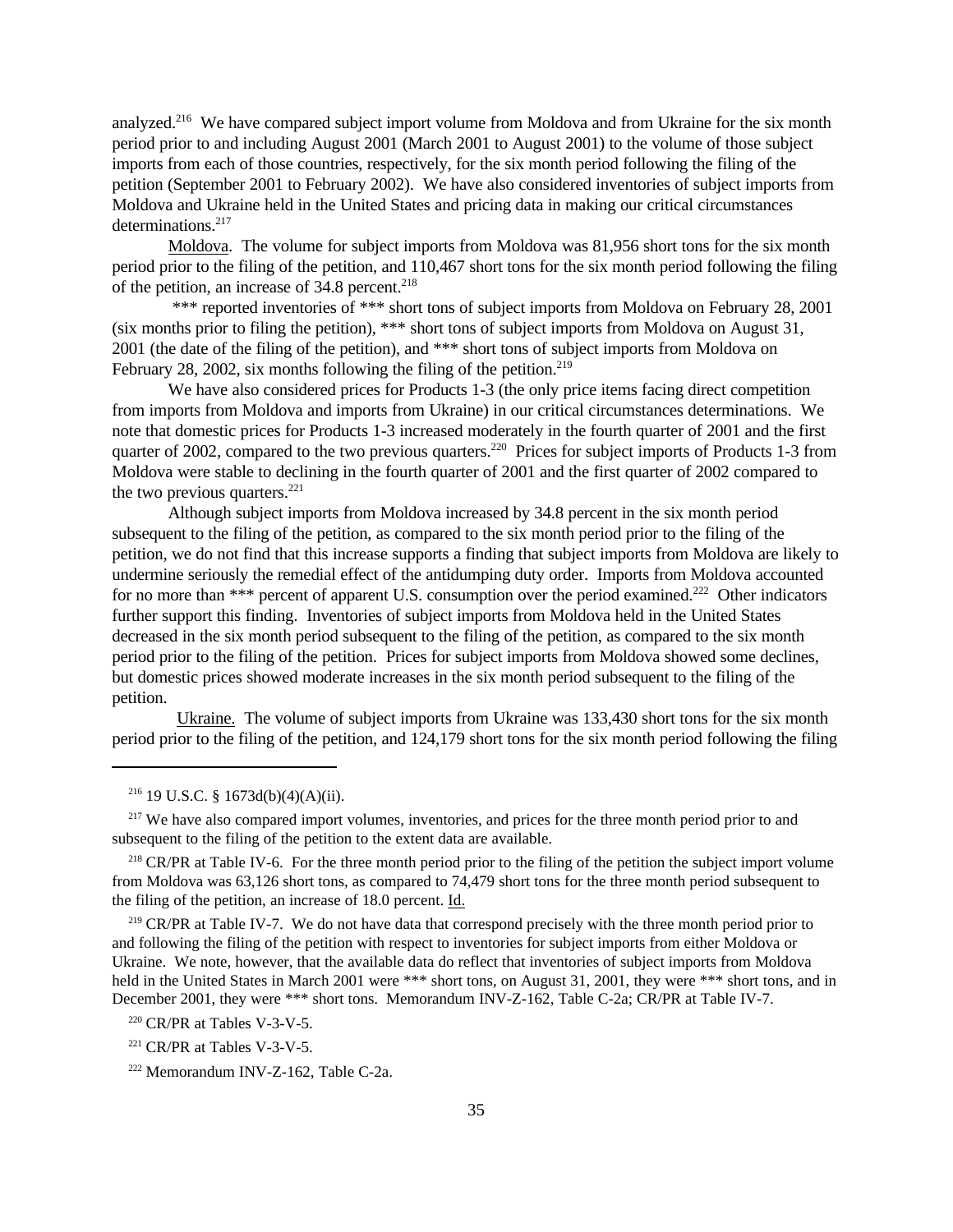of the petition, a decrease of 6.9 percent.<sup>223</sup> Additionally, imports from Ukraine accounted for no more than \*\*\* percent of apparent U.S. consumption over the period examined.<sup>224</sup>

\*\*\* reported inventories of \*\*\* short tons of subject imports from Ukraine on February 28, 2001, \*\*\* short tons on August 31, 2001, and \*\*\* short tons on February 28, 2002.<sup>225</sup>

As stated above, domestic prices for Products 1-3 increased moderately in the fourth quarter of 2001 and the first quarter of 2002, compared to the two previous quarters.<sup>226</sup> Prices for subject imports of Products 2-3 from Ukraine were generally stable in the fourth quarter of 2001 and the first quarter of 2002, compared to the two previous quarters. $227$ 

Subject import volume from Ukraine was lower in the six month period subsequent to the filing of the petition as compared to the six month period prior to the filing of the petition. Inventories of subject imports from Ukraine held in the United States were \*\*\* higher in the six month period subsequent to the filing of the petition as compared to the six month period prior to the filing of the petition. Domestic prices showed moderate increases, and prices for subject imports from Ukraine did not show significant changes, in the six month period subsequent to the filing of the petition. We do not find that either the decreasing import volume, the modest increase in inventories, or the price data support a finding that subject imports from Ukraine are likely to undermine seriously the remedial effect of the antidumping order to be issued.

Accordingly, we find that critical circumstances do not exist with respect to subject imports from Moldova and Ukraine.

<sup>&</sup>lt;sup>223</sup> CR/PR at Table IV-6. For the three month period prior to the filing of the petition the subject import volume from Ukraine was 67,440 short tons, as compared to 93,796 short tons for the three month period subsequent to the filing of the petition, an increase of 39.1 percent. Id.

<sup>224</sup> Memorandum INV-Z-162, Table C-2a.

 $225$  CR/PR at Table IV-7. We note that the available data reflect that inventories of subject imports from Ukraine held in the United States in March 2001 were \*\*\* short tons, on August 31, 2001, they were \*\*\* short tons, and in December 2001, they were \*\*\* short tons. Memorandum INV-Z-162, Table C-2a; CR/PR at Table IV-7.

 $226$  CR/PR at Tables V-3-V-5.

<sup>&</sup>lt;sup>227</sup> CR/PR at Tables V-3-V-5. We note that there were no price comparisons available for imports from Ukraine with respect to Product 1 after the second quarter of 2001.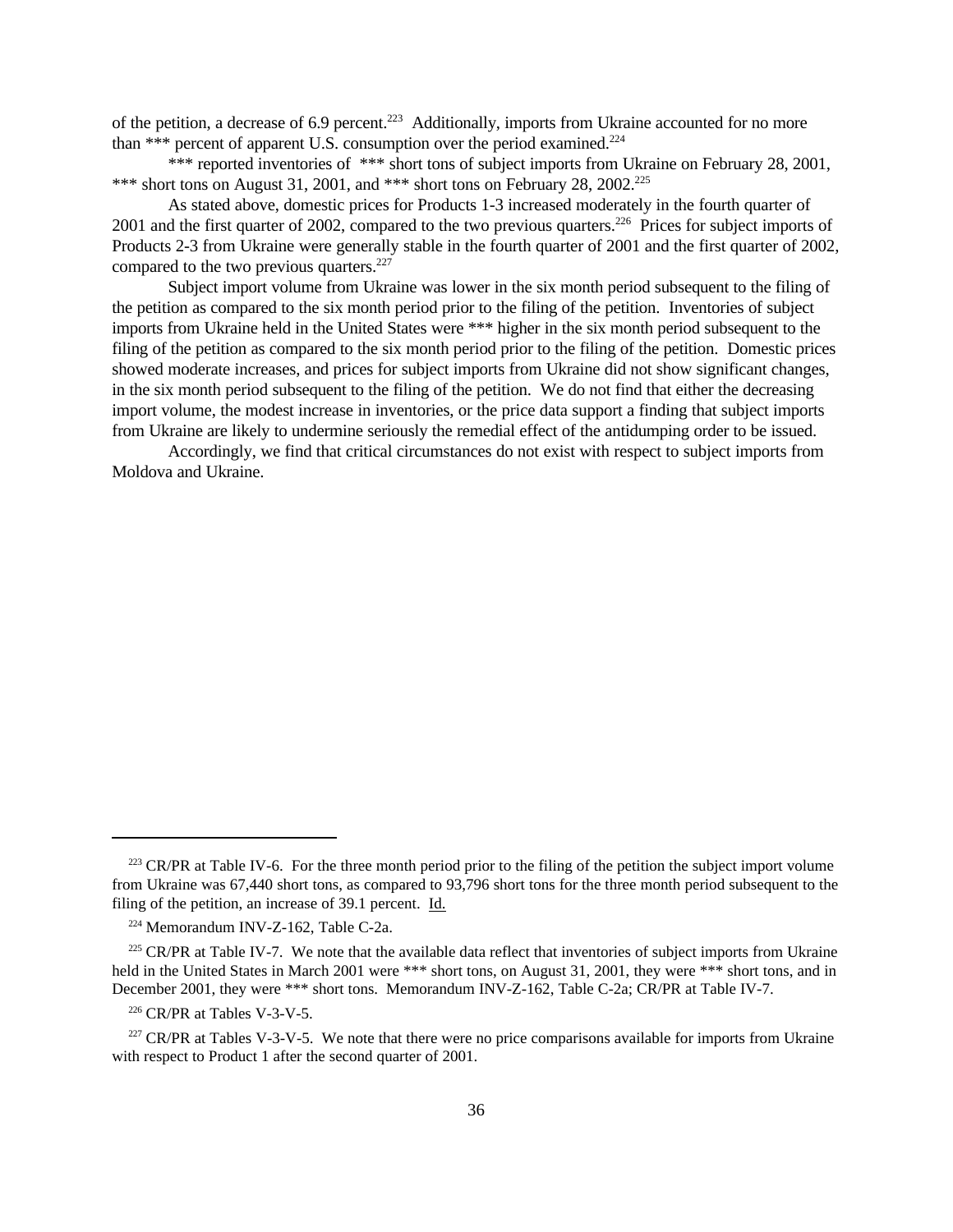# **VII. MATERIAL INJURY BY REASON OF SUBJECT IMPORTS FROM TRINIDAD AND TOBAGO**<sup>228</sup>

### **A. Volume**

To begin, we note that throughout the period of investigation, Trinidad and Tobago was the second or third largest source of subject wire rod imports into the U.S. market.<sup>229</sup> The volume and market share of subject imports from Trinidad and Tobago increased from 1999 to 2001, even though total apparent consumption was declining.<sup>230</sup> The volume of subject imports from Trinidad and Tobago decreased from 341,815 short tons in 1999 to 287,507 short tons in 2000, and then rose to 355,089 short tons in 2001.<sup>231</sup> The share of the U.S. market held by subject imports from Trinidad and Tobago decreased from \*\*\* percent of the U.S. market in 1999 to \*\*\* percent of the U.S. market in 2000, and increased to \*\*\* percent of the U.S. market in 2001.<sup>232</sup> Subject imports from Trinidad and Tobago are concentrated in the commodity wire rod products, low/medium-low carbon industrial/standard quality wire rod, used to manufacture nails, coat hangers, and mesh for concrete reinforcement and fencing.<sup>233</sup> These products, which constituted approximately \*\*\* percent of all U.S. shipments of subject imports from Trinidad and Tobago from 1999 to 2001, are commodity products sold by many suppliers.<sup>234</sup> The market for these products is very price sensitive.235 In such a price sensitive market, we find Trinidad

<sup>&</sup>lt;sup>228</sup> Chairman Okun dissenting. See Dissenting Views of Chairman Deanna Tanner Okun with respect to Carbon and Certain Alloy Steel Wire Rod from Trinidad and Tobago.

<sup>229</sup> CR/PR at Table C-1, Memorandum INV-Z-162, Table C-2a.

<sup>&</sup>lt;sup>230</sup> Similar to our material injury analysis with respect to the other subject countries, we have reduced the weight accorded to interim 2002 data for purposes of our material injury determinations regarding Trinidad and Tobago. 19 U.S.C. § 1677(7)(I). The volume of subject imports from Trinidad and Tobago was higher in interim 2002, 89,857 short tons, than in interim 2001, 60,992 short tons. Memorandum INV-Z-162, Table C-2a.

<sup>&</sup>lt;sup>231</sup> Memorandum INV-Z-162, Table C-2a.

<sup>232</sup> Memorandum INV-Z-162, Table C-2a.

<sup>&</sup>lt;sup>233</sup> CR/PR at Table I-1.

<sup>&</sup>lt;sup>234</sup> CR/PR at Tables D-1 and D-2. The share of U.S. shipments in this category for imports from Trinidad and Tobago was \*\*\* percent in interim 2002 as compared to \*\*\* percent in interim 2001. Id.

<sup>&</sup>lt;sup>235</sup> We note that the other significant category of wire rod imports from Trinidad and Tobago, which comprised \*\*\* percent of its U.S. shipments in 2001, is the high/medium-high carbon industrial/standard quality wire rod category, which is also a commodity category and supplied by many suppliers. CR/PR at Tables D-1 and D-2.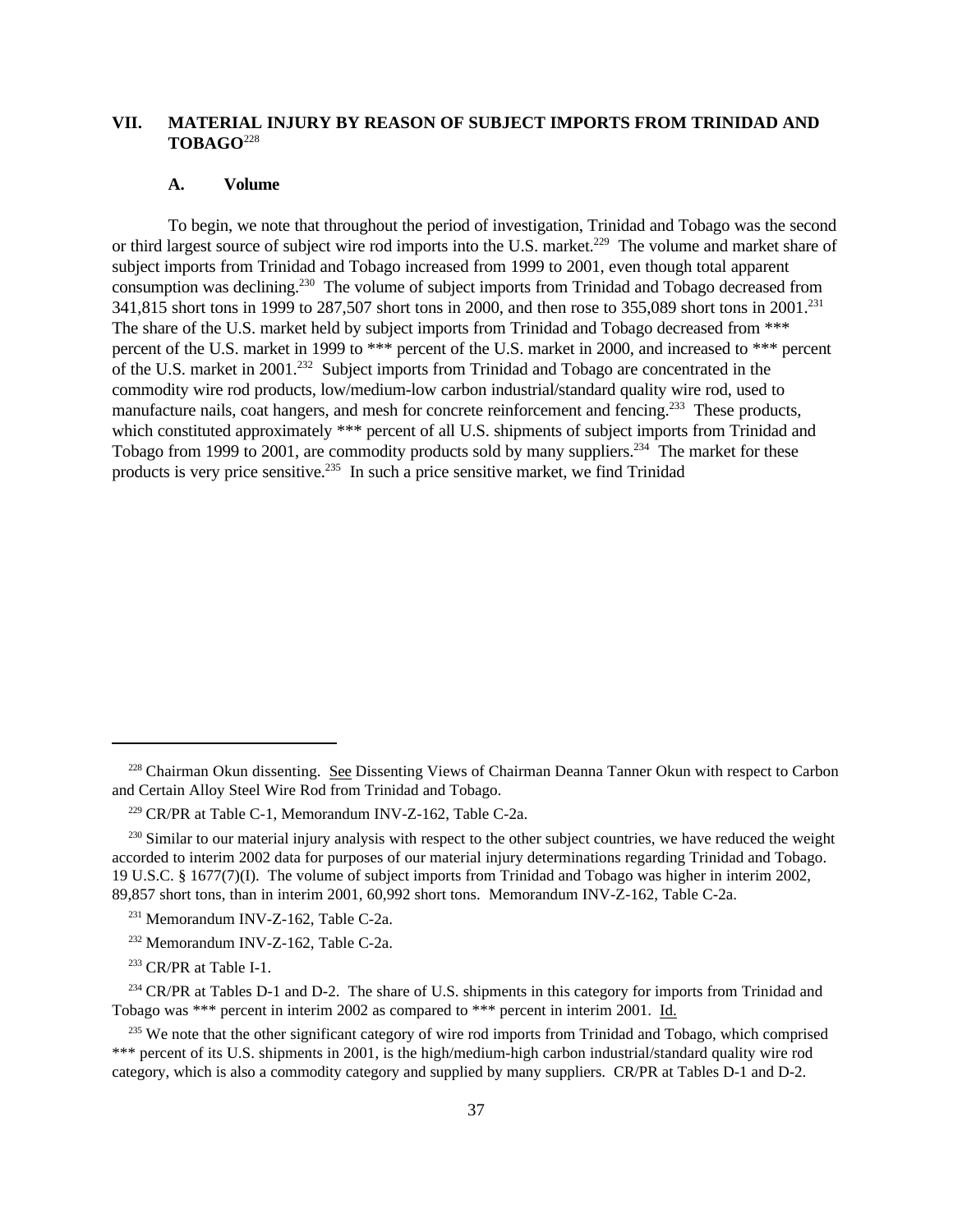and Tobago's absolute volume levels and market share, and their increase from 1999 to 2001, to be significant<sup>236</sup> in absolute terms and relative to production and consumption in the United States.<sup>237</sup> <sup>238</sup>

# **B. Price**

As discussed above, subject imports from Trinidad and Tobago are concentrated in the low to medium carbon industrial quality wire rod category, commodity products that are highly price sensitive. Subject imports from Trinidad are highly substitutable with the domestic product in that category, which reinforces the price competition between subject imports from Trinidad and Tobago and the domestic product.

Subject imports from Trinidad and Tobago undersold comparable U.S. products in 70.8 percent of quarterly comparisons from 1999 to 2001.<sup>239</sup> For Products 1 and 2, both of which were grades of industrial quality wire rod, subject imports from Trinidad and Tobago undersold the domestic industry in 22 out of  $26$  comparisons by margins that ranged up to 11.0 percent.<sup>240</sup> The highest quantity of available price comparisons between imports from Trinidad and Tobago and the domestic product were for Products 1 and 2. Eight purchasers rated the U.S. product inferior (higher) in price to subject imports from Trinidad and Tobago, and only one purchaser ranked the domestic product superior (lower) in price to subject imports from Trinidad and Tobago.<sup>241</sup> In light of the importance of price in purchasing decisions, and the significant and increasing volume of subject imports from Trinidad and Tobago from 1999 to 2001, we find the underselling indicated by the pricing data, and corroborated by the other information in the record, to be significant.

We find that subject imports from Trinidad and Tobago have had significant adverse price suppressing effects. Pricing pressure from the readily available and increasing volume of lower-priced subject imports from Trinidad and Tobago prevented the domestic industry from raising prices when its costs increased,<sup>242</sup> particularly in the price-sensitive low carbon industrial quality wire rod category. As stated earlier, subject imports from Trinidad and Tobago are concentrated in that category. The cost-price

<sup>&</sup>lt;sup>236</sup> Caribbean Ispat has argued that imports from Trinidad and Tobago cannot be injuring the domestic industry because the volume of imports from Trinidad increased in interim 2002 as compared to interim 2001 at the same time that the condition of the domestic industry improved. CIL Prehearing Brief at 20. As stated above, we have focused our analysis on data from 1999 to 2001, and not a comparison of interim data due to the pendency of the investigations at that time. We note, however, that one quarter's data showing a simultaneous increase in imports from Trinidad and Tobago and an improvement in the financial condition of the domestic industry does not mean that there is not material injury by reason of lower-priced imports from Trinidad and Tobago.

<sup>&</sup>lt;sup>237</sup> The ratio of subject import volume from Trinidad and Tobago to domestic production increased irregularly from \*\*\* percent in 1999 to \*\*\* percent in 2000 and \*\*\* percent in 2001. It was \*\*\* percent in interim 2001 and \*\*\* percent in interim 2002. Calculated from Memorandum INV-Z-162, Table C-2a.

<sup>&</sup>lt;sup>238</sup> Commissioner Bragg finds that the foregoing analysis and conclusion are equally valid when subject imports from Trinidad and Tobago are compared to the domestic like product and the domestic industry that she has defined. See supra nn. 67 & 70; see also CR/PR at Table C-1.

<sup>&</sup>lt;sup>239</sup> CR/PR calculated from Table V-10. CR at V-30; PR at V-12. For all periods examined (including interim 2002), there was underselling in 69.2 percent of all quarterly comparisons.

<sup>240</sup> CR/PR at Tables V-3-V-4.

 $241$  CR/PR at Table II-11.

<sup>&</sup>lt;sup>242</sup> CR/PR at Table VI-3.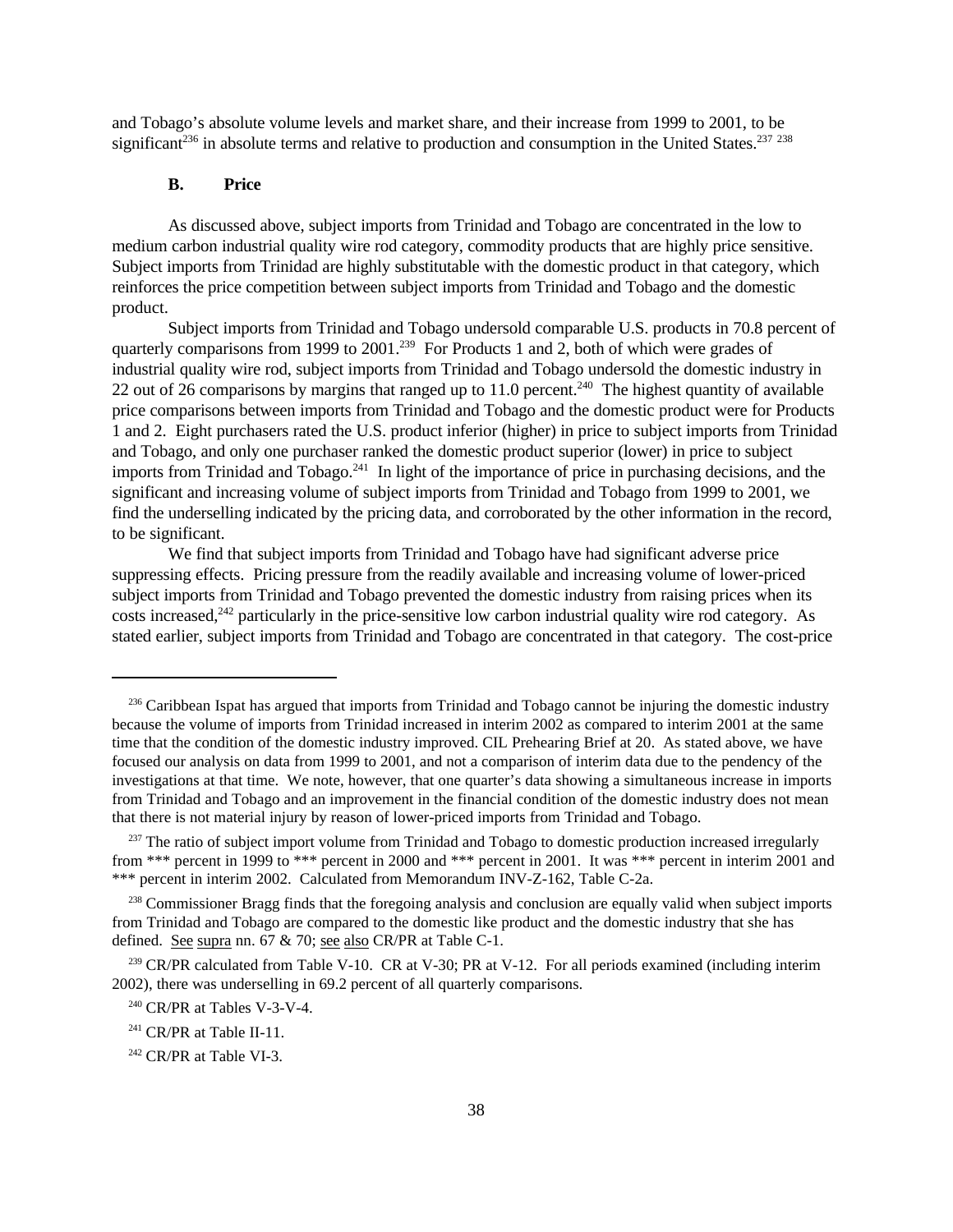squeeze experienced by the domestic industry described above was exacerbated by its declining shipments and consequent declining revenues, particularly during 2001, as lower-priced imports from Trinidad and Tobago increased in volume by 23.5 percent and gained market share at the expense of the domestic industry.

We therefore find that there has been significant price underselling by subject imports from Trinidad and Tobago of the domestic product, and that subject imports have suppressed prices of domestically produced wire rod to a significant degree.<sup>243</sup>

### **C. Impact**

As noted above, during the investigation period, the domestic industry experienced growing operating losses, decreased production, shipments, capacity and capacity utilization, declining employment indicators, increasing costs, and suppressed prices. Trinidad and Tobago, which was ranked as the second or third most significant subject import supplier throughout the period, shipped increasing volumes of subject imports that undersold the domestic wire rod in a majority of comparable periods. Thus, based on the significant and increasing volume and market share of subject imports from Trinidad and Tobago in a declining market, the significant price underselling, and significant price suppression by these imports, and declining industry indicators from 1999 to 2001, we find that the subject imports from Trinidad and Tobago are having a significant adverse impact on the domestic industry producing wire rod.<sup>244 245</sup>

### **CONCLUSION**

For the foregoing reasons, we determine that an industry in the United States is materially injured by reason of subsidized imports of wire rod from Brazil and Canada and less than fair value imports of wire rod from Brazil, Canada, Indonesia, Mexico, Moldova, Trinidad and Tobago, <sup>246</sup> and Ukraine. We further find that critical circumstances do not exist with respect to imports of wire rod from Moldova and Ukraine, and that less than fair value and subsidized imports of wire rod from Germany are negligible. $247$ 

# **DISSENTING VIEWS OF CHAIRMAN DEANNA TANNER OKUN WITH RESPECT TO CARBON AND CERTAIN ALLOY STEEL WIRE ROD FROM TRINIDAD AND TOBAGO**

<sup>&</sup>lt;sup>243</sup> Commissioner Bragg finds that the foregoing analysis and conclusion are equally valid when subject imports from Trinidad and Tobago are compared to the domestic like product and the domestic industry that she has defined. See supra nn. 67 & 70; see also CR/PR at Table C-1.

<sup>&</sup>lt;sup>244</sup> We note that Caribbean Ispat is the sole supplier of wire rod from Trinidad and Tobago, and in a commodity market for industrial quality wire rod that is so highly price sensitive, decisions by a supplier of this magnitude can have a significant impact on the market.

<sup>&</sup>lt;sup>245</sup> Commissioner Bragg finds that the significant volume and price effects of subject imports from Trinidad and Tobago resulted in a significant adverse impact to the domestic industry that she has defined. See supra nn. 67 & 70; see also CR/PR at Table C-1.

<sup>&</sup>lt;sup>246</sup> Chairman Okun dissenting. See Dissenting Views of Chairman Deanna Tanner Okun with respect to Carbon and Certain Alloy Steel Wire Rod from Trinidad and Tobago.

<sup>&</sup>lt;sup>247</sup> Commissioner Bragg dissenting. See Additional and Dissenting Views of Commissioner Lynn M. Bragg.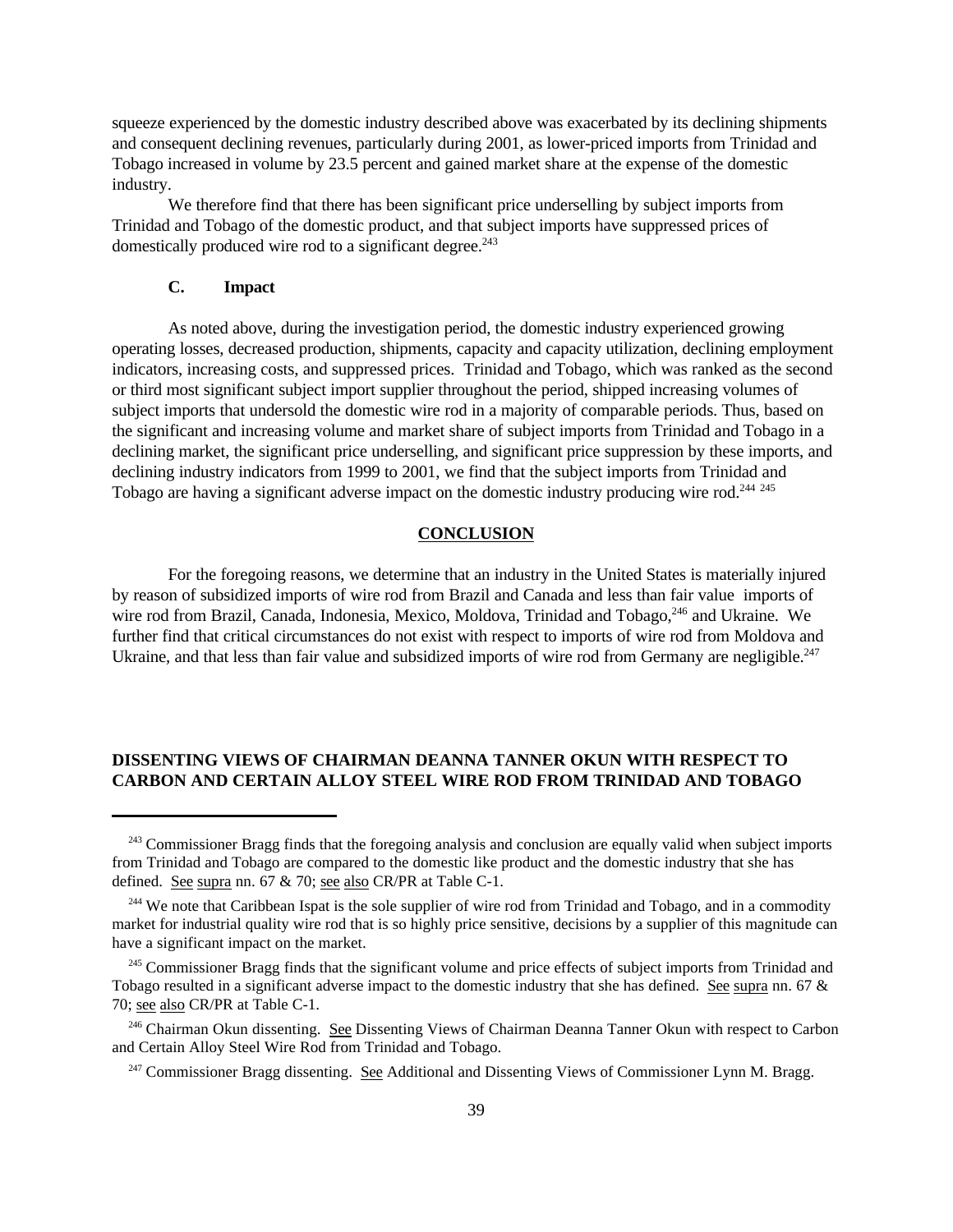Based on the record in these investigations, I determine that an industry in the United States is not materially injured or threatened with material injury by reason of imports of carbon and certain alloy steel wire rod ("wire rod") from Trinidad and Tobago that are sold in the United States at less than fair value ("LTFV").<sup>1</sup> Because Trinidad and Tobago is a beneficiary country under the Caribbean Basin Economic Recovery Act ("CBERA"), imports from Trinidad and Tobago may only be cumulated with imports from another CBERA country for purposes of determining material injury, or threat thereof, by reason of imports from the CBERA beneficiary country or countries.<sup>2</sup> Trinidad and Tobago is the only subject country in these investigations that is a CBERA country. Therefore, my analysis of whether the domestic industry is materially injured or threatened with material injury by reason of wire rod from Trinidad and Tobago is limited to a consideration of subject imports from Trinidad and Tobago alone.

I join my colleagues in the discussion of the domestic like product, domestic industry, negligibility, cumulation, conditions of competition, affirmative determinations for cumulated subject imports, and negative findings of critical circumstances. For the reasons summarized below, however, I dissent from the Commission majority's affirmative determination regarding subject imports from Trinidad and Tobago.

Between 1999 and 2001, subject import volume from Trinidad and Tobago fluctuated, but increased by less than 4 percent (that is, by less than \*\*\* of market share), accounting for at most \*\*\* percent of the U.S. market during that period. Subject imports from Trinidad and Tobago generally were priced higher than comparable wire rod from other subject countries, generally increased in price in the second half of 2001, and did not result in any confirmed instances of lost sales or lost revenue by the domestic industry. Although subject imports from Trinidad and Tobago frequently were priced lower than comparable domestic wire rod, underselling was often by margins of less than 5 percent. This suggests that the significant volume loss and market-disrupting low prices experienced by the domestic industry were not by reason of the subject imports from Trinidad and Tobago, and that such imports did not have a significant adverse impact on the domestic industry. Moreover, because Caribbean Ispat has limited availability capacity and already depends on the U.S. market for a substantial portion of its sales, subject imports from Trinidad and Tobago do not threaten a domestic wire rod industry that, despite decreasing ability to supply the needs of the U.S. market, has experienced increasing price levels, recent declines in costs, and in 2002 generated an operating income margin of \*\*\* percent.

# **I. NO MATERIAL INJURY BY REASON OF SUBJECT IMPORTS FROM TRINIDAD AND TOBAGO**

In the final phase of antidumping duty investigations, the Commission determines whether an industry in the United States is materially injured by reason of the imports under investigation.<sup>3</sup> In making this determination, the Commission must consider the volume of imports, their effect on prices for the domestic like product, and their impact on domestic producers of the domestic like product, but only in the context of U.S. production operations.<sup>4</sup> The statute defines "material injury" as "harm which is not

<sup>&</sup>lt;sup>1</sup> Whether the establishment of an industry is being materially retarded is not at issue in these investigations.

 $2$  19 U.S.C. § 1677 (7)(G)(ii)(III).

 $3$  19 U.S.C. § 1673d(b).

<sup>&</sup>lt;sup>4</sup> 19 U.S.C. § 1677(7)(B)(i). The Commission "may consider such other economic factors as are relevant to the determination" but shall "identify each {such} factor . . . {a}nd explain in full its relevance to the determination." 19 U.S.C. § 1677(7)(B); *see also* Angus Chemical Co. v. United States, 140 F.3d 1478 (Fed. Cir. 1998).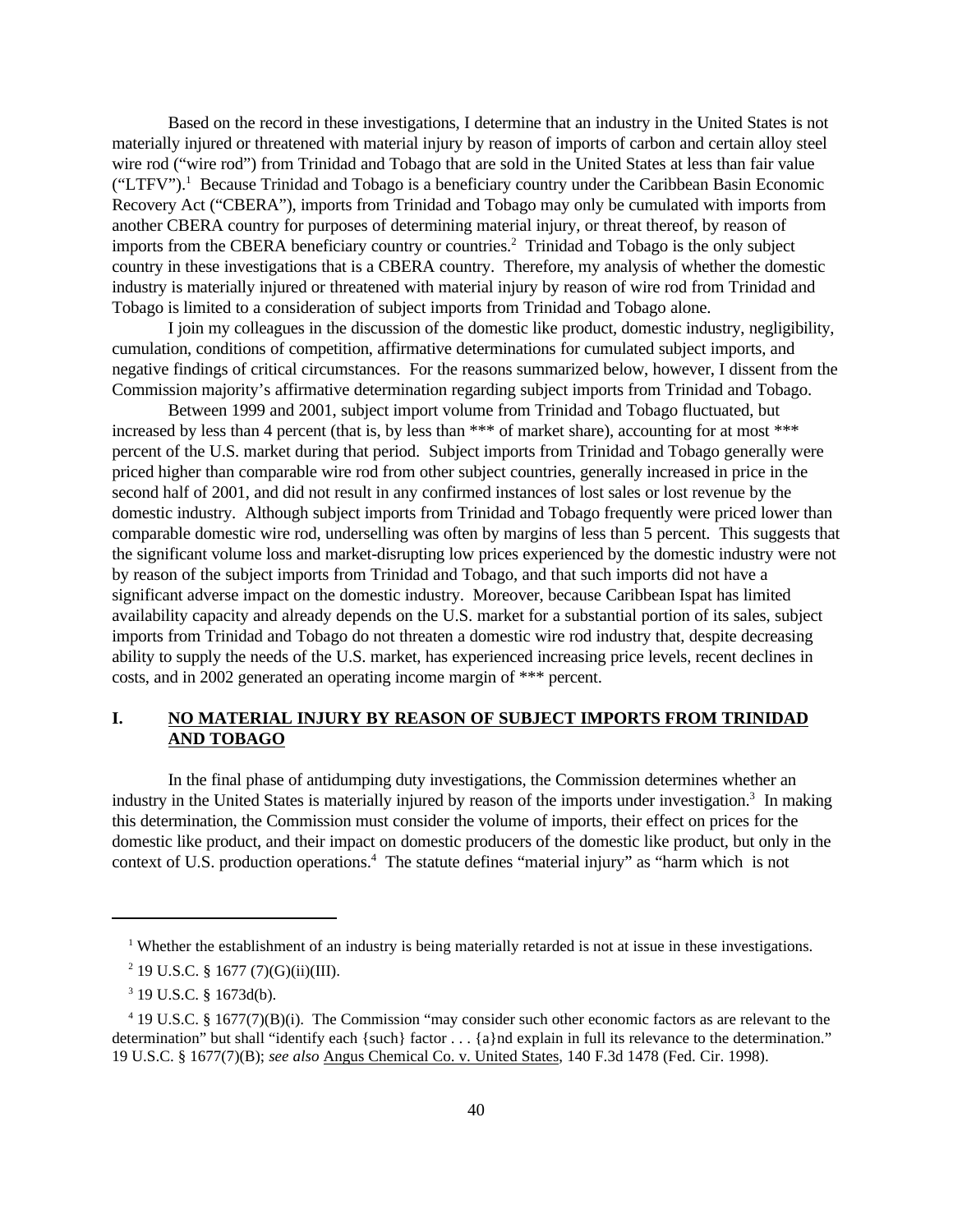inconsequential, immaterial, or unimportant."<sup>5</sup> In assessing whether the domestic industry is materially injured by reason of subject imports, I consider all relevant economic factors that bear on the state of the industry in the United States.<sup>6</sup> No single factor is dispositive, and all relevant factors are considered "within the context of the business cycle and conditions of competition that are distinctive to the affected industry."<sup>7</sup>

As noted above, because Trinidad and Tobago is the only subject country in these investigations that is a CBERA country, my analysis of whether the domestic industry is materially injured by reason of wire rod from Trinidad and Tobago is limited to a consideration of subject imports from Trinidad and Tobago alone.<sup>8</sup> For the reasons discussed below, I determine that the domestic industry producing wire rod is not materially injured by reason of subject imports from Trinidad and Tobago that are sold in the United States at LTFV.

# **A. Volume of Subject Imports from Trinidad and Tobago**

Section 771(C)(i) of the Act provides that the "Commission shall consider whether the volume of imports of the merchandise, or any increase in that volume, either in absolute terms or relative to production or consumption in the United States, is significant."<sup>9</sup>

The quantity of subject imports from Trinidad and Tobago decreased from 341,815 short tons in 1999 to 287,507 short tons in 2000, then increased to 355,089 short tons in 2001, resulting in a net increase of 3.9 percent  $(13,274 \text{ short tons})$ .<sup>10</sup> The share of apparent U.S. consumption accounted for by subject imports from Trinidad and Tobago was relatively stable from 1999 to 2001. Subject imports from Trinidad and Tobago fell as a share of the U.S. market from \*\*\* percent in 1999 to \*\*\* percent in 2000, then rose to \*\*\* percent in 2001, resulting in a net increase of \*\*\* percentage point of market share.<sup>11</sup> Thus, the record indicates that subject imports from Trinidad and Tobago constituted a small portion of the U.S. market and increased only modestly over the period examined.<sup>12</sup> I do not find the volume of subject imports from Trinidad and Tobago or any increase in the volume to be significant, particularly in comparison to the combined volume of subject imports of wire rod from Brazil, Canada, Indonesia, Mexico, Moldova, and Ukraine, and the volume of nonsubject imports (including wire rod from Germany).

Domestic producers' U.S. market share decreased overall from 1999 to 2001, from \*\*\* percent in 1999 to \*\*\* percent in 2001. The market share of nonsubject imports, including those from Germany, increased from\*\*\* percent to \*\*\* percent. The market share of subject imports other than Trinidad and Tobago increased from \*\*\* percent to \*\*\* percent.<sup>13</sup> Thus, the record does not show that subject imports from Trinidad and Tobago captured significant market share from the domestic industry. Even though the domestic industry saw its market share erode by \*\*\* percentage points from 1999 to 2001, the market share

- $8$  19 U.S.C. § 1677 (7)(G)(ii)(III).
- $9$  19 U.S.C. § 1677(7)(C)(i).
- <sup>10</sup> Memorandum INV-Z-162 at Table C-2a.
- <sup>11</sup> Memorandum INV-Z-162 at Table C-2a.

 $12$  Even in the first quarter of 2002, the quantity of subject imports from Trinidad and Tobago, 89,857 short tons, accounted for only \*\*\* percent of apparent U.S. consumption. Memorandum INV-Z-162 at Table C-2a.

<sup>13</sup> Memorandum INV-Z-162 at Table C-2a.

 $5$  19 U.S.C. § 1677(7)(A).

 $6$  19 U.S.C. § 1677(7)(C)(iii).

<sup>7</sup> *Id*.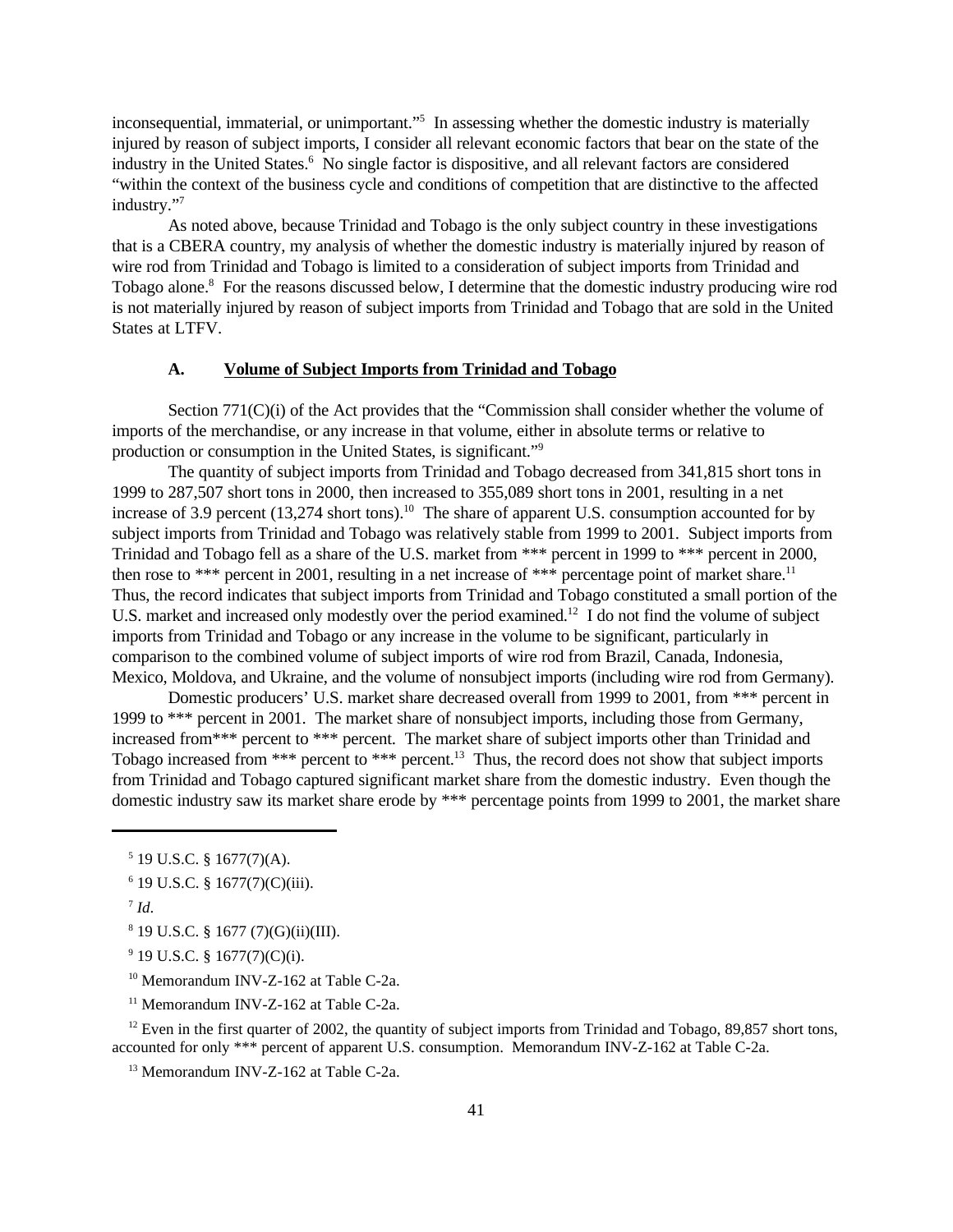of subject imports from Trinidad and Tobago increased by only \*\*\* percentage point. In contrast, the market share of other imports, primarily subject imports, increased by \*\*\* percentage points.<sup>14</sup>

Based on the foregoing I find that the volume of subject imports from Trinidad and Tobago and the increase in volume is neither significant in absolute terms nor relative to U.S. production or consumption of wire rod.<sup>15</sup>

#### **B. Price Effects of the Subject Imports from Trinidad and Tobago**

Section 771(C)(ii) of the Act provides that, in evaluating the price effects of the subject imports, the Commission shall consider whether –

 (I) there has been significant price underselling by the imported merchandise as compared with the price of domestic like products of the United States, and

 (II) the effect of imports of such merchandise otherwise depresses prices to a significant degree or prevents price increases, which otherwise would have occurred, to a significant degree.<sup>16</sup>

Purchasers view quality as the most important purchase factor, followed by price and then availability.<sup>17</sup> A large majority of purchasers, however, rate wire rod produced in the United States and in Trinidad and Tobago as "comparable" in quality.<sup>18</sup> In terms of product mix, the United States and Trinidad and Tobago overlap substantially (approximately \*\*\* of sales are industrial quality wire rod).<sup>19</sup> Wire rod from Trinidad and Tobago is rated as comparable to wire rod from the United States in nearly all non-price considerations.<sup>20</sup>

The Commission collected quarterly price information on seven types of wire rod, designated products 1 through 7. Based on these data, subject imports from Trinidad and Tobago were priced below comparable domestic wire rod in 36 of 52 comparisons.<sup>21</sup> In the majority of these instances, however, the margins of underselling were less than 5 percent.<sup>22</sup> Moreover, although subject imports from Trinidad and Tobago generally were priced below comparable domestically produced wire rod, wire rod from other

<sup>&</sup>lt;sup>14</sup> Memorandum INV-Z-162 at Table C-2a. Because of rounding, figures may not add to the totals shown.

<sup>&</sup>lt;sup>15</sup> Relative to U.S. production of wire rod, subject imports from Trinidad and Tobago were \*\*\* percent in 1999; \*\*\* percent in 2000; \*\*\* percent in 2001; and \*\*\* percent in the first quarter of 2002. Calculated from Memorandum INV-Z-162 at Table C-2a.

 $16$  19 U.S.C. § 1677(7)(C)(ii).

<sup>&</sup>lt;sup>17</sup> CR/PR at Table II-2.

<sup>&</sup>lt;sup>18</sup> CR/PR at Table II-11.

<sup>19</sup> CR/PR at Tables D-1 and D-2.

 $20$  CR/PR at Table II-11.

<sup>&</sup>lt;sup>21</sup> CR/PR at Table V-10. There were no comparisons for the specified CHQ wire rod (product 5) and the specified tire bead quality wire rod (product 6).

 $22$  In 20 instances the margins of underselling were less than 5 percent; in the remaining 16 instances the margins ranged between 5.3 percent and 11.2 percent. CR/PR at Tables V-3 - V-6 and Table V-9.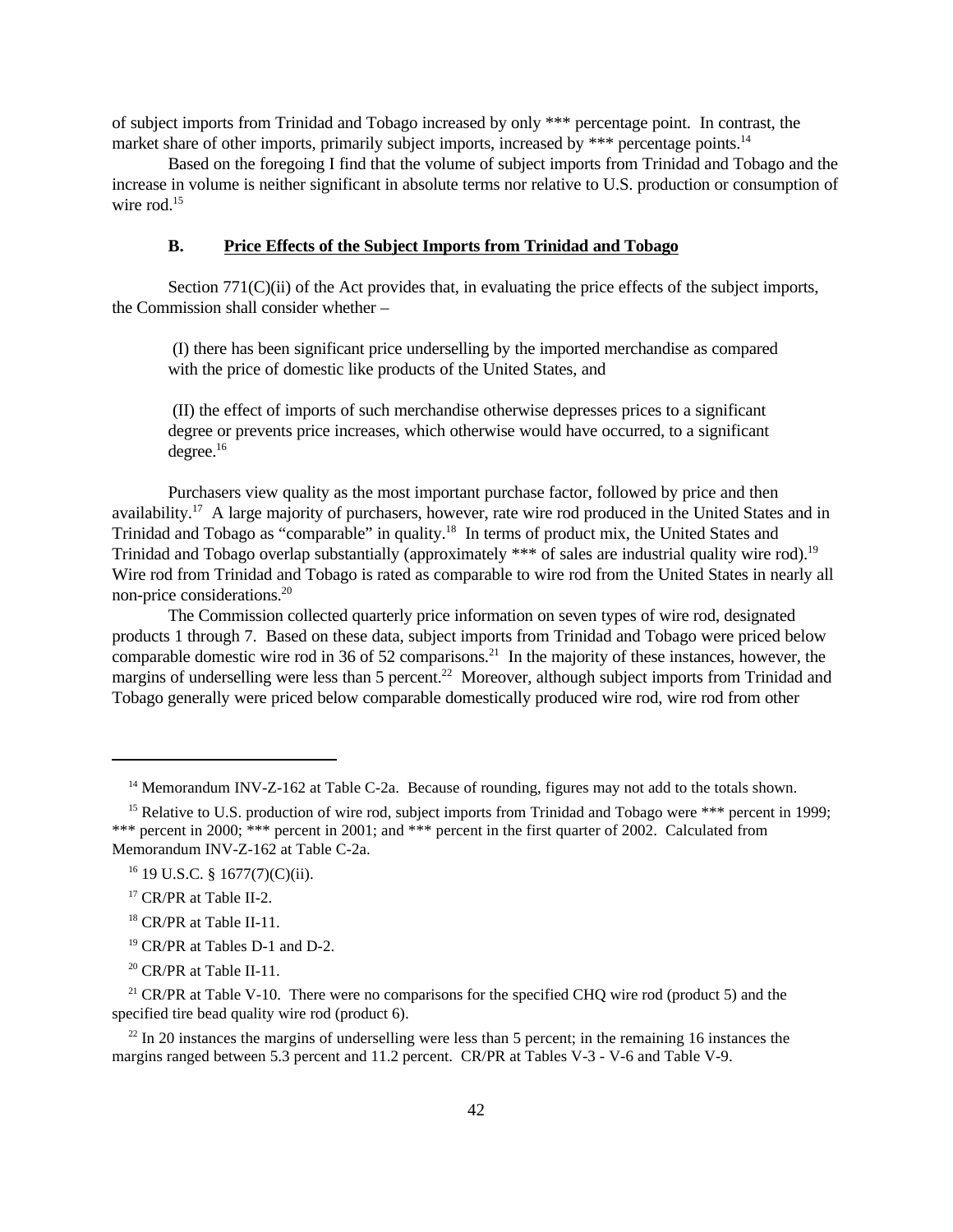subject countries were priced lower still.<sup>23</sup> Additionally, although lost sales or lost revenues may constitute anecdotal evidence of direct price competition, there were no confirmed lost sales or lost revenues attributable to subject imports from Trinidad and Tobago in these investigations.<sup>24</sup> Given the limited magnitude of underselling by subject imports from Trinidad and Tobago and the complete absence of any confirmed lost sales or lost revenue allegations involving such imports, I conclude that price underselling by subject imports from Trinidad and Tobago, while prevalent and contributing moderately to the overall price effects of the subject imports, was not significant.

I do not find that subject imports from Trinidad and Tobago have a significant price depressing effect on the domestic like product. Purchasers identified no clear price leader in the U.S. market.<sup>25</sup> Moreover, the record does not reflect any clear downward trend in prices for the domestic like product. Instead, domestic (and import) prices fluctuated over the period examined, although most high volume products tended to peak in 2000, decline to period lows in early 2001, then increase late in 2001.<sup>26</sup> Further, I do not find that subject imports from Trinidad and Tobago prevented to a significant degree price increases by the domestic industry that otherwise would have occurred. Over the period examined in these investigations, subject imports increased significantly in terms of volume and market share. While part of this rapid growth reflected increased imports from Canada which typically sold at prices higher than comparable wire rod produced in the United States, much of the growth was as a result of very low-priced imports from Brazil, Indonesia, Mexico, Moldova, and Ukraine.<sup>27</sup> Therefore, in light of the large and growing presence of subject imports that undersold both comparable U.S.-produced wire rod and, as discussed above, comparable wire rod from Trinidad and Tobago, I do not find the price-suppressing effects of wire rod from Trinidad and Tobago to be significant.

Accordingly, I find that subject imports from Trinidad and Tobago did not have significant adverse price effects on the domestic like product.

# **C. Impact of Subject Imports from Trinidad and Tobago**

<sup>24</sup> Preliminary Staff Report at Table V-9; CR/PR at Tables V-11 and V-12.

<sup>25</sup> CR at V-6-8, PR at V-7.

<sup>26</sup> *See* CR/PR at Tables V-3 - V-9. Domestic prices for products 1 through 4 (high volume items) all recovered to first quarter 1999 price levels in 2001 (by the second quarter for product 1, by the third quarter for product 2, by the third quarter for product 3, and by the first quarter for product 4). Although domestic prices for specialty products 5 through 7 (low volume items) were lower than first quarter 1999 price levels throughout 2001, only product 7 was even available from Trinidad and Tobago (at prices generally above those of the comparable domestic product). *Id*.

<sup>27</sup> CR/PR at Tables V-3 - V-9 (price level comparisons); CR/PR at Table V-10 (subject imports from Canada oversold comparable domestic wire rod in \*\*\* percent of comparisons; subject imports from Brazil, Indonesia, Mexico, Moldova, and Ukraine undersold comparable domestic wire rod in \*\*\* percent of comparisons); memorandum INV-Z-162 at Table C-2a (subject imports from Canada gained \*\*\* percentage points of market share between 1999 and 2001; subject imports from Brazil, Indonesia, Mexico, Moldova, and Ukraine gained nearly \*\*\* percentage points of market share between 1999 and 2001).

<sup>&</sup>lt;sup>23</sup> For product 1, subject imports from Trinidad and Tobago generally were priced higher than subject imports from \*\*\*. CR/PR at Table V-3. For product 2, subject imports from Trinidad and Tobago generally were priced higher than subject imports from \*\*\*. CR/PR at Table V-4. For product 3, subject imports from Trinidad and Tobago were available in the market only sporadically, in relatively low volumes, and generally were priced higher than subject imports from \*\*\*. CR/PR at Table V-5. For product 4, subject imports from Trinidad and Tobago generally were priced higher than subject imports from \*\*\*. CR/PR at Table V-6. For product 7, subject imports from Trinidad and Tobago generally were priced lower than \*\*\* but higher than \*\*\*. CR/PR at Table V-9.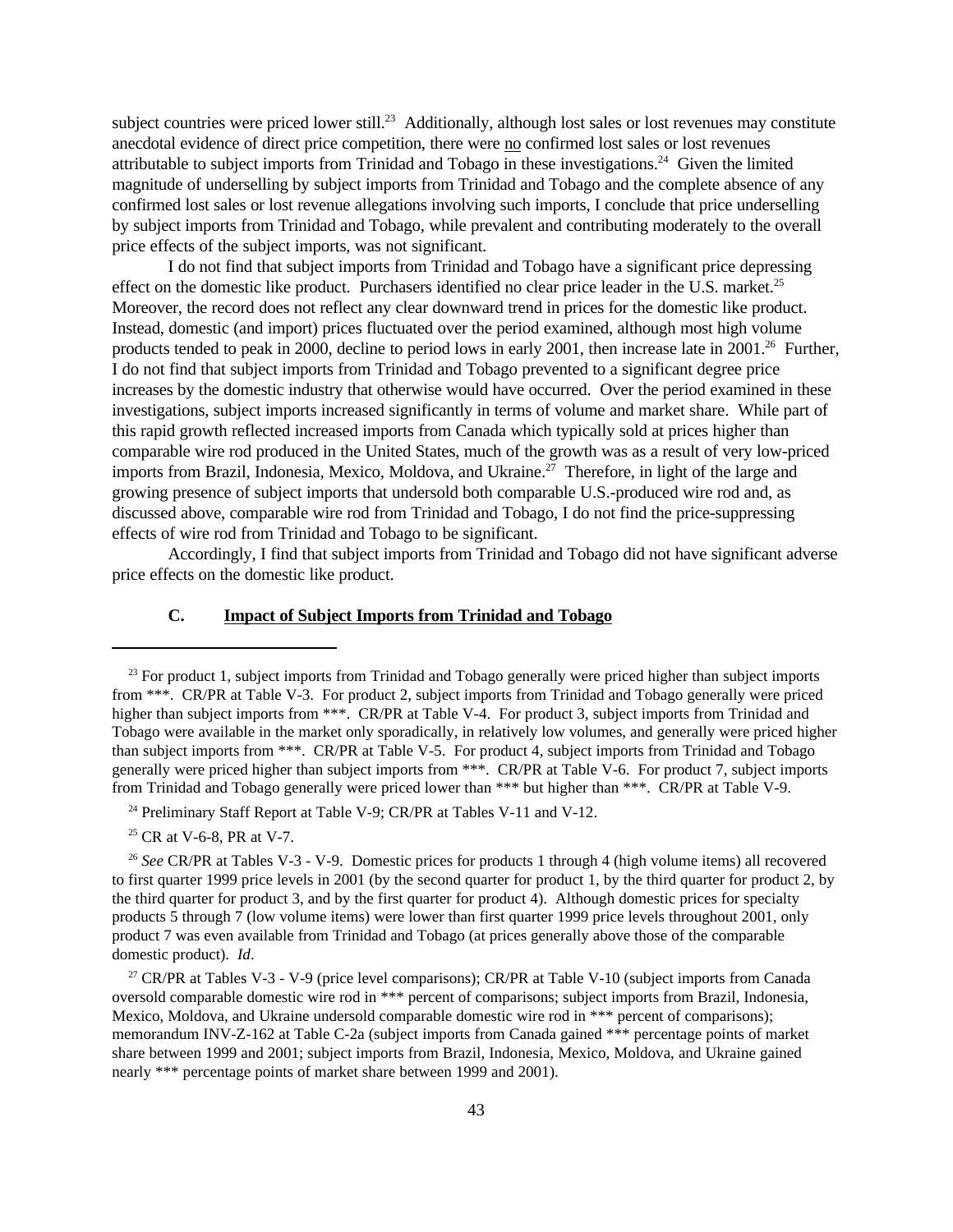In examining the impact of the subject imports on the domestic industry, I consider all relevant economic factors that bear on the state of the industry in the United States.<sup>28</sup> These factors include output, sales, inventories, capacity utilization, market share, employment, wages, productivity, profits, cash flow, return on investment, ability to raise capital, and research and development. No single factor is dispositive and all relevant factors are considered "within the context of the business cycle and conditions of competition that are distinctive to the affected industry."<sup>29</sup> <sup>30</sup>

Consistent with my finding that the volume and price effects of subject imports from Trinidad and Tobago are not significant, I find that the subject imports from Trinidad and Tobago did not have a significant adverse impact on the domestic industry. I have considered the factors included in the discussion of the impact of cumulated subject imports on the domestic industry contained in section V-D of the Views of the Commission, but in the absence of significant volume or price effects from wire rod from Trinidad and Tobago, I conclude that the domestic industry is not materially injured by reason of imports of wire rod from Trinidad and Tobago that are sold in the United States at LTFV.<sup>31</sup>

 $30$  The statute instructs the Commission to consider the "magnitude of the dumping margin" in an antidumping proceeding as part of its consideration of the impact of imports. 19 U.S.C.  $\S$  1677(7)(C)(iii)(V). In its final determination of sales at LTFV, Commerce found dumping margins of 11.40 percent for Caribbean Ispat Ltd. and for all other manufacturers and exporters in Trinidad and Tobago. 67 Fed. Reg. 55788, 55790 (Aug. 30, 2002). In addition, Commerce made a negative countervailing duty determination with respect to subject imports from Trinidad and Tobago. 67 Fed. Reg. 55810 (Aug. 30, 2002). The Commission subsequently terminated its countervailing duty investigation with respect to subject imports from Trinidad and Tobago. 67 Fed. Reg. 62075 (Oct. 3, 2002).

<sup>31</sup> I have considered Petitioners' arguments with respect to Trinidad and Tobago (*see* Petitioners' Posthearing Brief at 13 and appendix 1 at 75). While Trinidad and Tobago was the \*\*\* largest source of imported wire rod and its import volume increased in 2001, I find that the limited market share and growth in market share accounted for by wire rod from Trinidad and Tobago over the period examined suggest that the impact of such imports was not significant. While subject imports from Trinidad and Tobago generally were comparable to domestically produced wire rod and undersold comparable domestic product in the majority of instances, I find that the relatively low margins of underselling, particularly in light of the rapid growth in very low-priced imports from other subject countries, suggest that the impact of such prices do not rise to the level of "significant." In addition, I do not agree with the characterization by the Petitioners that "the growth in imports from Trinidad closely tracked, in an inverse manner, the financial deterioration of the domestic industry." While such a characterization is accurate for cumulated subject imports, subject imports from Trinidad and Tobago declined in 2000 (when the financial performance of the domestic industry deteriorated) and increased in 2002 (when the financial performance of the domestic industry improved). Finally, I am not persuaded by the contention that subject imports from Trinidad and Tobago "deprived" the domestic industry of sales it could have otherwise obtained in interim 2002, given the absence of confirmed lost sales or lost revenue allegations, the increase in the domestic industry's capacity utilization, and the improvement in unit sales and operating income. Memorandum INV-Z-162 at Table C-2a.

<sup>28</sup> 19 U.S.C. § 1677(7)(C)(iii). *See also* SAA at 851 and 885 ("In material injury determinations, the Commission considers, in addition to imports, other factors that may be contributing to overall injury. While these factors, in some cases, may account for the injury to the domestic industry, they also may demonstrate that an industry is facing difficulties from a variety of sources and is vulnerable to dumped or subsidized imports." *Id*. at 885).

<sup>29</sup> 19 U.S.C. § 1677(7)(C)(iii); *see also* SAA at 851 and 885 and Live Cattle from Canada and Mexico, Inv. Nos. 701-TA-386 and 731-TA-812-813 (Preliminary), USITC Pub. 3155 (Feb. 1999) at 25, n.148.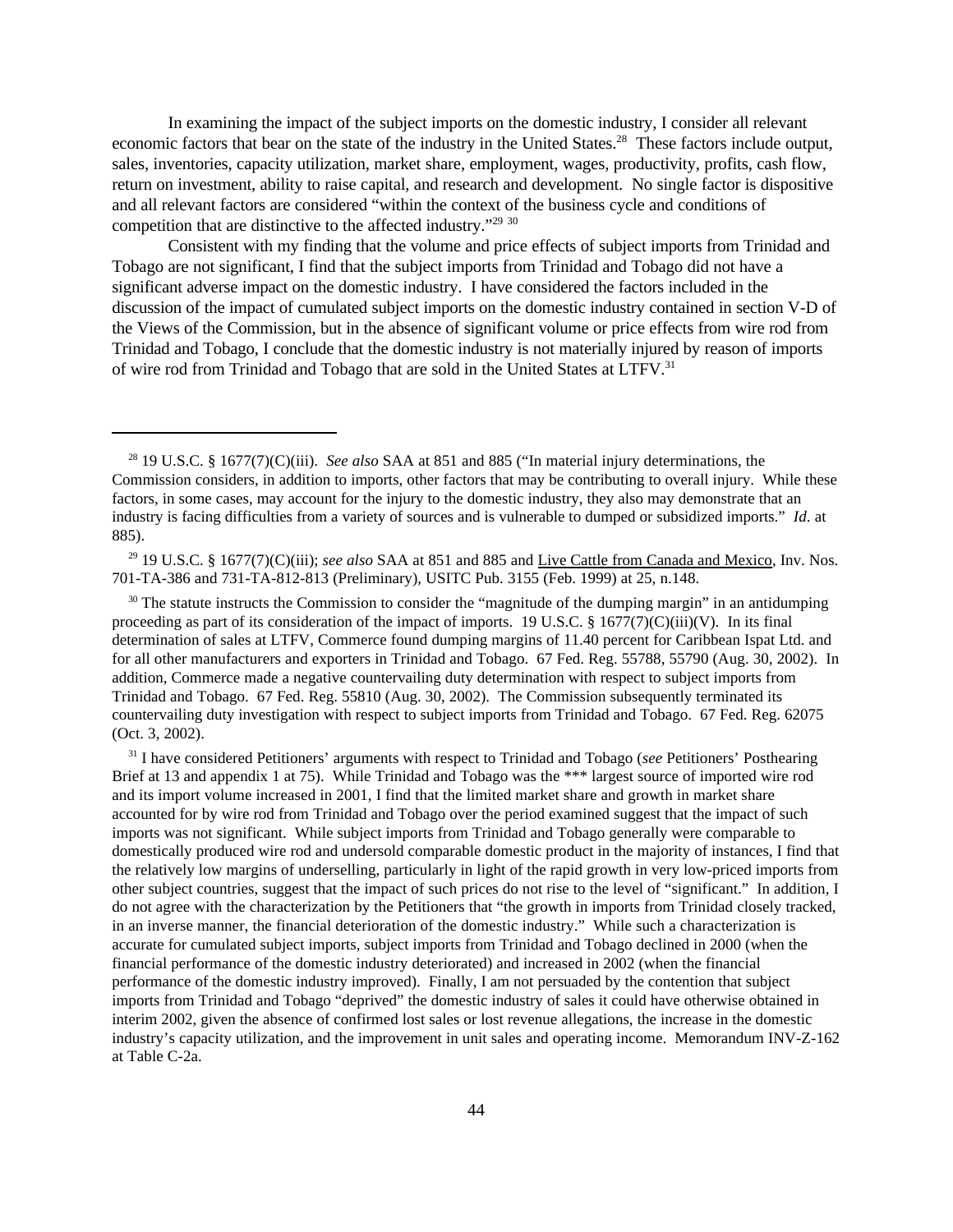# **II. NO THREAT OF MATERIAL INJURY BY REASON OF SUBJECT IMPORTS FROM TRINIDAD AND TOBAGO**

### **A. In General**

Section 771(7)(F) of the Act directs the Commission to determine whether the U.S. industry is threatened with material injury by reason of the subject imports by analyzing whether "further dumped or subsidized imports are imminent and whether material injury by reason of imports would occur unless an order is issued or a suspension agreement is accepted."<sup>32</sup> The Commission may not make such a determination "on the basis of mere conjecture or supposition," and considers the threat factors "as a whole" in making its determination whether dumped or subsidized imports are imminent and whether material injury by reason of imports would occur unless an order is issued.<sup>33</sup> In making my determination, I have considered all statutory factors that are relevant to these investigations,<sup>34</sup> including the rate of the increase in the volume and market penetration of subject imports, unused production capacity, and any substantial inventories of the subject merchandise. As noted above, because Trinidad and Tobago is the only subject country in these investigations that is a CBERA country, my analysis of whether the domestic industry is threatened with material injury by reason of wire rod from Trinidad and Tobago is limited to a consideration of subject imports from Trinidad and Tobago alone.<sup>35</sup>

# **B. Statutory Threat Factors**

Based on an evaluation of the relevant statutory factors, I determine that the domestic industry is not threatened with material injury by reason of the subject imports from Trinidad and Tobago sold in the United States at LTFV.

As an initial matter, I do not find that the domestic industry is vulnerable to a threat of material injury by reason of the subject imports from Trinidad and Tobago. As noted above, the domestic industry experienced a sharp decline in its operating performance between 1999 and 2001. Going forward, however, the domestic industry faces a market in which the closure of four mills between December 2000 and June 2001 will exacerbate the pre-existing gap between domestic capacity and apparent U.S. consumption.36 Such market conditions, if accompanied by a reduction in LTFV imports, are conducive to

<sup>35</sup> 19 U.S.C. § 1677 (7)(G)(ii)(III).

<sup>36</sup> North Star ceased rod production at its Kingman facility in December 2000. The facility continues to produce rebar and merchant bar, and North Star continues to produce wire rod in Beaumont. GSI entered bankruptcy in February 2001 and closed its Kansas City facility. Its Georgetown facility has been purchased and will remain open. Northwestern failed to emerge from bankruptcy and suspended operations in May 2001. Its facility has been purchased by wire producer L&P, which intends to recondition the facility and consume its wire rod internally. Birmingham closed its AS&W facility in June 2001. Its facility has been purchased by U.S. producer Charter, but is being used to produce bar products only. CR at II-2-4, PR at II-1-2.

 $32$  19 U.S.C. § 1673d(b) and 1677(7)(F)(ii).

<sup>33</sup> 19 U.S.C. § 1677(7)(F)(ii).

 $34$  19 U.S.C. § 1677(7)(F)(i). Factor I is inapplicable to wire rod from Trinidad and Tobago because, as a result of Commerce's negative determination, no countervailable subsidy is involved. Factor VII is also inapplicable because these investigations do not involve imports of a raw agricultural product.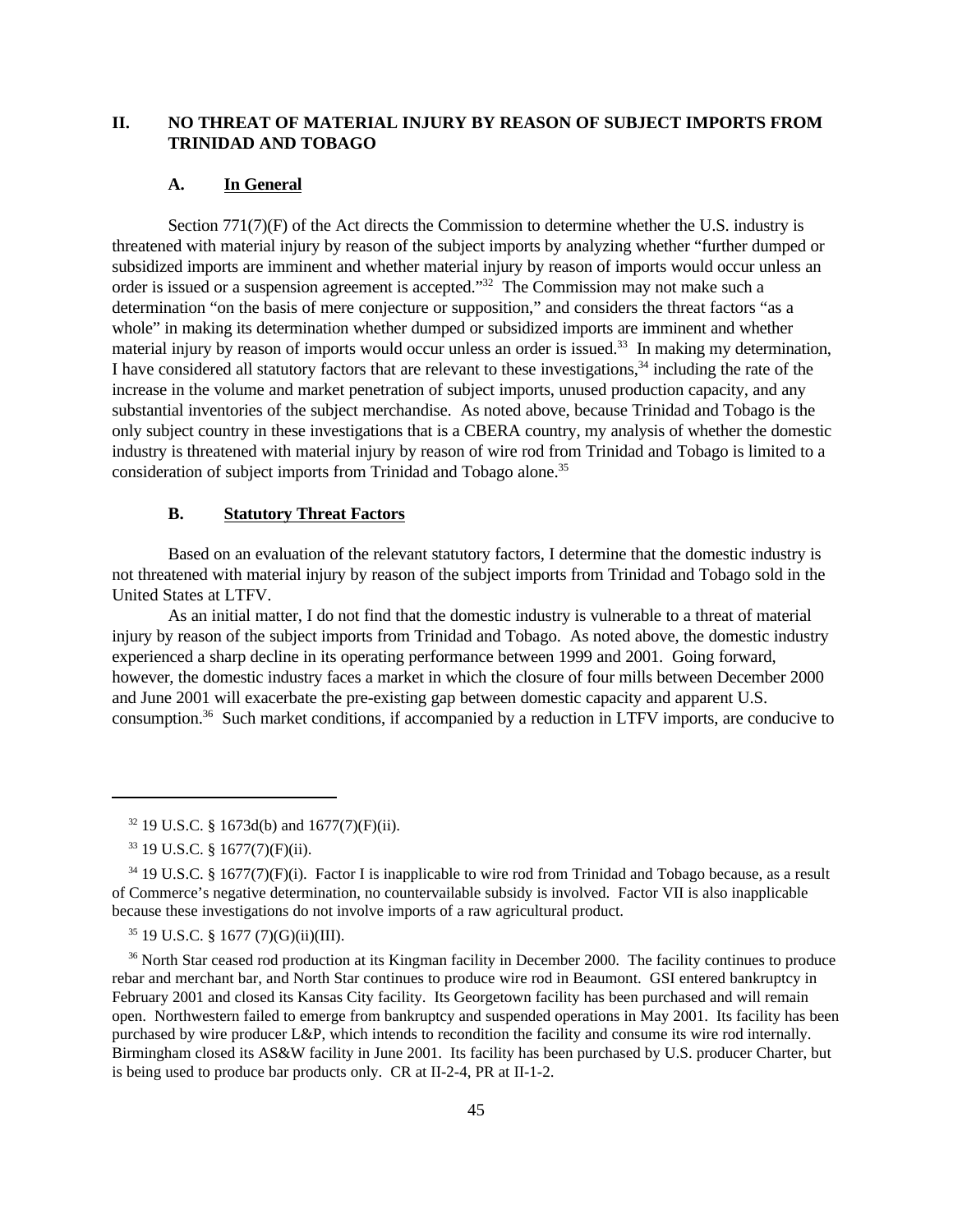higher price levels and more productive use of assets. Indeed, the domestic industry achieved profitability in the first quarter of 2001 on the strength of rising prices and declining costs.<sup>37</sup>

There is no evidence on the record of an imminent, substantial increase in production or capacity in Trinidad and Tobago indicating the likelihood of substantially increased imports of wire rod into the United States, nor evidence of a likelihood of a substantial increase in the volume of subject imports. As noted earlier, I did not find that the volume or increase in the volume of subject imports from Trinidad and Tobago over the period examined was significant, and the data collected on the industry in Trinidad and Tobago do not indicate that the trend is likely to be different in the imminent future.

Caribbean Ispat's capacity remained stable throughout the period examined, and is projected to remain stable at \*\*\* short tons annually.<sup>38</sup> Production levels were relatively stable between 1999 and 2000, then declined by \*\*\* short tons in 2001,<sup>39</sup> although capacity utilization remained high throughout the period examined.<sup>40</sup> Available capacity fluctuated between \*\*\* short tons and \*\*\* short tons during the period 1999-2001.<sup>41</sup> Production in Trinidad and Tobago is projected to reach \*\*\* short tons in 2002 and 2003 as a result of higher volumes of home market sales and exports to non-U.S. markets.<sup>42</sup> In light of the consistently high levels of capacity utilization by Caribbean Ispat and its limited availability of excess capacity, I see no likelihood of a substantial increase in the volume of subject imports.<sup>43</sup>

Inventories in Trinidad and Tobago increased from \*\*\* short tons in 1999 to \*\*\* short tons in 2001, rising as a share of total shipments from \*\*\* to \*\*\*.<sup>44</sup> U.S. importer-held inventories, on the other hand, were quite small (less than \*\*\* short tons and consistently less than \*\*\* percent of imports of wire rod from Trinidad and Tobago) and have been diminishing since the end of 2000 (falling to just \*\*\* short tons at the end of the first quarter of 2002).<sup>45</sup> On balance, I find that inventory levels do not indicate a likelihood of a significant increase in imports from Trinidad and Tobago in the imminent future.

I did not find the adverse price effects of the subject imports from Trinidad and Tobago to be significant during the period examined. Because prices have increased during recent quarters, domestic supply has become increasing constrained due to mill closures, and a significant increase in subject imports from Trinidad and Tobago does not appear to be imminent, I do not find that subject imports from Trinidad and Tobago are likely to have significant depressing or suppressing effects on domestic prices in the imminent future.

<sup>37</sup> Memorandum INV-Z-162 at Table C-2a.

<sup>&</sup>lt;sup>38</sup> CR/PR at Table VII-7. Caribbean Ispat is the only known producer of wire rod in Trinidad and Tobago. CR at VII-10, PR at VII-5.

<sup>39</sup> CR/PR at Table VII-7. Production levels were \*\*\* short tons in 1999, \*\*\* short tons in 2000, and \*\*\* short tons in 2001. In the first quarter of 2002, production reached \*\*\* short tons, compared to \*\*\* short tons in the first quarter of 2001. *Id*.

<sup>40</sup> CR/PR at Table VII-7. Caribbean Ispat's capacity utilization rates were \*\*\*. *Id*.

<sup>41</sup> CR/PR at Table VII-7.

<sup>&</sup>lt;sup>42</sup> CR/PR at Table VII-7. Caribbean Ispat's non-U.S. export markets include \*\*\*. CR/PR at Table VII-7 note 2.

<sup>&</sup>lt;sup>43</sup> Moreover, exports to the United States already account for a substantial share of Caribbean Ispat's production and shipments of wire rod, fluctuating between \*\*\* and \*\*\* percent of total shipments during the period 1999- 2001. Projections for 2002 and 2003 of \*\*\* percent are in line with 1999-2001 data. CR/PR at Table VII-7.

<sup>&</sup>lt;sup>44</sup> CR/PR at Table VII-7. During the first quarter of 2002, such inventories stood at \*\*\* short tons, or \*\*\* percent of annualized shipments. *Id*.

<sup>45</sup> CR/PR at Table VII-9.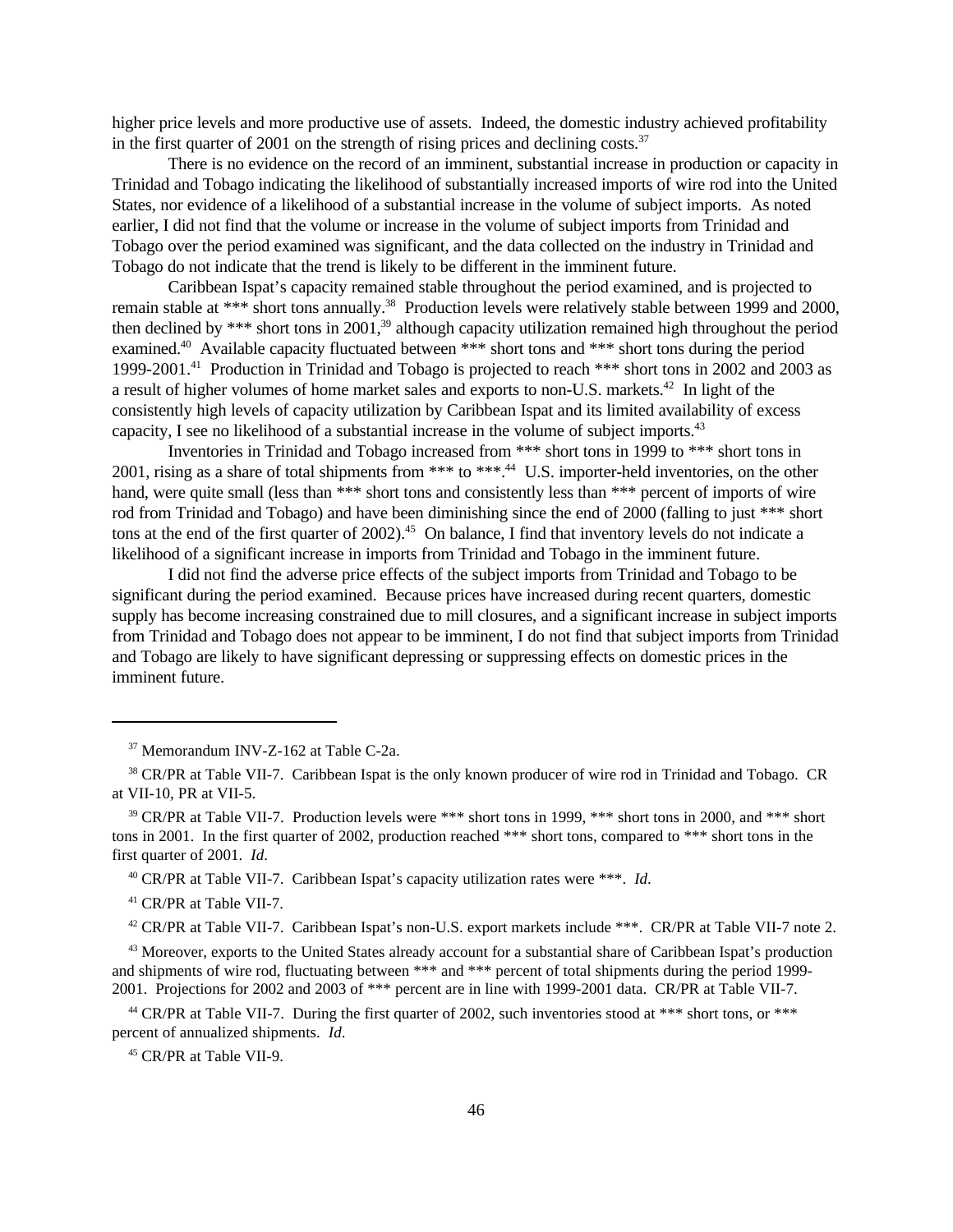I also find that subject imports from Trinidad and Tobago are not likely to have an actual or potential negative effect on the domestic industry's existing development and production efforts. During the period 1999-2001, domestic production, capacity, capital expenditures, and R&D expenditures decreased markedly.<sup>46</sup> Going forward, however, domestic production and capital expenditures increased in the first quarter of 2002, although capacity and R&D expenditures decreased.<sup>47</sup>

The record indicates that Trinidad and Tobago also produces \*\*\* on the same equipment used to produce wire rod.<sup>48</sup> Wire rod, however, accounts for \*\*\* percent of total sales, and Caribbean Ispat has shown no inclination to alter its allocated capacity between \*\*\* and wire rod.<sup>49</sup>

Finally, since March 1, 2000, imports of wire rod other than those from Canada and Mexico have been subject to a tariff-rate quota (TRQ). The TRQ on wire rod, including a defined allocation for Trinidad and Tobago, will expire in March 2003. The TRQ currently imposes an additional 5 percent tariff on over-quota shipments from Trinidad and Tobago.<sup>50</sup> Colombia has had an antidumping duty order on low-carbon wire rod from Trinidad and Tobago since December 1997; the order, however, will terminate in December 2002.<sup>51</sup>

For the foregoing reasons, on balance I determine that the U.S. industry producing wire rod is not threatened with material injury by reason of subject imports from Trinidad and Tobago.

### **CONCLUSION**

For the reasons stated above, I determine that an industry in the United States is not materially injured, or threatened with material injury, by reason of imports of wire rod from Trinidad and Tobago that are sold in the United States at LTFV.

<sup>46</sup> Memorandum INV-Z-162 at Table C-2a.

<sup>47</sup> Memorandum INV-Z-162 at Table C-2a.

<sup>48</sup> CR at VII-10, PR at VII-5.

<sup>49</sup> CR at VII-10, PR at VII-5 (sales); CR/PR at Table VII-7 (capacity).

<sup>&</sup>lt;sup>50</sup> During the final quota year, quarterly allocations were based on four equal allocations and were allocated by region (the European Union; Trinidad and Tobago; former Soviet republics; and all other countries). CR at I-11- 14, PR at I-9-11.

<sup>51</sup> CR at VII-10 and 13, PR at VII-5.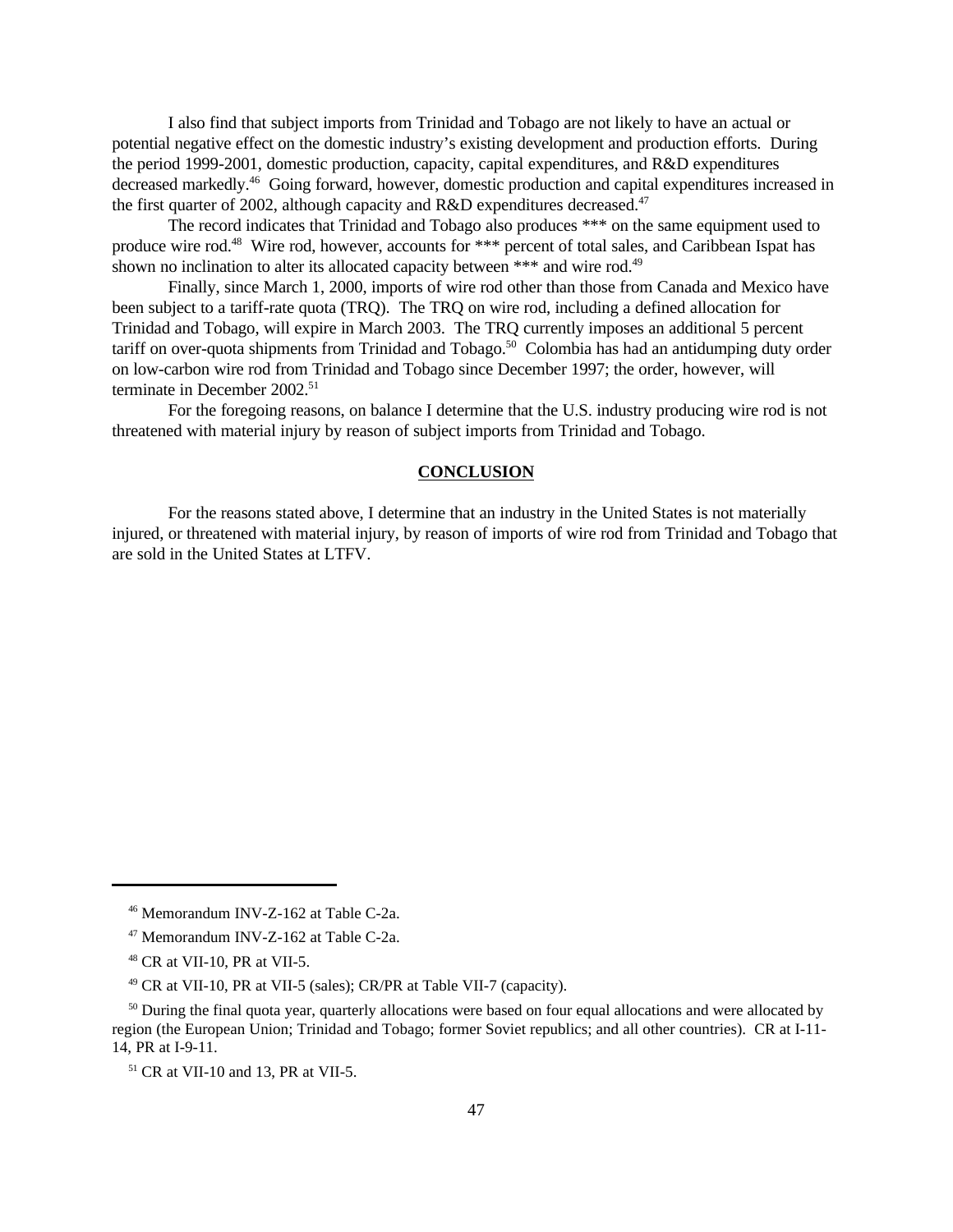# **ADDITIONAL AND DISSENTING VIEWS OF COMMISSIONER LYNN M. BRAGG**

*Carbon and Certain Alloy Steel Wire Rod from Brazil, Canada, Germany, Indonesia, Mexico, Moldova, Trinidad and Tobago, and Ukraine Investigations Nos. 701-TA-417-419 (Final) and 731-TA-953-954, 956-959, and 961-962 (Final)*

As noted, I join my colleagues in finding that an industry in the United States is materially injured by reason of subsidized imports of carbon and certain alloy steel wire rod from Brazil and Canada, and less-than-fair-value ("LTFV") imports of carbon and certain alloy steel wire rod from Brazil, Canada, Indonesia, Mexico, Moldova, Trinidad and Tobago, and Ukraine. However, because I find that subject imports from Germany are likely to imminently exceed the applicable negligibility threshold, and because I find that an industry in the United States is threatened with material injury by reason of subsidized and LTFV subject imports from Germany, I provide my additional and dissenting views below.<sup>1</sup> Before proceeding to a discussion of my separate injury analysis, I offer the following general observations regarding the Commission's actions in response to the extraordinary procedural posture that developed during the course of these investigations.

# **I. GENERAL OBSERVATIONS**

### **A. Background**

These investigations result from petitions filed on August 31, 2001, alleging material injury and threat of material injury to an industry in the United States by reason of subsidized subject imports from Brazil, Canada, Germany, Trinidad and Tobago, and Turkey, and LTFV subject imports from Brazil, Canada, Egypt, Germany, Indonesia, Mexico, Moldova, South Africa, Trinidad and Tobago, Ukraine, and Venezuela.<sup>2</sup> The original scope of these investigations as provided for in the petitions included certain grade 1080 tire cord and tire bead quality wire rod; however, on October 9, 2001, the Petitioners requested that Commerce modify the scope to exclude certain grade 1080 tire cord and tire bead quality wire rod.<sup>3</sup> On October 12, 2001, the Commission rendered its preliminary determinations based upon the original scope because Commerce had not yet amended the scope as requested by the Petitioners.<sup>4</sup>

Based upon the original scope, the Commission found that subject imports from Egypt, South Africa, and Venezuela, were each below the three percent negligibility threshold, and that in the aggregate, subject imports from these three countries were below the seven percent negligibility threshold; accordingly, the Commission found imports from these three countries to be negligible for purposes of a

<sup>&</sup>lt;sup>1</sup> I also dissent from the negative critical circumstances determinations rendered by the Commission majority, and as discussed below, I make affirmative findings of critical circumstances with respect to subject imports from Germany, Moldova, and Ukraine.

<sup>&</sup>lt;sup>2</sup> Confidential Report ("CR") at I-1; Public Report ("PR") at I-1.

<sup>&</sup>lt;sup>3</sup> See Carbon and Certain Alloy Steel Wire Rod from Brazil, Canada, Egypt, Germany, Indonesia, Mexico, Moldova, South Africa, Trinidad and Tobago, Turkey, Ukraine, and Venezuela, Invs. Nos. 701-TA-417-421 and 731-TA-953-963 (Preliminary), USITC Pub. 3456 at 9 n.41 (October 2001) ("Preliminary Determination").

<sup>4</sup> *See id.*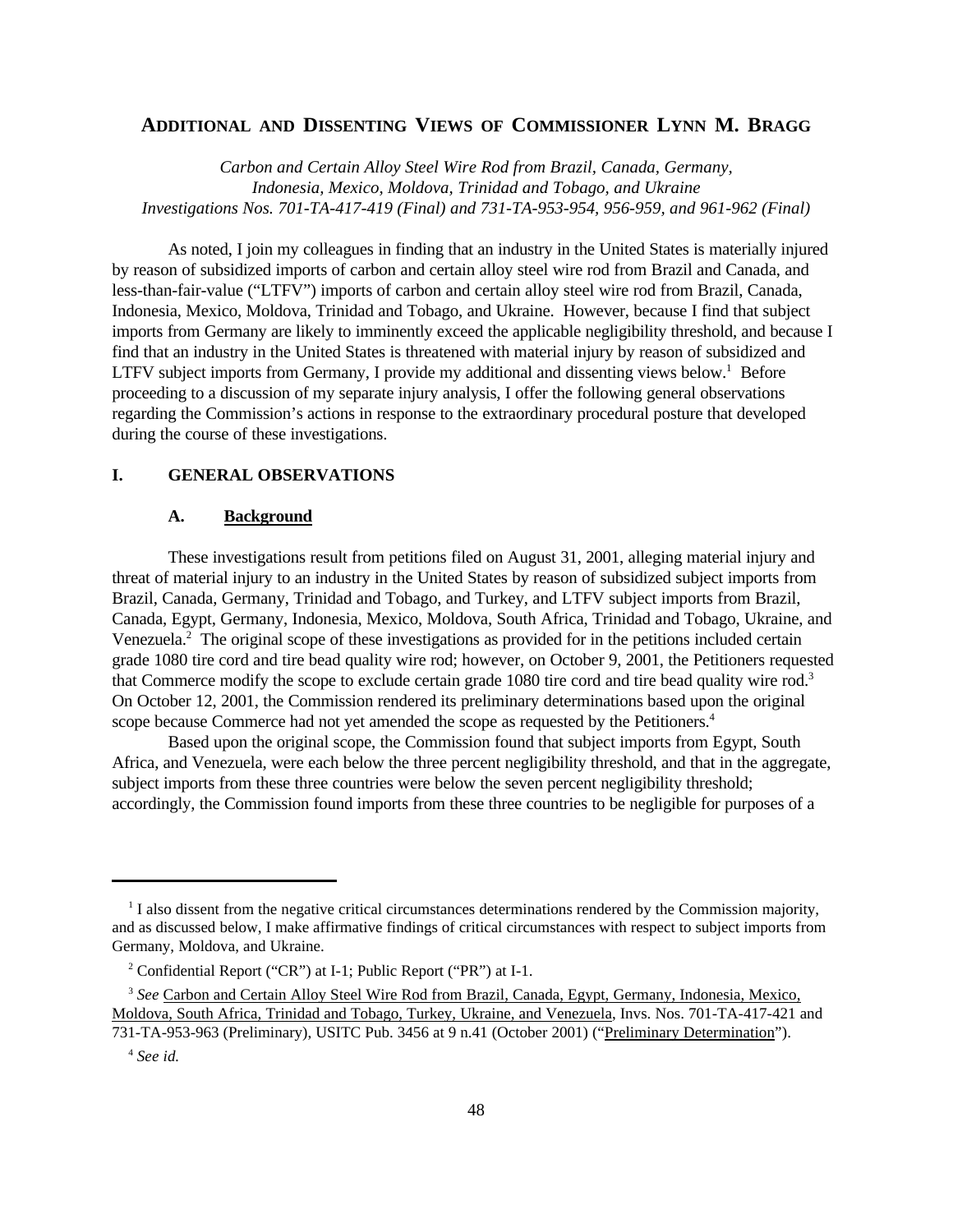present material injury analysis.<sup>5</sup> The Commission majority further found that subject imports from these three countries would not imminently exceed the applicable negligibility thresholds, either individually or in the aggregate, and as a result, the investigations with respect to Egypt, South Africa, and Venezuela, were terminated.<sup>67</sup> The Petitioners subsequently appealed the Commission's negligibility findings and the termination of the investigations with respect to Egypt, South Africa, and Venezuela, to the Court of International Trade.

On April 10, 2002, Commerce modified the scope of these investigations to exclude certain grade 1080 tire cord and tire bead quality wire rod; when evaluated against this modified scope, subject imports from Germany fell below the applicable three percent negligibility threshold during the most recent twelve month period preceding the filing of the petition for which data were available; however, when considered in the aggregate, imports of subject merchandise from Egypt, Germany, South Africa, Venezuela, together exceeded the seven percent negligibility threshold. On June 20, 2002, the Court of International Trade remanded the Commission's negligibility findings with respect to Egypt, South Africa, and Venezuela, in light of the modified scope definition, and on July 3, 2002, the Commission reopened the record to introduce subject import data based upon the modified scope definition.

On July 19, 2002, pursuant to the Court's order of remand, the Commission rendered affirmative preliminary determinations of present material injury on remand with respect to subject imports from Egypt, South Africa, and Venezuela, based upon a cumulative analysis. The Commission submitted its remand views to the Court on August 2, 2002; in particular, the Commission found that subject imports from these three countries were not negligible because such imports, together with subject imports from Germany, exceeded the seven percent aggregate negligibility threshold. Pending judicial finality, however, the Commission did not transmit notice of the affirmative preliminary determinations on remand to Commerce, nor did the Commission attempt to revive the previously terminated investigations with respect to Egypt, South Africa, and Venezuela, by publishing notice of affirmative preliminary determinations on remand in the *Federal Register*.

On September 13, 2002, the Court of International Trade affirmed the Commission's remand determination. The Court did not, however, provide any further instruction with respect to how subject imports from Egypt, South Africa, and Venezuela, should be treated for purposes of the Commission's pending final determinations in the remaining investigations involving Brazil, Canada, Germany, Indonesia, Mexico, Moldova, Trinidad and Tobago, Turkey, and Ukraine. Again, pending judicial finality, the Commission did not transmit notice of affirmative preliminary determinations on remand to Commerce, nor did the Commission attempt to revive the previously terminated investigations with respect to Egypt, South Africa, and Venezuela, by publishing notice of affirmative preliminary determinations on remand in the *Federal Register*. On September 24, 2002, the Egyptian respondent filed an appeal from the decision of the Court of International Trade affirming the Commission's remand determination with the Court of

<sup>5</sup> Preliminary Determination at 8-9.

 $6$  Preliminary Determination at 9-11. The Commission published notice of termination of the investigations with respect to Egypt, South Africa, and Venezuela, in the *Federal Register*. 66 Fed. Reg. 54,539 (October 29, 2001).

 $7$  I dissented from this aspect of the majority's determination, and found instead that subject imports from Egypt, South Africa, and Venezuela, would imminently exceed the statutory negligibility threshold. *See* Preliminary Determination at 9 n.43. Consequently, I proceeded to a threat analysis with respect to these three countries, and based upon a cumulative analysis I rendered affirmative determinations, finding a reasonable indication that a domestic industry was threatened with material injury by reason of subject imports from Egypt, South Africa, and Venezuela. *See* Preliminary Determination at 24 n.146.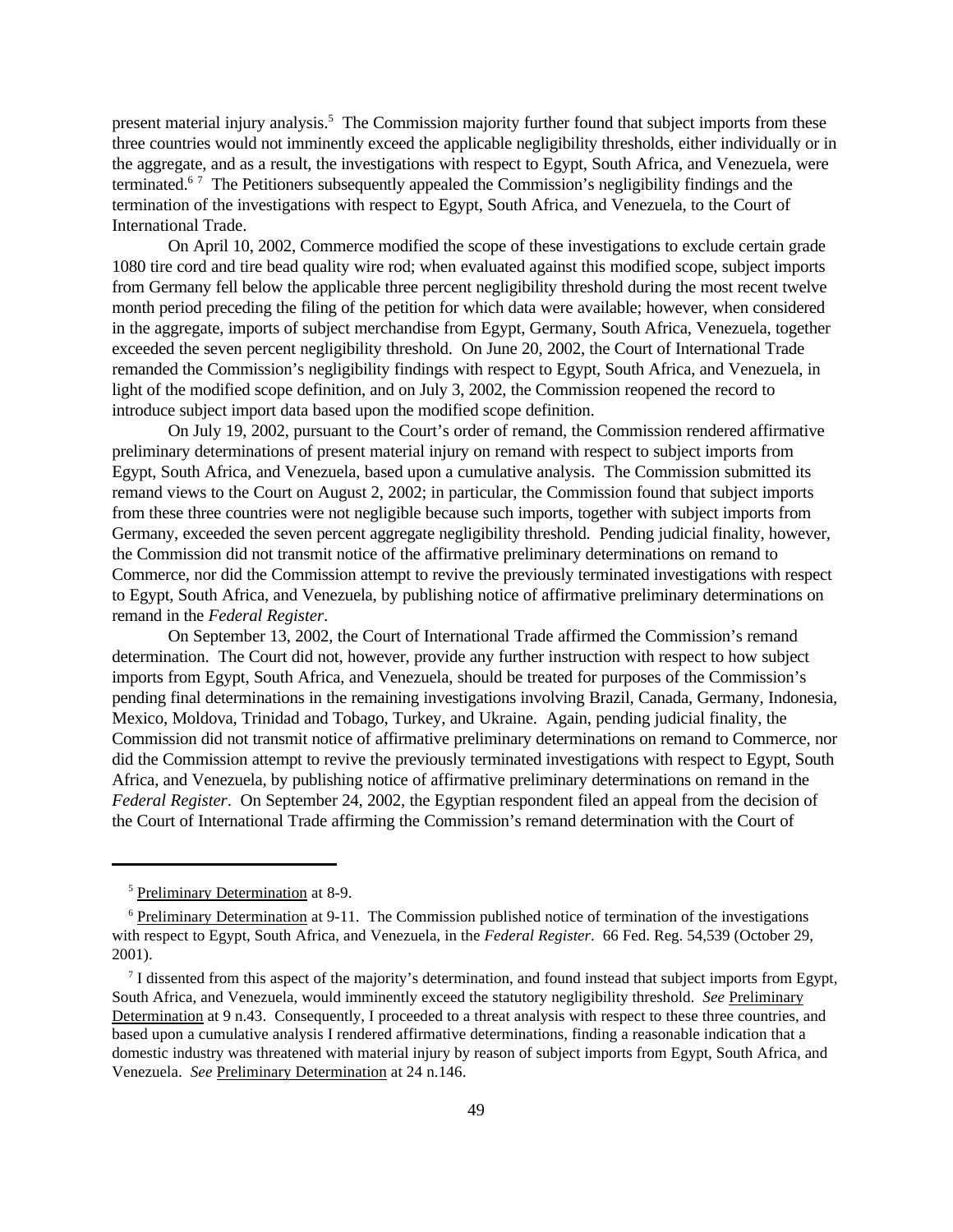Appeals for the Federal Circuit. On October 2, 2002, the Commission voted in the final phase investigations with respect to Brazil, Canada, Germany, Indonesia, Mexico, Moldova, Trinidad and Tobago, Turkey, and Ukraine; as noted, a majority of the Commission found subject imports from Germany to be negligible.

#### **B. Policy Concerns**

In my view, the foregoing developments created in these final phase investigations an extraordinary procedural posture that exposes a tension between two lines of relevant legal teachings that I will refer to as *Timken*<sup>8</sup> finality (*i.e.* deferral of administrative action pending the finality of the appellate process) and *Borlem*<sup>9</sup> accuracy (*i.e.* reconsideration of administrative determinations in the interest of ensuring accuracy in the administration of U.S. trade laws). As a matter of policy, the Commission confronted the choice between conducting these investigations in accordance with the principle of *Timken* finality versus acting in accordance with the imperative of *Borlem* accuracy. Ultimately, I do not agree with the choice of *Timken* finality over *Borlem* accuracy, due to the strong probability that the administrative inaction dictated by *Timken* finality would be outcome determinative with respect to the investigations involving Germany, as well as any revived investigations involving Egypt, South Africa, and Venezuela; such a result would frustrate the express legislative intent underlying the amended cumulation provision that was incorporated into the Uruguay Round Agreements Act. In my view, this substantive implication elevates a seemingly procedural matter beyond the principle of *Timken* finality and instead invites the application of *Borlem* accuracy in these exceptional circumstances.

In accordance with *Timken* and its progeny, the Commission has an established procedure of not issuing *Federal Register* notices with respect to its remand determinations until final judicial disposition of the matter, treating its original determinations as operative until directed otherwise by final court disposition.<sup>10</sup> I agree that this practice serves the Commission well as a general rule, particularly in the context of appeals taken from final Commission determinations. However, the exceptional principle of *Borlem* accuracy derives from a court ordered remand requiring the Commission to reconsider a final affirmative injury determination in light of the subsequent identification and correction of erroneous dumping margins that had been assigned by Commerce to the only two producers of subject merchandise; importantly, the Commission in *Borlem* proceeded to reconsider its final determination even though Commerce's remand determination that gave rise to the amended margins was still on appeal.<sup>11</sup> In response to the concern expressed by the Commission over "endless *renvoi*" given the absence of judicial finality with respect to Commerce's amended dumping margins, the *Borlem* court acknowledged that the

<sup>8</sup> Timken Co. v. United States, 893 F.2d 337 (Fed. Cir. 1990).

<sup>9</sup> Borlem S.A.–Empreedimentos Industriais v. United States, 913 F.2d 933 (Fed. Cir. 1990).

<sup>&</sup>lt;sup>10</sup> The *Timken* court held that a decision of the Court of International Trade ("CIT") that is under appeal is not a "final court decision" and therefore liquidation of entries pursuant to the CIT decision is not appropriate until the appellate process is completed. Timken, 893 F.2d at 339-340. The Federal Circuit recently extended its holding in *Timken*, finding that a court decision is not final until expiry of the period necessary to file a petition for certiorari to the U.S. Supreme Court. *See* Fujitsu General America, Inc. v. United States, 283 F.3d 1364 (Fed. Cir. 2002).

<sup>&</sup>lt;sup>11</sup> In its original determination in *Borlem*, Commerce assigned dumping margins in excess of 15 percent to each of the two subject producers; as a result of the court ordered remand, however, Commerce assigned a *de minimis* dumping margin to one of the subject producers, while the other subject producer was assigned a dumping margin of roughly 10 percent. Borlem, 913 F.2d at 935.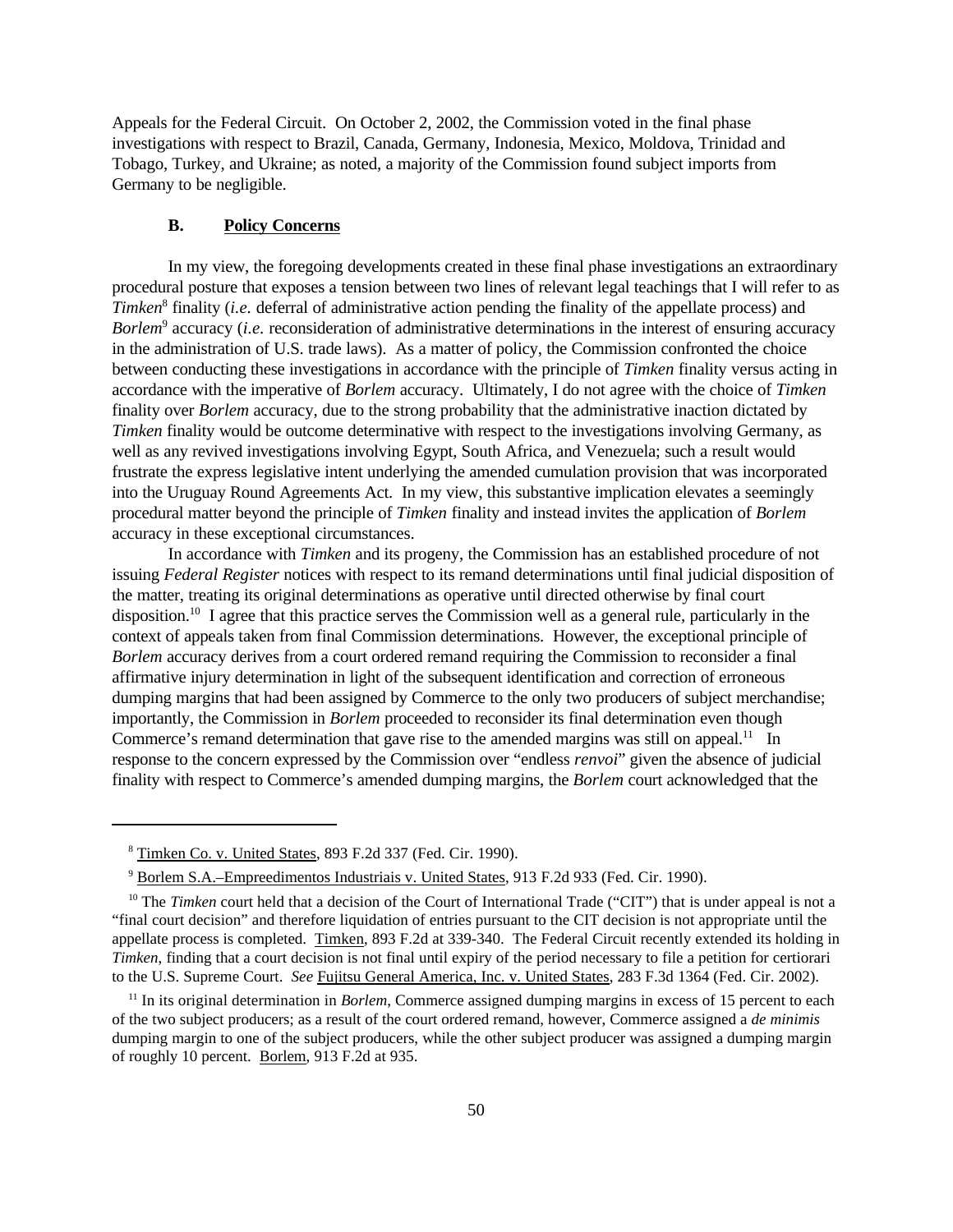"point is a thoughtful one."<sup>12</sup> Nonetheless, the *Borlem* court did not see fit to preclude reconsideration on that basis.<sup>13</sup>

The *Borlem* court also stated that "Congress' desire for speedy determinations on dumping matters should not be interpreted as authorizing proceedings that are based on inaccurate data" and that "{t}he law does not require, nor would it make sense to require, reliance on data which might lead to an erroneous result."<sup>14</sup> With respect to the question of negligibility in these final phase investigations, the Commission is basing its determination on "accurate data" in that subject import data are compiled in accordance with the scope as amended by Commerce on April 10, 2002. However, because of the Commission's failure to revive the investigations with respect to Egypt, South Africa, and Venezuela, following its affirmative preliminary determinations on remand, the Commission fails to heed the guidance of *Borlem* and instead relies upon data which, in my view, have led to an erroneous result. Specifically, the investigations with respect to Egypt, South Africa, and Venezuela, each remain terminated; thus, subject imports from Germany are examined in isolation for purposes of determining negligibility in these final investigations.<sup>15</sup> Yet the fact remains that petitions were filed on the same day with respect to imports encompassed by the amended scope from Egypt, Germany, South Africa, and Venezuela; accordingly, as the Commission recognized in its remand determination, negligibility should be determined on the basis of imports from these four countries in the aggregate–resulting in a finding that imports from each of the countries subject to these investigations are not negligible and are therefore amenable to cumulation if there exists a reasonable overlap of competition among subject imports and between subject imports and the domestic like product. Instead, the investigations with respect to Germany are terminated.<sup>16</sup>

In sum, notwithstanding affirmative preliminary determinations on remand with respect to Egypt, South Africa, and Venezuela, the Commission's adherence to the principle of *Timken* finality has led to an erroneous result with respect to Germany that also frustrates the express legislative intent underlying the amended cumulation provision, *i.e.* that imports subject to petitions filed on the same day should be treated in a consistent and predictable procedural manner.<sup>17</sup> In my view, the strong probability that the

 $15$  The Commission majority found that subject imports from Germany are negligible and that there is not a potential that subject imports from Germany will imminently exceed the applicable three percent negligibility threshold; accordingly, by operation of law the investigations with respect to Germany are terminated.

<sup>16</sup> Moreover, the disposition of any subsequently revived investigations with respect to Egypt. South Africa, and Venezuela, is likely rendered moot because without Germany, subject imports from those three countries fail to exceed the applicable negligibility thresholds, both individually and in the aggregate; in addition, based upon a broader definition of subject merchandise, the Commission majority previously determined that there is no potential that such imports will imminently exceed the applicable negligibility thresholds. Preliminary Determination at 9-11.

<sup>17</sup> *See* Uruguay Round Agreements Act, Statement of Administrative Action ("SAA") at 177-180; *see also* SAA at 185-187 (termination based upon negligibility in preliminary investigations is precluded where imports are extremely close to the relevant negligibility thresholds and there is a reasonable indication that data obtained in a final investigation will establish that imports exceed the negligibility thresholds). Although the SAA proscribes a negligibility finding in the foregoing circumstances, with respect to a present material injury analysis the statute is unequivocal in its terms, regardless of whether the context is a preliminary or final phase investigation. *See* 19

(continued...)

<sup>12</sup> Borlem, 913 F.2d at 939.

<sup>&</sup>lt;sup>13</sup> Borlem, 913 F.2d at 939 (the possibility of multiple determinations by the Commission does not lead to a conclusion of error by the trial court in remanding the matter to the Commission).

<sup>14</sup> Borlem, 913 F.2d at 937.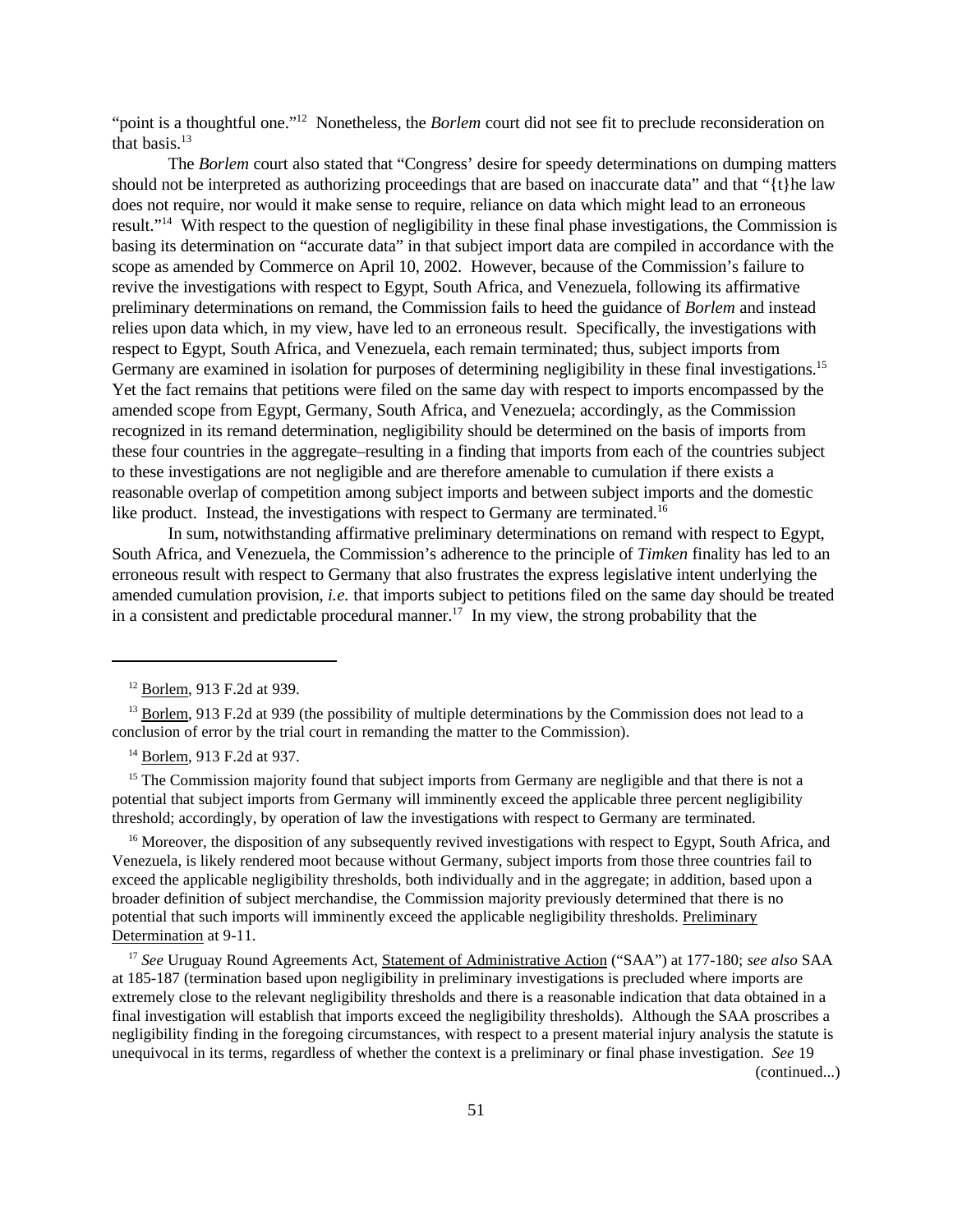administrative inaction dictated by *Timken* finality would be outcome determinative with respect to the investigations involving Germany should have guided the Commission to take action consistent with the principle of *Borlem* accuracy in these exceptional circumstances, *i.e.* publication in the *Federal Register* of the Commission's affirmative preliminary determinations on remand and revival of the Commission's terminated investigations with respect to Egypt, South Africa, and Venezuela.

# **II. DOMESTIC LIKE PRODUCT AND INDUSTRY**

#### **A. Domestic Like Product**

In the Preliminary Determination, I joined a unanimous Commission in defining a single domestic like product comprised of the continuum of all carbon and certain alloy steel wire rod products falling within the scope.<sup>18</sup> As noted, Commerce has since modified the scope to exclude certain grade 1080 tire cord and tire bead quality wire rod. In previous investigations involving certain steel wire rod, I excluded tire cord wire rod from the definition of the domestic like product because it fell outside the scope of the investigations and I determined that, having identified the domestic product "like" the subject merchandise, it was not necessary to proceed to the question of whether tire cord wire rod should be included in the like product definition.<sup>19</sup> Similarly, in these investigations I find it is not necessary to consider whether certain grade 1080 tire cord and tire bead quality wire rod should be included in the like product definition. Accordingly, I define a single domestic like product in these final phase investigations, coterminous with the amended scope and thus excluding certain grade 1080 tire cord and tire bead quality wire rod. I further note, however, that domestic production of 1080 tire bead and 1080 tire cord products is \*\*\* compared to domestic production of the like product corresponding to Commerce's scope.<sup>20</sup> As a result, the trends identified by the Commission majority in its analysis of the volume, price effects, and impact of subject imports on the domestic industry, are equally valid with respect to the domestic industry that I define below.

### **B. Domestic Industry**

In accordance with the foregoing definition, I define a single domestic industry consisting of all U.S. producers of the domestic like product, thus excluding any production of certain 1080 tire cord and 1080 tire bead wire rod products. I further note, however, that the U.S. producers encompassed by my definition of the domestic industry are identical to those identified by the Commission majority because no U.S. producer of wire rod is engaged exclusively in the production of 1080 tire cord and 1080 tire bead

 $17$  (...continued)

U.S.C. § 1677(24)(A). Thus, there appears to be a tension between the unequivocal terms of the statutory negligibility provision versus the nature and purpose of the inquiry in preliminary phase investigations. *See* American Lamb Co. v. United States, 785 F.2d 994 (Fed. Cir. 1986).

<sup>&</sup>lt;sup>18</sup> Preliminary Determination at 6.

<sup>&</sup>lt;sup>19</sup> Certain Steel Wire Rod from Canada, Germany, Trinidad and Tobago, and Venezuela, Invs. Nos. 701-TA-368-371 (Preliminary) and 731-TA-763-766 (Preliminary), USITC Pub. 3037 at 11 n.50 (April 1997); Certain Steel Wire Rod from Canada, Germany, Trinidad and Tobago, and Venezuela, Invs. Nos. 701-TA-368-371 (Final), USITC Pub. 3075 at 6 n.21 (November 1997).

<sup>20</sup> *Compare* CR/PR Tables C-1 *and* C-2.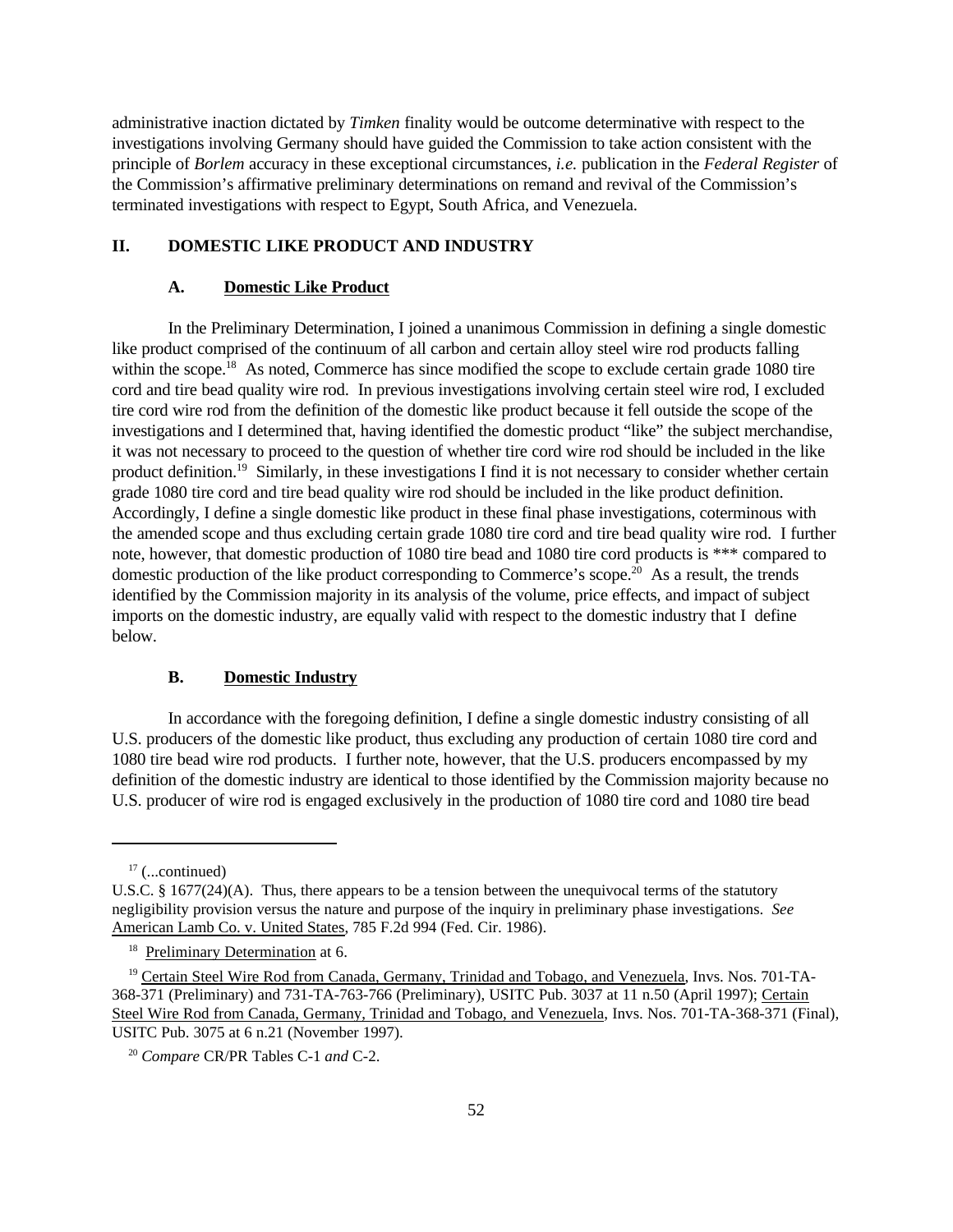wire rod products.<sup>21</sup> In addition, I note that I join my colleagues in declining to exclude any U.S. producer as a related party.<sup>22</sup>

### **III. NEGLIGIBLE IMPORTS**

Imports from a single subject country corresponding to a domestic like product that account for less than three percent of all such merchandise imported into the United States during the most recent 12 months for which data are available preceding the filing of the petition shall be deemed negligible.<sup>23</sup> As noted, only Germany is implicated by the negligibility provision in these final phase investigations. Subject imports from Germany accounted for \*\*\* percent of total imports during the relevant 12 month period and are thus negligible for purposes of a present material injury analysis.<sup>24</sup> The statute further provides, however, that imports from a single country which comprise less than three percent of total imports of such merchandise shall not be treated as negligible for purposes of a threat analysis if there is a potential that imports from such a country will imminently exceed the three percent threshold.<sup>25</sup> I note that subject producers in Germany project their total production in 2002 will increase by 306,302 short tons over 2001 levels, and will increase by a further 50,000 short tons in 2003; in addition, subject producers project that their end-of-period inventories will decline by 30,000 short tons in 2002, and by a further 30,000 short tons in 2003.<sup>26</sup>

Even if the total volume of subject imports from Germany during the relevant 12 month period (*i.e.* \*\*\* short tons) is subtracted from the projected increase in production for 2002, this still leaves an additional \*\*\* short tons of subject merchandise available for export from Germany in 2002, and a further \*\*\* short tons available for export in 2003. Standing alone, the additional volume of subject merchandise available for export in 2002 is equivalent to \*\*\* percent of the volume of total imports of such merchandise into the United States during the relevant 12 month period; similarly, the additional volume of subject merchandise available for export in 2003 is equivalent to a further \*\*\* percent of the volume of total imports of such merchandise into the United States during the relevant  $12$  month period.<sup>27</sup> Based upon all the foregoing, I am satisfied that there is a potential that subject imports from Germany will imminently exceed the three percent negligibility threshold; accordingly, I proceed to a threat analysis in the investigations with respect to Germany.

<sup>21</sup> *See* CR/PR at Table D-3.

<sup>22</sup> *See* Views of the Commission section I.D.2.

<sup>&</sup>lt;sup>23</sup> 19 U.S.C. § 1677(24)(A)(i). In this case the relevant 12 month period extends from August 1, 2000, through July 31, 2001.

<sup>&</sup>lt;sup>24</sup> CR/PR at Table IV-2.

<sup>25</sup> 19 U.S.C. § 1677(24)(A)(iv).

<sup>&</sup>lt;sup>26</sup> CR/PR at Table VII-3.

<sup>27</sup> *Calculated from* Table IV-2.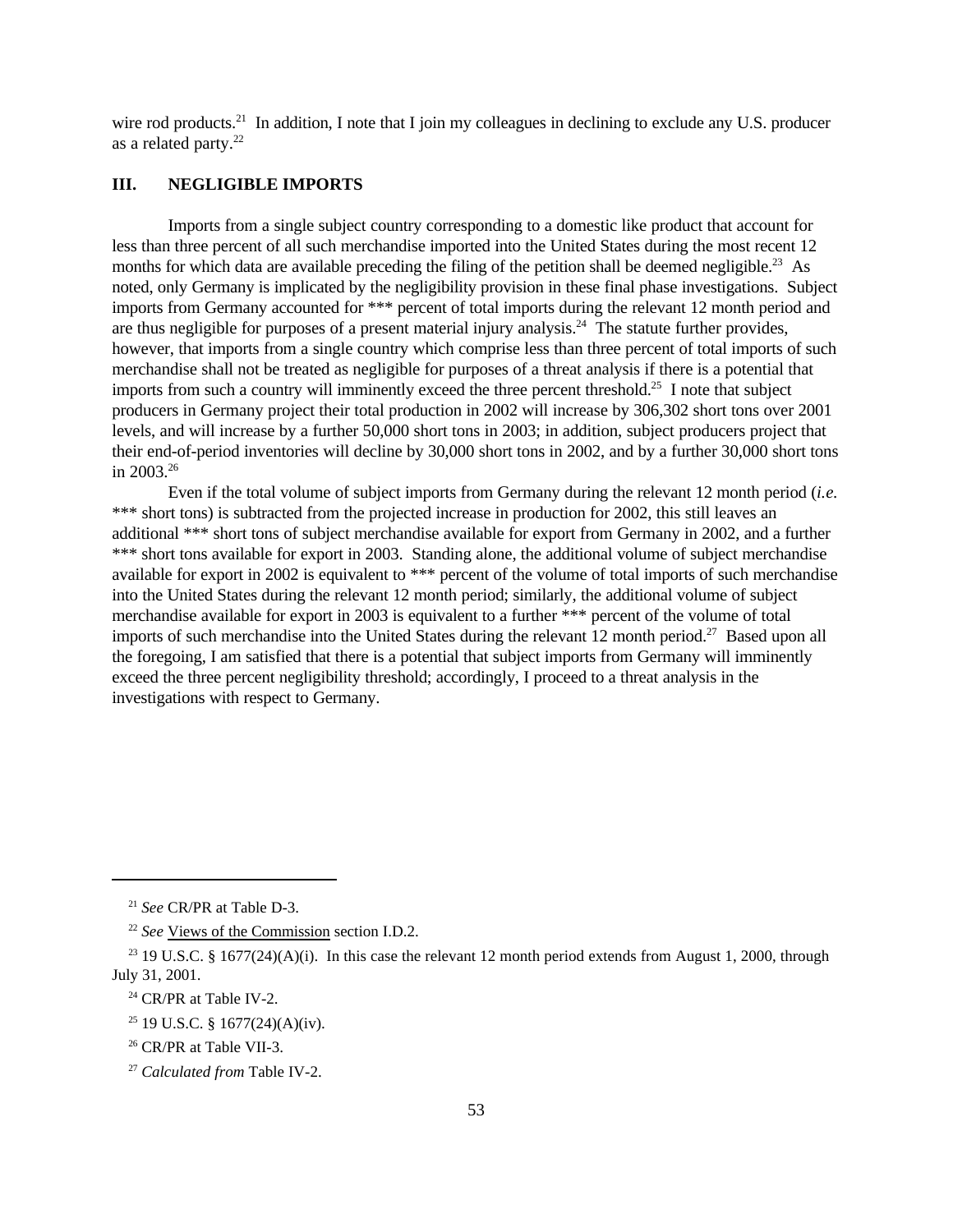# **IV. CUMULATION**

In the Preliminary Determination, I found a reasonable overlap of competition among all subject imports and between all subject imports and the domestic like product; $^{28}$  as a result. I engaged in a cumulative analysis of all subject imports for purposes of analyzing the threat of material injury by reason of subject imports from Egypt, South Africa, and Venezuela.<sup>29</sup> Similarly, in the remand determination, notwithstanding the amendment to the scope, I joined a unanimous Commission in cumulating subject imports from Brazil, Canada, Egypt, Germany, Indonesia, Mexico, Moldova, South Africa, Trinidad and Tobago, Turkey, Ukraine, and Venezuela, for purposes of our present material injury analysis in the investigations with respect to Egypt, South Africa, and Venezuela. Upon review, I find that nothing in the record developed in these final phase investigations detracts from my finding of a reasonable overlap of competition among all subject imports, and between all subject imports and the domestic like product.<sup>30</sup>

Accordingly, I cumulate subject imports from Brazil, Canada, Germany, Indonesia, Mexico, Moldova, Trinidad and Tobago, and Ukraine, for purposes of analyzing the threat of material injury by reason of subject imports from Germany in these final phase investigations.

# **V. CONDITIONS OF COMPETITION**

I note that I join the Commission majority's discussion of the relevant conditions of competition in these investigations.<sup>31</sup> With respect to section 201 safeguard relief imposed by the President on imports of certain wire rod,<sup>32</sup> I note that in previous investigations I have stated my view that the existence of section 201 safeguard relief is not relevant to the analysis of material injury in Title VII investigations, except to the extent that such relief masks the injurious presence of subject imports in the U.S. market.<sup>33</sup> I reaffirm that view in these investigations. In any event, even if the impact of the 201 relief is taken into account, the record presents compelling evidence of material injury over the period 1999-2001 by reason of the significant volume and price effects of subject imports.<sup>34</sup> I have discounted the probative value of interim 2002 data (which evidence an improvement in certain performance indicia of the domestic industry coupled with a decline in the volume of subject imports)<sup>35</sup> due to the filing of the petitions and the pendency of these investigations.<sup>36</sup> Consequently, in turning to an analysis of the threat of material injury posed by cumulated subject imports, I chiefly rely upon the 2001 data as a reference point. Based upon the significant deterioration in the performance indicia of the domestic industry over the period 1999-2001, I find that the domestic industry currently is in a vulnerable condition.

<sup>28</sup> *See* Preliminary Determination at 15 n.79.

<sup>29</sup> *See* Preliminary Determination at 24 n.146.

 $30$  I note that I also join in the analysis of cumulation set forth in section III of the Views of the Commission.

<sup>&</sup>lt;sup>31</sup> Views of the Commission section IV.

<sup>&</sup>lt;sup>32</sup> Presidential Proclamation 7273 of February 16, 2000; CR at I-11, PR at I-9.

<sup>33</sup> *See Dissenting Views of Commissioner Lynn M. Bragg* in Certain Cold-Rolled Steel Products from Australia, India, Japan, Sweden, and Thailand, Inv. Nos. 731-TA-965, 971-972, 979, and 981 (Final), USITC Pub. 3536 at 57, 72-73 (September 2002).

<sup>&</sup>lt;sup>34</sup> *See* Views of the Commission section V.

<sup>35</sup> *See* CR/PR at Table C-1.

<sup>36</sup> *See* 19 U.S.C. § 1677(7)(I).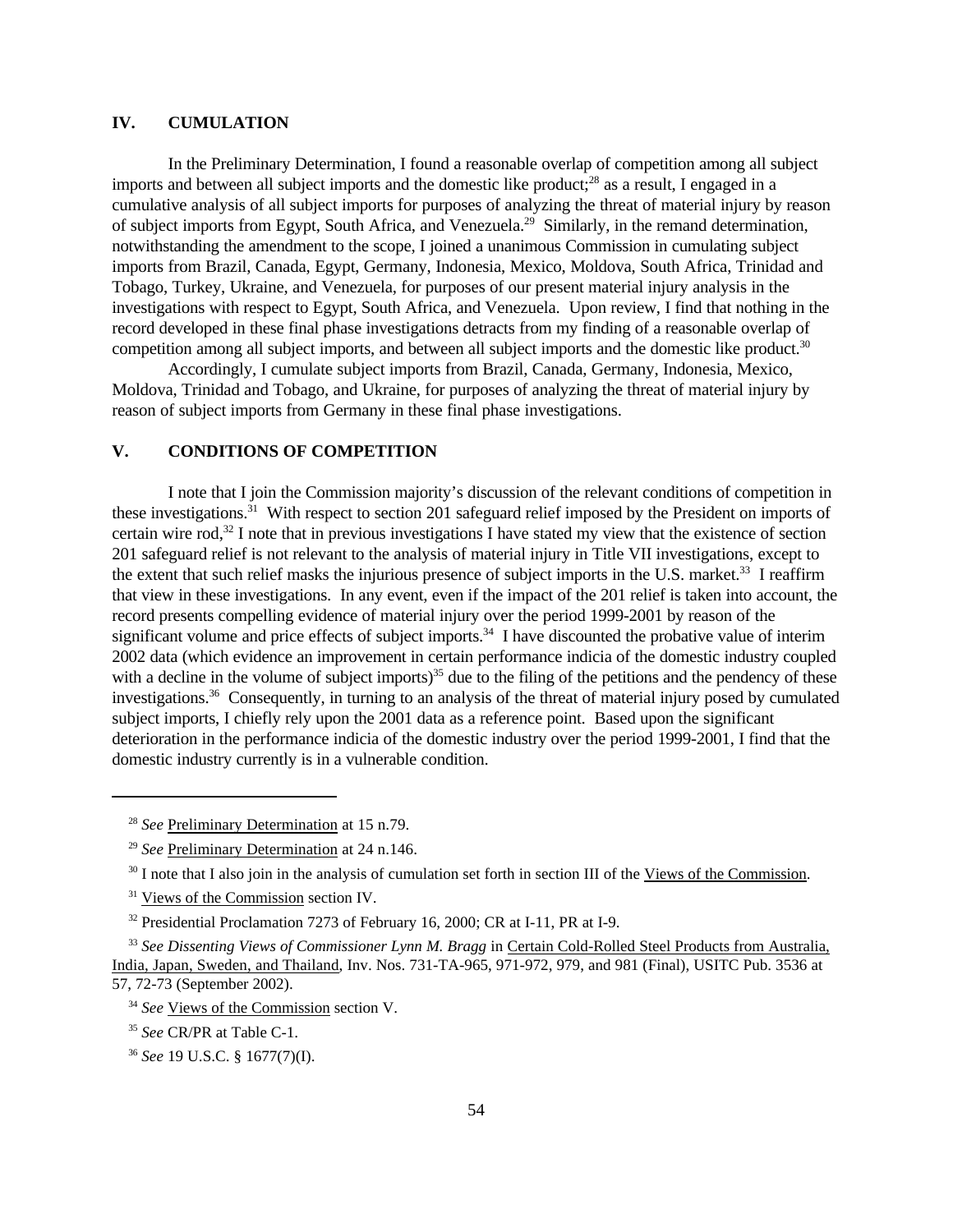### **VI. THREAT OF MATERIAL INJURY**

Section 771(7)(F) of the Act directs the Commission to determine whether an industry in the United States is threatened with material injury by reason of the subject imports by analyzing whether "further dumped or subsidized imports are imminent and whether material injury by reason of imports would occur unless an order is issued or a suspension agreement is accepted."<sup>37</sup> The Commission may not make such a determination "on the basis of mere conjecture or supposition," and considers the threat factors "as a whole."<sup>38</sup> In making my determination, I have considered all factors that are relevant to this investigation.<sup>39</sup>

As noted, I find that the domestic industry is vulnerable to material injury, and that the domestic industry has already experienced present material injury by reason of subject imports from Brazil, Canada, Indonesia, Mexico, Moldova, Trinidad and Tobago, and Ukraine. My assessment of the threat posed by subject imports from Germany is based on a cumulative analysis with imports from those other subject countries, and thus my affirmative threat determinations for Germany are a natural extension of my affirmative determinations of present material injury with respect to the other subject countries. Additional threat factors specific to Germany include the following:

With regard to whether imports of the subject merchandise are likely to increase,<sup>40</sup> as noted, the projections of subject producers in Germany indicate a minimum of an additional \*\*\* short tons of production available for export in 2002,<sup>41</sup> which is equivalent to \*\*\* percent of apparent U.S. consumption in 2001.<sup>42</sup> German producers project a further increase of \*\*\* short tons of production available for export in 2003, which is equivalent to \*\*\* percent of apparent U.S. consumption in 2001. Based upon the foregoing and the partial improvement in price levels evidenced in the U.S. market during interim 2002,<sup>43</sup> I find that subject imports from Germany are likely to increase imminently.

With regard to unused capacity in the subject countries,<sup>44</sup> I note that subject producers in Germany project unused capacity of 855,170 short tons in 2002, which is equivalent to 12.3 percent of apparent U.S. consumption in 2001; for 2003, notwithstanding a slight increase in projected capacity, German producers again project unused capacity of 855,170 short tons.<sup>45</sup> These projections of unused capacity in Germany further indicate the likelihood of substantially increased exports of subject merchandise to the U.S. market.46

- <sup>42</sup> *Calculated from* CR/PR at Table C-1.
- <sup>43</sup> *See* CR/PR at Tables V-3 through V-7.
- <sup>44</sup> *See* 19 U.S.C. § 1677(7)(F)(i)(II).
- <sup>45</sup> *Calculated from* CR/PR at Tables VII-3 and C-1.

<sup>46</sup> I note in this regard that subject producers in Germany exhibit a substantial export orientation, with total exports to all countries accounting for over \*\*\* of total shipments throughout the period of investigation.

 $37$  19 U.S.C. §§ 1677d(b) and 1677(7)(F)(ii).

<sup>38</sup> 19 U.S.C. § 1677(7)(F)(ii).

<sup>&</sup>lt;sup>39</sup> 19 U.S.C. § 1677(7)(F)(i). Factor (VII) regarding raw and processed agricultural products is inapplicable to the instant investigations. With regard to factor (I) involving allegations of a countervailable subsidy, I have reviewed the information provided by Commerce regarding the CVD investigations with respect to Brazil, Canada, and Germany. *See* 67 Fed. Reg. 55,805 (Aug. 30, 2002) (Brazil); 67 Fed. Reg. 55,813 (Aug. 30, 2002) (Canada); 67 Fed. Reg. 55,808 (Aug. 30, 2002) (Germany).

<sup>40</sup> *See* 19 U.S.C. § 1677(7)(F)(i)(I).

<sup>41</sup> *See supra* section III (negligible imports).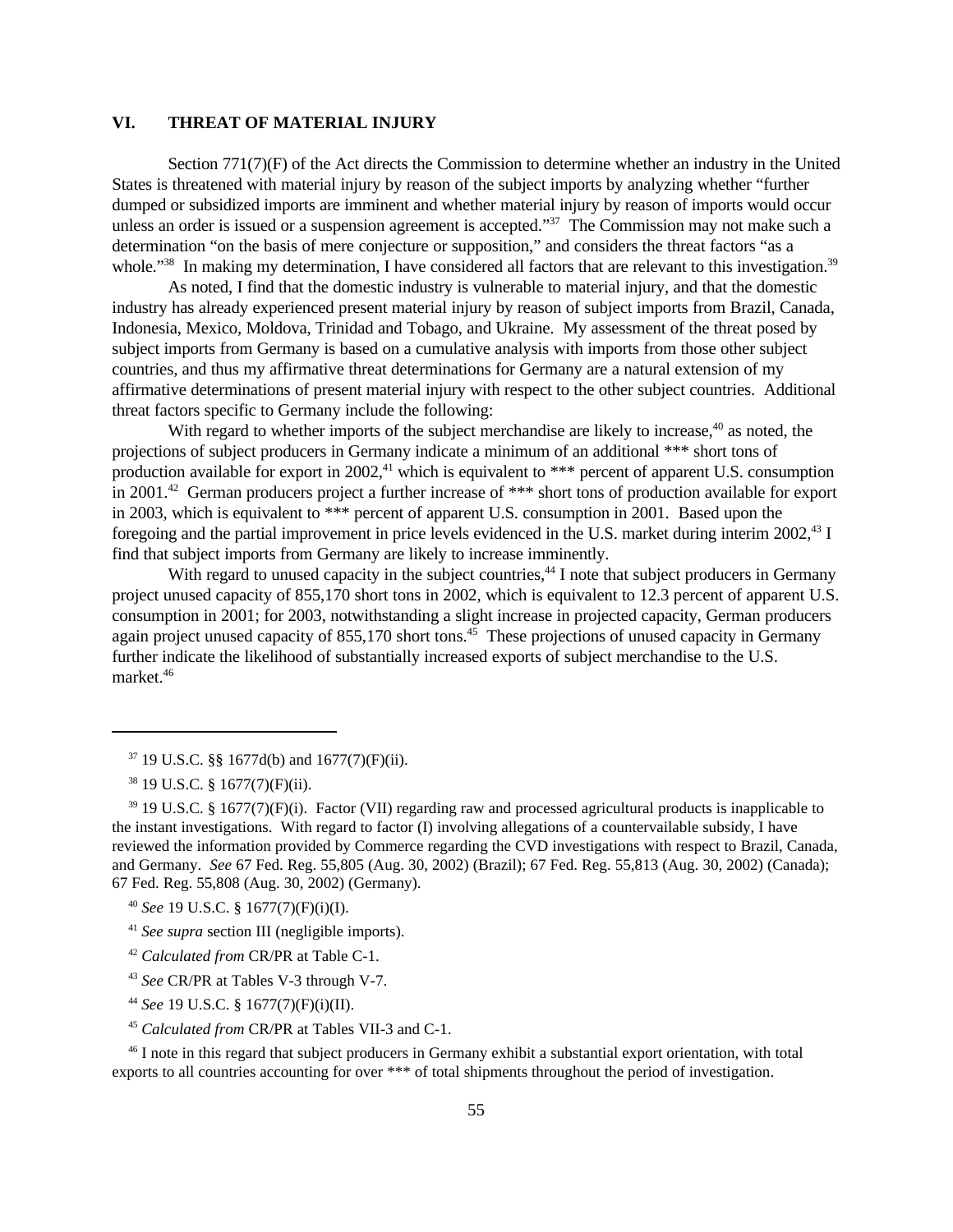The statute also directs the Commission to examine whether subject imports are entering at prices that are likely to have a significant depressing or suppressing effect on domestic prices and are likely to increase demand for further imports.<sup>47</sup> Based upon the pricing behavior evident on the record, I find that subject imports will continue to undersell the domestic like product to a significant degree; as noted, subject imports (excluding Germany) undersold the domestic like product in roughly two-thirds of the pricing comparisons available on the record, with margins of underselling ranging as high as \*\*\* percent.<sup>48</sup> Similarly, subject imports from Germany undersold the domestic like product in 23 out of 35 quarterly pricing comparisons for a 65.7 percent incidence of underselling, with margins of underselling ranging as high as \*\*\* percent. In addition, the record indicates that the domestic industry experienced a progressive cost/price squeeze over the period 1999-2001, with the ratio of COGS/sales increasing from 96.6 percent in 1999 to 98.4 percent in 2000, and to 102.0 percent in 2001.<sup>49</sup> Given the significant degree of underselling that will continue to prevail, I find that subject imports will enter the U.S. market at prices that are likely to have a significant suppressing effect on domestic prices in the imminent future; this, in turn, will extend the impact of the cost/price squeeze experienced by the domestic industry, which will have a negative effect on the existing development and production efforts of the domestic industry.<sup>50</sup>

Based upon all the foregoing, I find that an industry in the United States is threatened with imminent material injury by reason of subsidized and LTFV subject imports from Germany.

# **VII. CRITICAL CIRCUMSTANCES**

Commerce has rendered final determinations that critical circumstances exist in the antidumping investigations of subject imports from Germany, Moldova, and Ukraine. Because I find that a domestic industry is materially injured by reason of subject imports from Moldova and Ukraine, and is threatened with material injury by reason of subject imports from Germany, I must further determine whether imports from each of these three subject countries "are likely to undermine seriously the remedial effect" of antidumping duty orders covering imports from these countries.<sup>51</sup> As discussed below, I render affirmative critical circumstances determinations with respect to Germany, Moldova, and Ukraine.

To begin, I note that the average monthly volume of apparent U.S. consumption during 2001 was 577,975 short tons.<sup>52</sup> In analyzing whether critical circumstances exist in these investigations, I have focused on a comparison of subject import volumes during two-month, three-month, and four-month,

 $51$  19 U.S.C. § 1673d(b)(4)(A)(i). The statute further provides that in making this determination, the Commission shall consider, among other factors it considers relevant: (I) the timing and volume of the imports; (II) a rapid increase in inventories of the imports; and (III) any other circumstances indicating that the remedial effect of the antidumping duty order will be seriously undermined. 19 U.S.C. § 1673d(b)(4)(A)(ii).

<sup>47</sup> 19 U.S.C. § 1677(7)(F)(i)(IV).

<sup>48</sup> *See* Views of the Commission section V.C; *see also* CR/PR at Tables V-3 through V-9.

<sup>49</sup> CR/PR at Table C-1.

<sup>50</sup> *See* 19 U.S.C. § 1677(7)(F)(i)(VIII). I also note that subject producers in Germany manufacture a number of difference products on the same machinery used to produce the subject merchandise, thus raising the distinct potential for product shifting; *see* 19 U.S.C. § 1677(7)(F)(i)(VI).

<sup>52</sup> *Calculated from* CR/PR at Table C-1.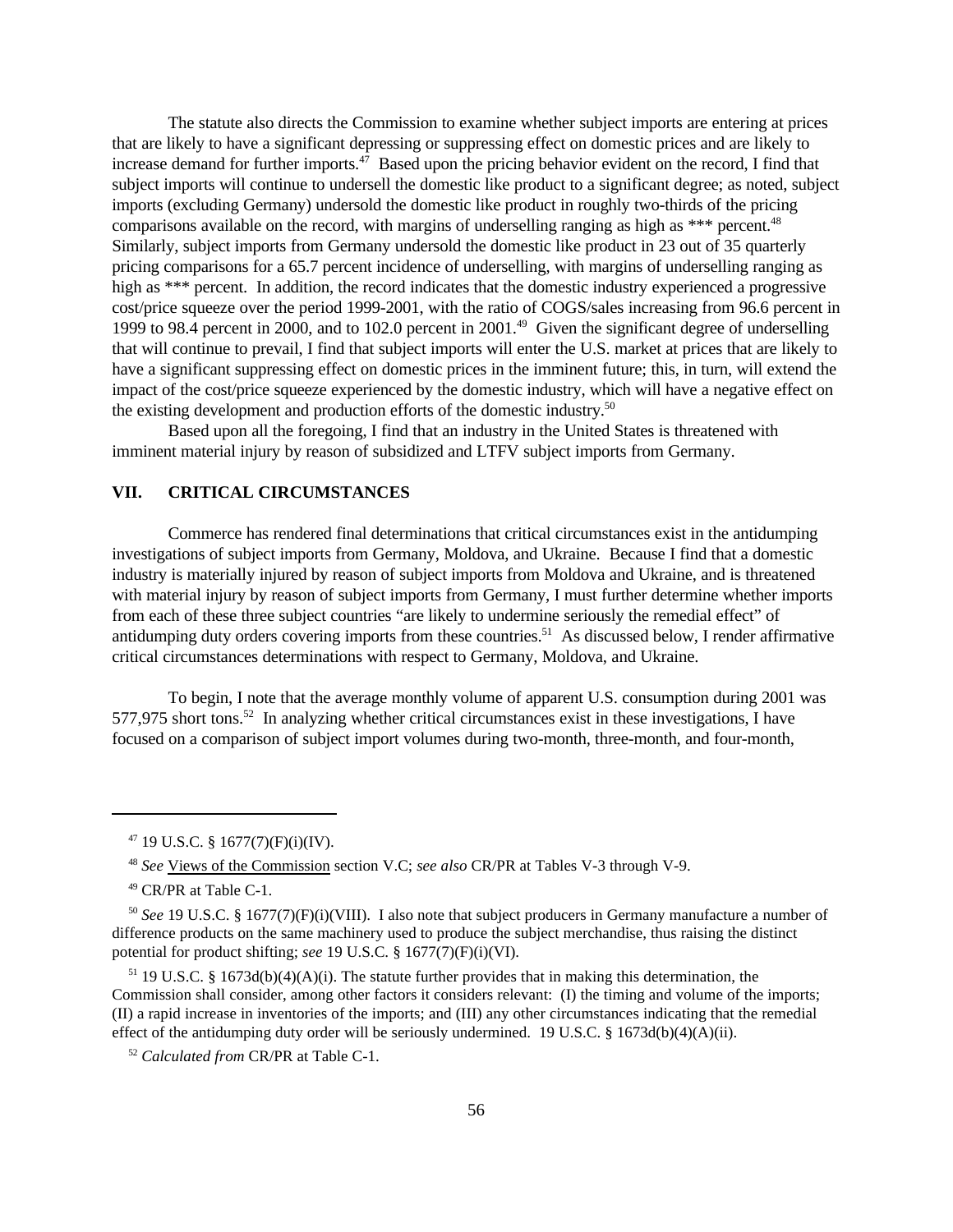periods before and after the filing of the petition.<sup>53</sup> I have also compared the post-petition import volumes to the corresponding volume of average apparent U.S. consumption during the respective period. I am satisfied that for each country, these comparisons demonstrate that increased imports have reached levels relative to apparent U.S. consumption such that the volume of low-priced subject imports from each country is likely to undermine seriously the remedial effect of an antidumping duty order covering such imports.

In the case of Germany, a comparison of the two-month periods preceding and following the filing of the petition indicates that the volume of subject imports increased by \*\*\* percent during the period September to October 2001, reaching a total level that was equivalent to \*\*\* percent of the average apparent U.S. consumption for that period.<sup>54</sup> A comparison of three-month periods indicates that the volume of subject imports increased by \*\*\* percent during the period September to November 2001, reaching a total level that was equivalent to \*\*\* percent of the average apparent U.S. consumption for that period.<sup>55</sup> Finally, a comparison of four-month periods indicates that the volume of subject imports increased by \*\*\* percent during the period September to December 2001, reaching a total level that was equivalent to \*\*\* percent of the average apparent U.S. consumption for that period.<sup>56</sup> I find that the increasing volumes of significantly lower priced<sup>57</sup> subject imports from Germany that are subject to a critical circumstances determination are likely to undermine seriously the remedial effect of an antidumping duty order.

In the case of Moldova, a comparison of the two-month periods preceding and following the filing of the petition indicates that the volume of subject imports increased by 157.5 percent during the period September to October 2001, reaching a total level that was equivalent to 5.2 percent of the average apparent U.S. consumption for that period.<sup>58</sup> A comparison of three-month periods indicates that the volume of subject imports increased by 18.0 percent during the period September to November 2001, reaching a total level that was equivalent to 4.3 percent of the average apparent U.S. consumption for that period.<sup>59</sup> Finally, a comparison of four-month periods indicates that the volume of subject imports increased by 50.0 percent during the period September to December 2001, reaching a total level that was equivalent to 4.6 percent of the average apparent U.S. consumption for that period.<sup>60</sup> I find that the increasing volumes of significantly lower priced<sup>61</sup> subject imports from Moldova that are subject to a critical circumstances determination are likely to undermine seriously the remedial effect of an antidumping duty order.

In the case of Ukraine, a comparison of the two-month periods preceding and following the filing of the petition indicates that the volume of subject imports increased by 31.2 percent during the period September to October 2001, reaching a total level that was equivalent to 4.5 percent of the average

<sup>57</sup> As noted, subject imports from Germany undersold the domestic like product in 23 out of 35 weighted average quarterly pricing comparisons, for a 65.7 percent incidence of underselling. CR/PR at Table V-10.

- <sup>59</sup> *Calculated from* CR/PR at Tables IV-6 and C-1.
- <sup>60</sup> *Calculated from* CR/PR at Tables IV-6 and C-1.

<sup>61</sup> Subject imports from Moldova undersold the domestic like product in 19 out of 22 weighted average quarterly pricing comparisons, for an 86.4 percent incidence of underselling. CR/PR at Table V-10.

<sup>&</sup>lt;sup>53</sup> The petition was filed on August 31, 2001.

<sup>54</sup> *Calculated from* CR/PR at Tables IV-6 and C-1.

<sup>55</sup> *Calculated from* CR/PR at Tables IV-6 and C-1.

<sup>56</sup> *Calculated from* CR/PR at Tables IV-6 and C-1.

<sup>58</sup> *Calculated from* CR/PR at Tables IV-6 and C-1.